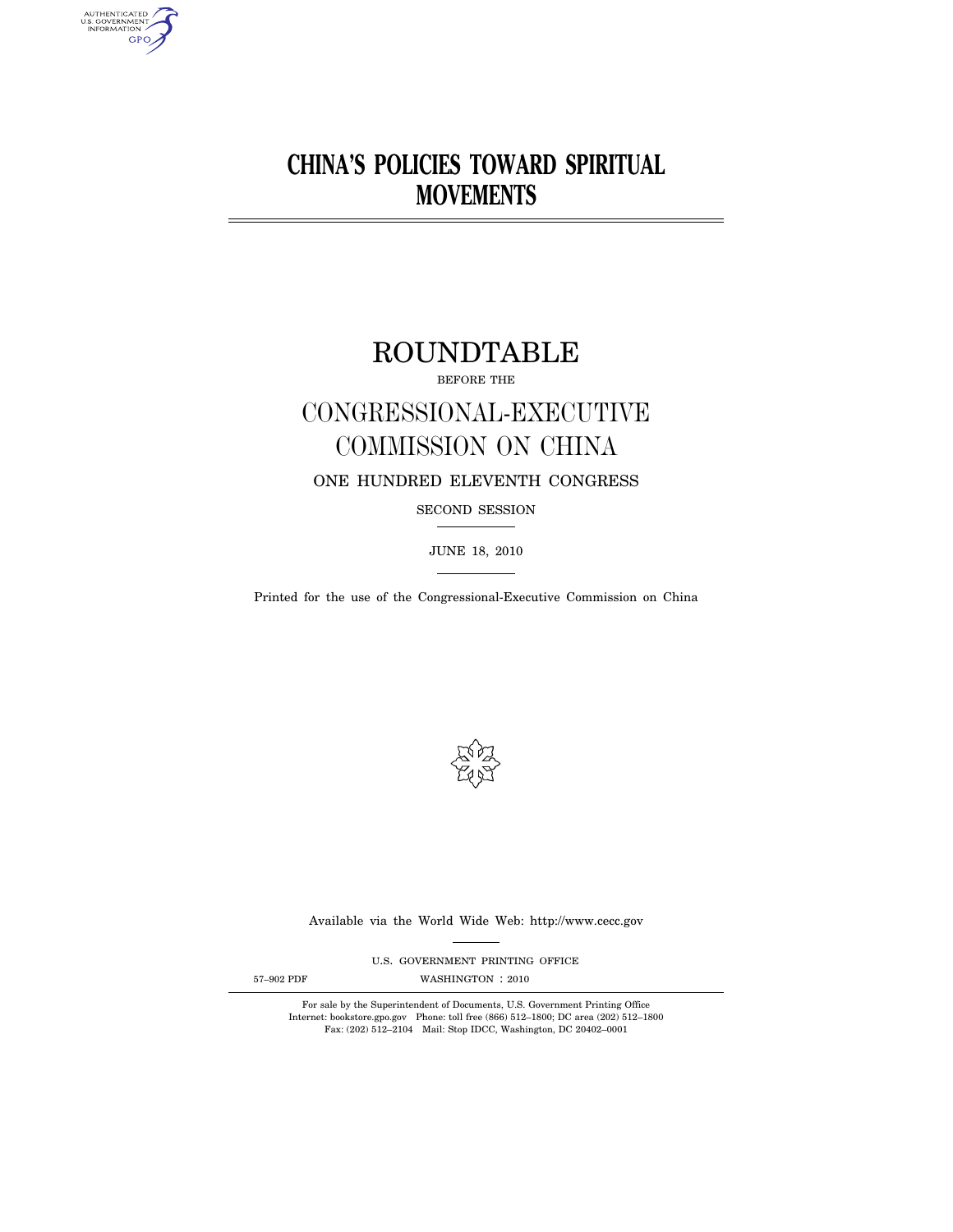## C O N T E N T S  $\begin{tabular}{ll} \multicolumn{3}{c} {\textbf{1}} & \multicolumn{3}{c} {\textbf{1}} & \multicolumn{3}{c} {\textbf{1}} \\ \multicolumn{3}{c} {\textbf{1}} & \multicolumn{3}{c} {\textbf{1}} & \multicolumn{3}{c} {\textbf{1}} \\ \multicolumn{3}{c} {\textbf{1}} & \multicolumn{3}{c} {\textbf{1}} & \multicolumn{3}{c} {\textbf{1}} \\ \multicolumn{3}{c} {\textbf{1}} & \multicolumn{3}{c} {\textbf{1}} & \multicolumn{3}{c} {\textbf{1}} \\ \multicolumn{3}{c} {\textbf{1}} & \multicolumn$

|                                                                              | Page |
|------------------------------------------------------------------------------|------|
| Opening statement of Douglas Grob, Cochairman's Senior Staff Member, Con-    |      |
|                                                                              |      |
| Tong, James, Professor, Department of Political Science, University of Cali- |      |
|                                                                              |      |
| Gutmann, Ethan, Adjunct Fellow, Foundation for Defense of Democracies        |      |
| Shan, Mark, Program in Philosophy, Theology and Ethics, Boston University    | 13   |
|                                                                              | 15   |
|                                                                              |      |

## APPENDIX

### PREPARED STATEMENTS

| Tong, James    |  |
|----------------|--|
| Gutmann, Ethan |  |
| Shan.<br>Mark  |  |
| Cook. Sarah    |  |

### SUBMISSION FOR THE RECORD

| Prepared Statement of Caylan Ford, Falun Gong Practitioner and Volunteer |    |
|--------------------------------------------------------------------------|----|
|                                                                          | 45 |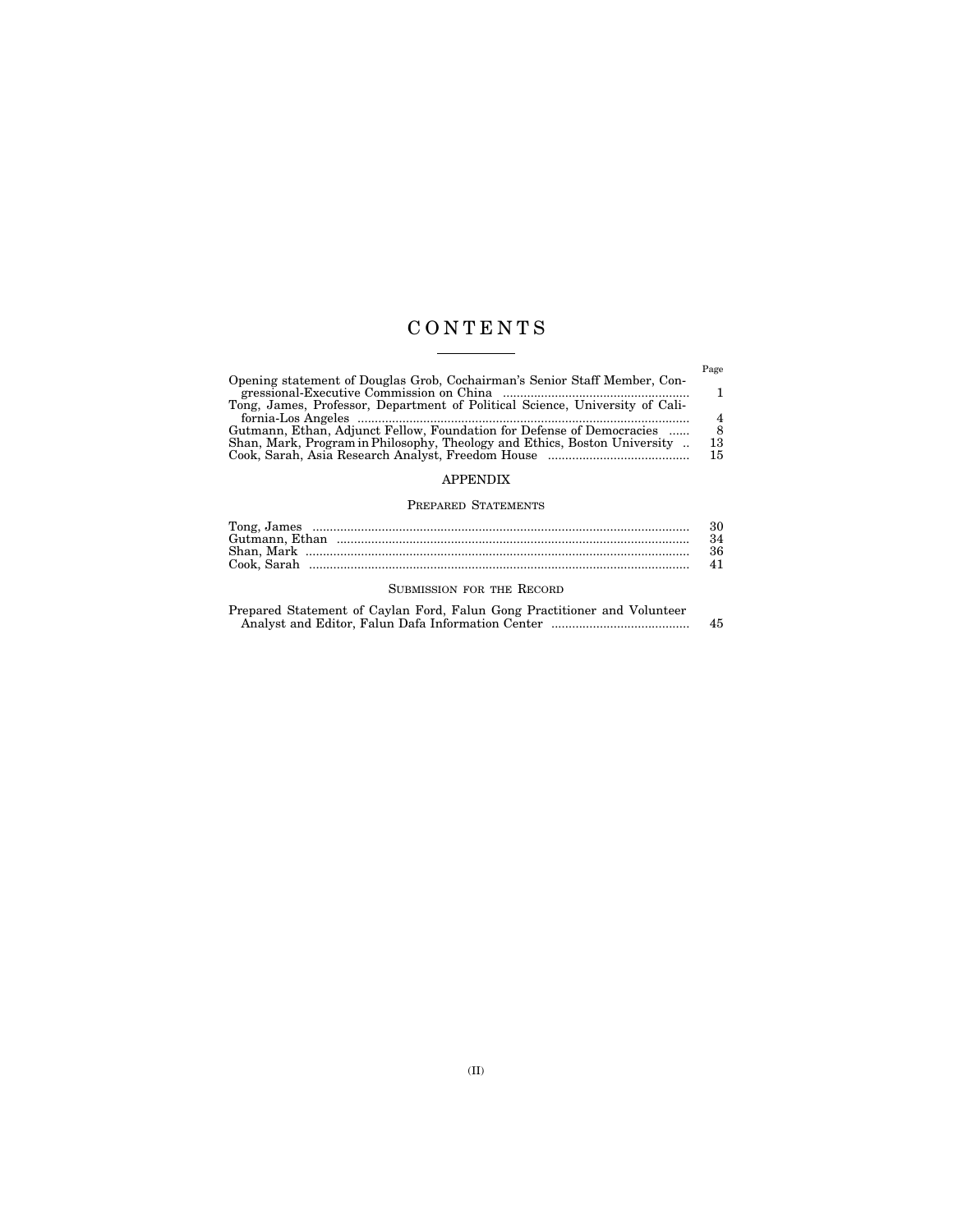## **CHINA'S POLICIES TOWARD SPIRITUAL MOVEMENTS**

### **FRIDAY, JUNE 18, 2010**

## CONGRESSIONAL-EXECUTIVE COMMISSION ON CHINA, *Washington, DC.*

The roundtable was convened, pursuant to notice, at 2:03 p.m., in room 628, Dirksen Senate Office Building, Douglas Grob (Cochairman's Senior Staff Member), presiding.

#### **OPENING STATEMENT OF DOUGLAS GROB, COCHAIRMAN'S SENIOR STAFF MEMBER, CONGRESSIONAL-EXECUTIVE COM-MISSION ON CHINA**

Mr. GROB. Good afternoon, ladies and gentlemen, and thank you very much for joining us here today. On behalf of Senator Byron Dorgan, Chairman, and Representative Sander Levin, Cochairman, and Charlotte Oldham-Moore, Staff Director of the Congressional-Executive Commission on China [CECC], I would like to welcome you to this, the 14th Congressional-Executive Commission on China roundtable held during the 111th Congress.

My name is Douglas Grob and I am Cochairman Levin's Senior Staff Member.

We have asked our distinguished panelists here today to examine the Chinese Government's policies toward spiritual movements and the factors that drive Chinese Government officials' treatment of members of spiritual groups. The Chinese Government has allowed space for some spiritual movements to operate in China, but the Communist Party has banned other groups, such as the popular spiritual movement, Falun Gong. Authorities have subjected members of Falun Gong and other banned groups to strict surveillance and, in some cases, imprisonment, detention outside the legal system, and other abuses. Why does the Chinese Government consider some spiritual movements a threat, and what challenges and prospects do Falun Gong practitioners face in China that adherents of other groups may not? And what does the Chinese Government's treatment of spiritual movements mean for religious freedom in China?

We still do not have a clear understanding of all the factors that prompt Chinese authorities to criminalize some spiritual movements as "cult" organizations.

We will hear today of individuals subjected to abuse, in some cases including detention and imprisonment. These cases include those of Wang Chunyan, Qiu Shaojie, Cao Junping, Tian Zhongxia, Zhu Lijin, Li Yaohua, Chen Zhenping, Qiao Yongfang, and Yan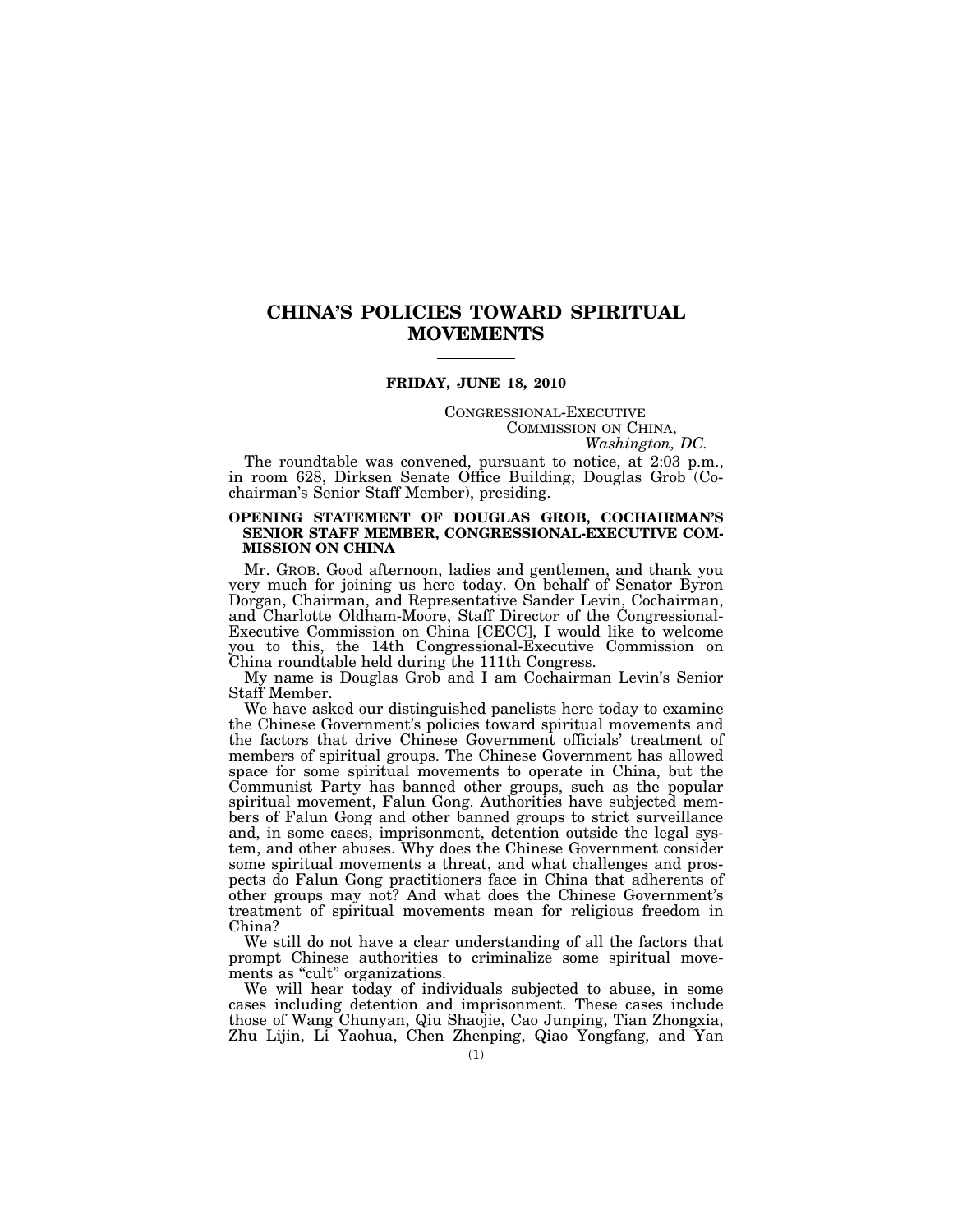Dongfei. Other cases, some less well known, include the cases of Xu Na, Wang Zhiwen, Yang Xiyao, Zhang Binglan, Duan Youru, Li Zongbo, and others. These are Falun Gong practitioners, but there are cases of members of other spiritual movements labeled as cults in China as well, including Shi Hua, Gong Shengliang, Tong Houyong, Shu Wenxiang, Xie Zhenqi, and others.

Another case that we will hear about today is that of Gao Zhisheng, a prominent Chinese human rights attorney who, in late March 2010, resurfaced after having disappeared for more than a year and who has now again disappeared. Gao's case has attracted international attention due in part to his legal advocacy on behalf of religious minorities, including Falun Gong practitioners, Christians, and ethnic minorities, rural farmers, and human rights advocates. A self-taught lawyer, Gao Zhisheng repeatedly has angered Chinese authorities by taking on case that authorities deem to be "sensitive," and by exposing human rights abuses.

It is worth noting what both international human rights standards and provisions in Chinese law say about the rights of members of spiritual movements.

The Universal Declaration of Human Rights, Article 18, says,

Everyone has the right to freedom of thought, conscience, and religion. This right includes freedom to change his religion or belief and freedom, either alone or in community with others, and in public or private, to manifest his religion or belief in teaching, practice, worship, and observance.

Article 19 says,

Everyone has the right to freedom of opinion and expression, and this right includes freedom to hold opinions without interference and to seek, receive, and impart information and ideas through any media and regardless of frontiers.

Article 20 says,

Everyone has the right to freedom of peaceful assembly and association.

The International Covenant on Civil and Political Rights, Article 18, says,

Everyone shall have the right to freedom of thought, conscience, and religion. This right shall include freedom to have or to adopt a religion or belief of his choice, and freedom, either individually or in community with others, and in public or private, to manifest his religions or belief in worship, observance, practice, and teaching. No one shall be subject to coercion which would impair his freedom to have or to adopt a religion or belief of his choice. Freedom to manifest one's religion or beliefs may be subject only to such limitations as are prescribed by law and are necessary to protect public safety, order, health, or morals, or the fundamental rights and freedoms of others. The State Parties to the present Covenant undertake to have respect for the liberty of parents and, when applicable, legal guardians to ensure the religious and moral education of their children in conformity with their own convictions.

The Constitution of the People's Republic of China, Article 35, states,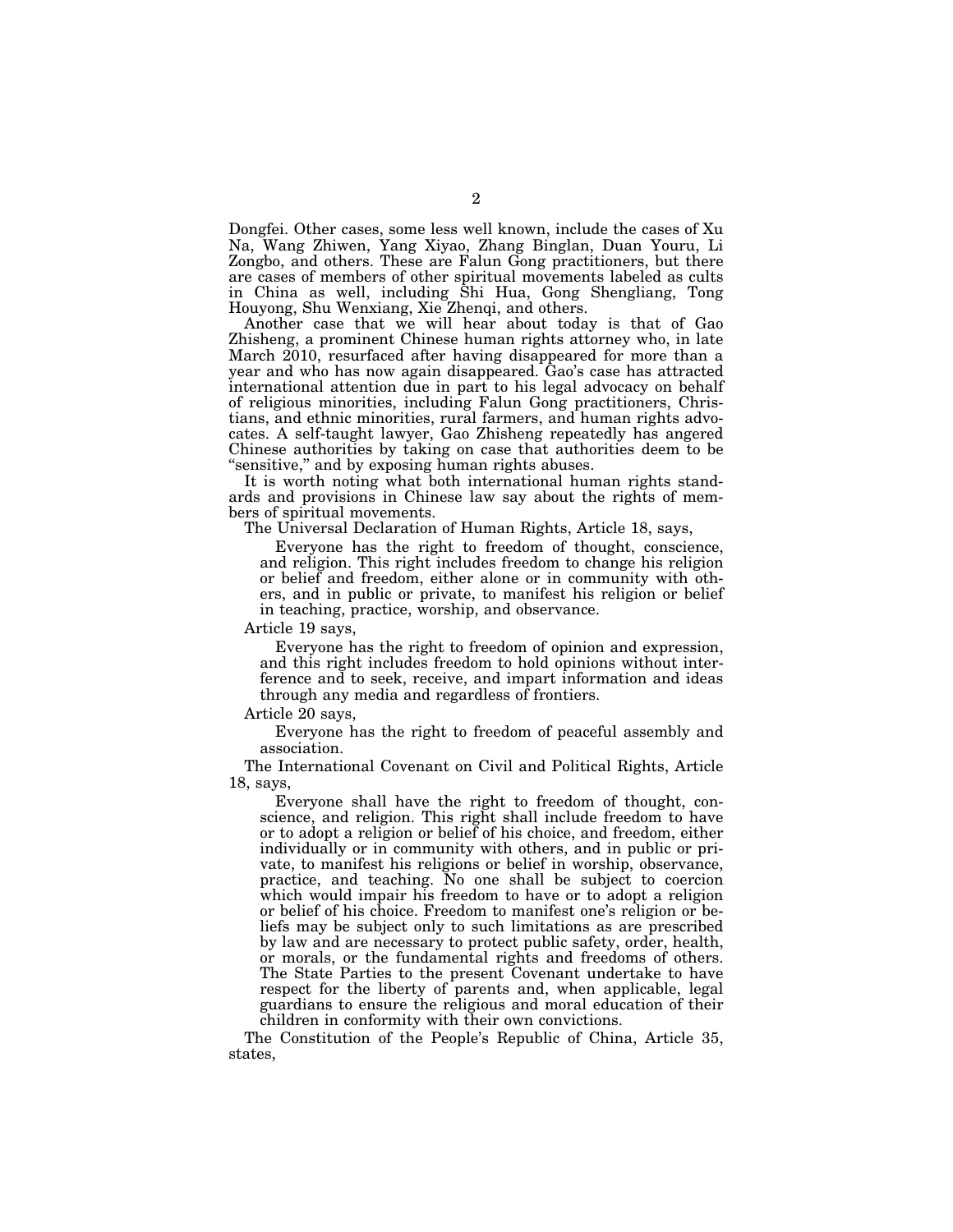Citizens of the People's Republic of China enjoy freedom of speech, of the press, of assembly, of association, of procession, and of demonstration.

Article 36 of the Constitution of the People's Republic of China states,

Citizens of the People's Republic of China enjoy freedom of religious belief. No state organ, public organization, or individual may compel citizens to believe in or not to believe in any religion, nor may they discriminate against citizens who believe in or do not believe in any religion. The state protects normal religious activities. No one may make use of religion to engage in activities that disrupt public order, impair the health of citizens, or interfere with the educational system of the state. Religious bodies and religious affairs are not subject to any foreign domination.

With that in mind, it is my great pleasure to introduce our panelists today. James Tong, professor, UCLA Department of Political Science, and chief editor of the Journal of Chinese Law and Government. Professor Tong previously served as the vice chairman of UCLA's Department of Political Science and director of UCLA's Center for East Asian Studies. His publications include ''Revenge of the Forbidden City: The Suppression of the Falun Gong in China, 1999–2000,'' and a number of articles and edited volumes on central and provincial religious policy documents in China, ethnic conflict, and the 1989 democracy movement in Beijing. He has served as a World Bank consultant, briefed the U.S. Commission on International Religious Freedom, and has participated in a previous CECC roundtable on religious regulations, and we're very pleased to have you back here today.

Ethan Gutmann, to my left, is Adjunct Fellow at the Foundation for Defense of Democracies. He is currently completing a comprehensive history of the clash between Falun Gong and the Chinese State, and in addition has begun preliminary research into, quote, ''the Chinese Uyghur conflict and the underlying ambiguity of the Chinese Communist Party's stance toward the Islamist global challenge.'' He is the author of, ''Losing the New China: A Story of American Commerce, Desire, and Betrayal.'' He is formerly a senior counselor at APCO China and a visiting fellow at the Project for the New American Century. He has written widely on Chinese military development, human rights, the U.S. business scene in Beijing, and on recent hacking for the Wall Street Journal, Investor's Business Daily, The Weekly Standard, and a number of other prominent publications. We are very delighted to have you here today.

To my right is Mark Shan, of the Program in Philosophy, Theology and Ethics at Boston University. Mr. Shan has written about the house church movement in China, focusing on Christian theology and social ethics. He has published two books, ''The Future Direction of Churches in China," and "The History of Christianity in Xinjiang.'' He also serves as consultant on religious and political issues in China for organizations in the United States, and he is the primary founder of a newly established Chinese Christian Theology Association based in Boston. Originally from Xinjiang, China,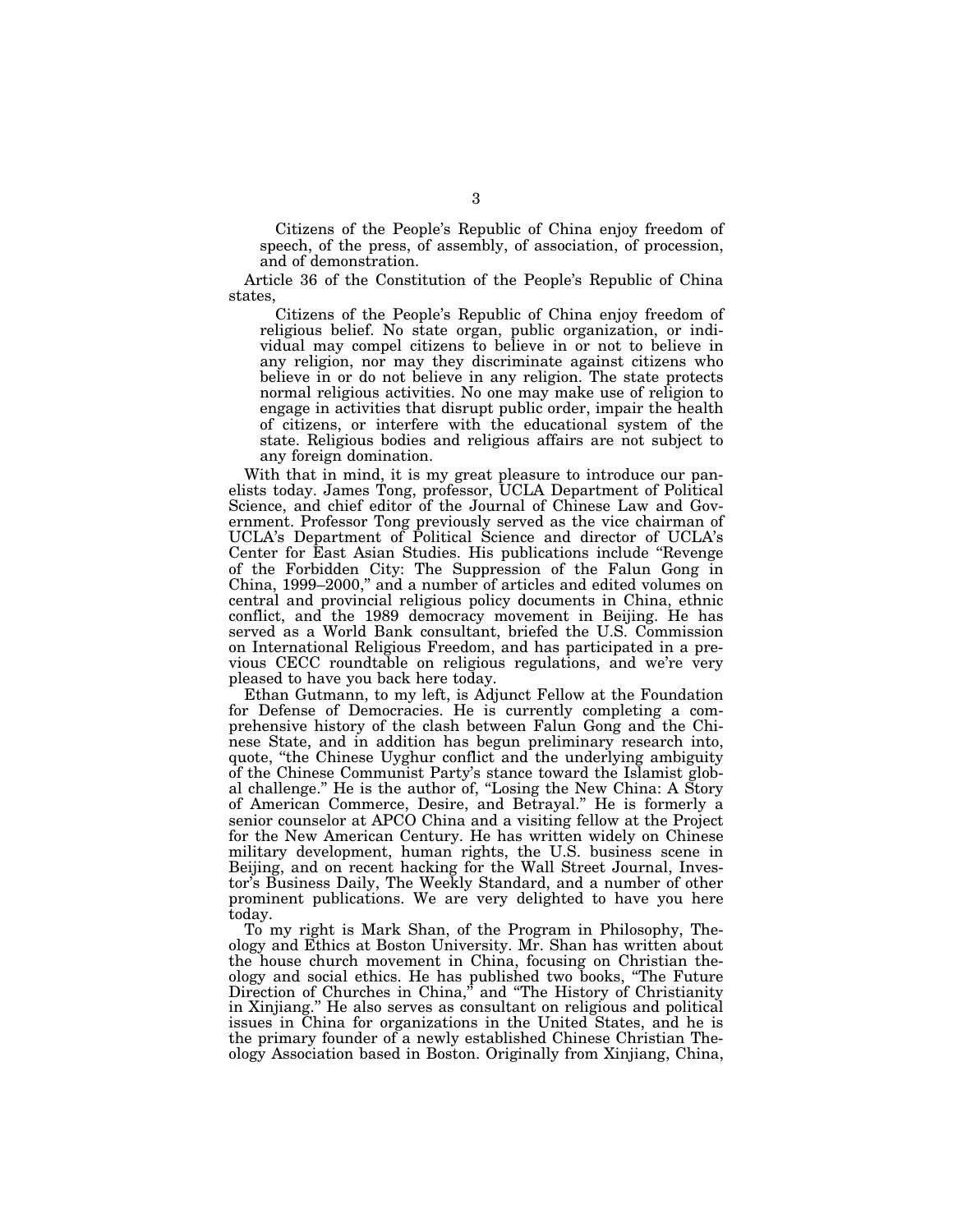Mr. Shan now resides in Boston where he is pursuing his Christian theological studies at Boston University, and we are delighted to have you with us today.

Also to my right is Sarah Cook, Asia Research Analyst at Freedom House, and assistant editor for the ''Freedom on the Net'' index on Internet and digital media freedom. She has served as East Asia Analyst for Freedom House's ''Freedom of the Press'' and "Freedom in the World" reports. Her research has covered human rights and media developments in East Asia, Indochina, and the Middle East, including fact-finding trips to Hong Kong and Taiwan. Her comments and writings have appeared on CNN, the International Herald Tribune, and the Far Eastern Economic Review. Before joining Freedom House, she co-edited the English translation of "A China More Just," a memoir by human rights attorney Gao Zhisheng. She was twice a delegate to the United Nations Human Rights Commission meeting in Geneva, working on religious freedom in China, and she is currently completing an article on the Chinese Communist Party's creation and use of the 6–10 Office to suppress Falun Gong and other banned spiritual groups.

All of our panelists' statements are on the table outside and will be available online. I would also like to take this opportunity to call your attention to an additional statement, also available on the table outside, by Ms. Caylan Ford, who is here with us today, a volunteer with the Falun Dafa Information Center. This statement has been submitted for the record and will be available to the public with the other statements from this roundtable.

With that, I would like to turn the floor over to Professor Tong. Thank you.

Professor Tong?

[The prepared statement of Ms. Ford appears in the appendix.]

#### **STATEMENT OF JAMES TONG, PROFESSOR, DEPARTMENT OF POLITICAL SCIENCE, UNIVERSITY OF CALIFORNIA–LOS AN-GELES**

Mr. TONG. My talk today will be on how the Chinese regime views the threat posed by the Falun Gong in recent years, and also how it differentiates different types of Falun Gong members and offenses that they impose legal and also political sanctions, and also a few remarks on the implications on the larger issues on religious freedom in China.

On July 22, 1999, when China announced a ban on Falun Gong, there were between 2.3 million to about 80 million Falun Gong practitioners in China. This wide range results from the fact that there is no clear and formal definition of a Falun Gong practitioner because, unlike Christians, the Falun Gong has no rite of formal induction into the religious community. Different levels of Falun Gong organizations also do not maintain a membership roster, so there is no accurate count on the number of Falun Gong practitioners in China before the ban of July 22, 1999.

These Falun Gong practitioners were organized into about 28,000 practice sites throughout China and they were further grouped into about 1,900 guidance stations, and further grouped into about 39 main stations. Every morning, they would gather together in the city parks and other public places for breathing exercises.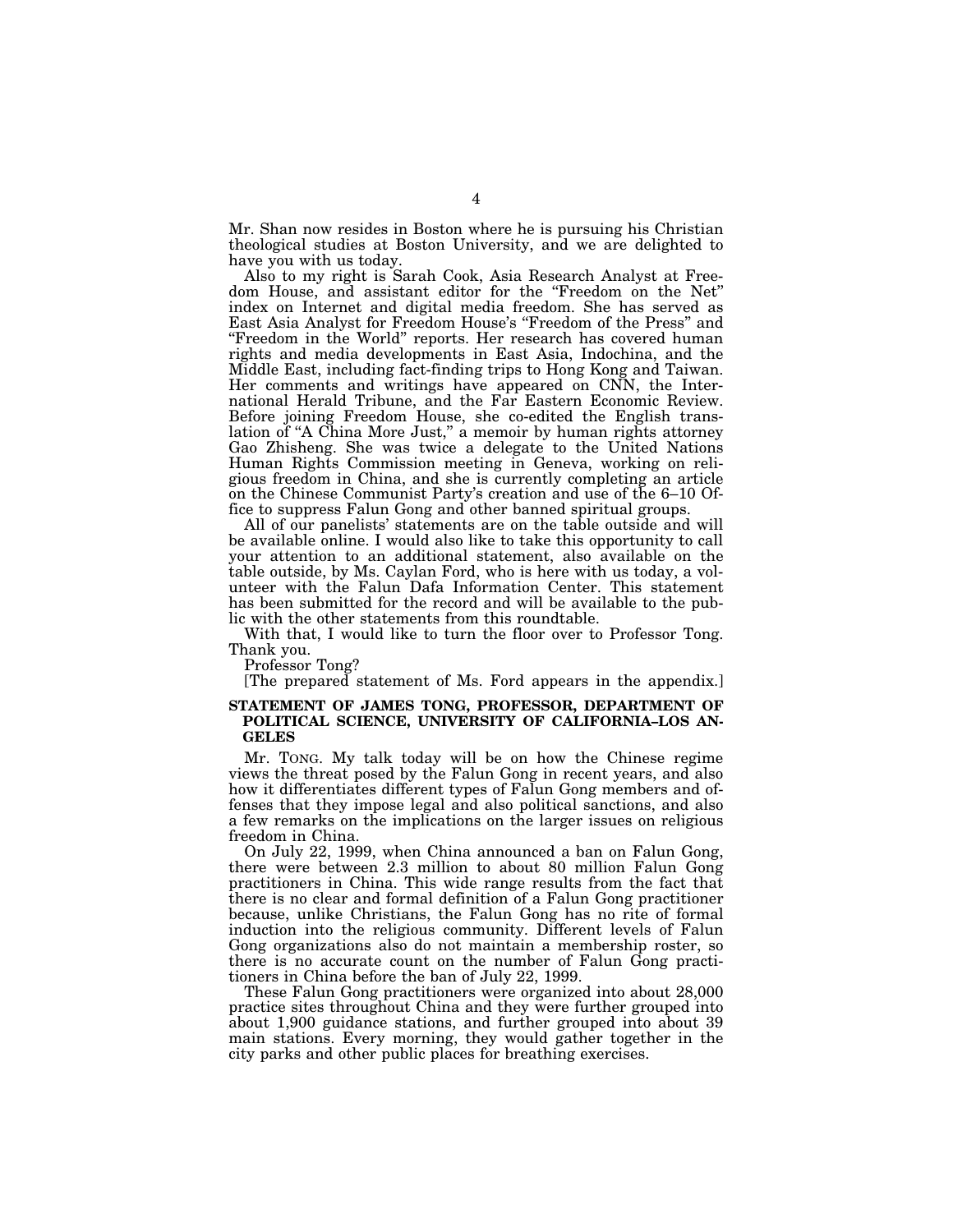Since July 22, 1999, these breathing exercises and daily assemblies have virtually disappeared. Also disappeared were the special convocations. These were larger congregations that the Falun Gong practitioners gathered together on special congregational anniversaries, and also training seminars lasting three to four days, where they learned special breathing exercises, meditation techniques, and also Falun Gong doctrine.

These three public forums of organized activities of the Falun Gong movement in China have been successfully and effectively suppressed in China, and so have been their publications. On July 22, 1999, there were at least 11 million copies of Falun Gong publications. They belonged to about 11 Falun Gong titles. These were confiscated.

On the seventh day of the ban, on July 29, they were collected together and set ablaze or turned into paper pulp in 17 major cities in China. In sum, the Chinese regime has been effective in suppressing the public forms of organized activities of the Falun Gong movement in China.

There still have been periodic reports of overt defiance by Falun Gong practitioners in China. These include the staging of protest rallies in the national and provincial capitals, displaying the banner of the Falun Gong in public, and also engaging in sabotage of media organizations in China, but these have been rare in China in at least the past seven or eight years.

There are three related developments that demonstrate that fact. The first is the annual report of the chief procurator in China. This is the equivalent to the Attorney General of the United States. Every year, the annual procurator report would list what are the major law enforcement problems in China in that year. In the first five years of the ban on Falun Gong, from 1999 to 2003, the Falun Gong was listed as one of the major law enforcement problems in China, but it has no longer made that list since 2004.

Below the national level, each of the provincial procurators would also make an annual report that mirrors largely the national trend. So in 1999, the procurator of 29 of the 31 provinces mentioned that the Falun Gong was a major law enforcement problem in that province in that year; in 2000, 28 provinces; 2001, 21 provinces; and since then, there has been a precipitous decline. In 2004, there were only seven provinces, and in 2008 there were only two provinces where the provincial procurator list the Falun Gong as a serious, major law enforcement issue in that province.

The second related development is the end to the followup and mopping-up operations conducted by the regime. Since the initial blitz in July 1999, there was a second followup campaign in the summer of 2001 where, for four months, the public security agents would fan out and try to ferret out fugitive Falun Gong leaders. They would try to locate where the hideouts were. They would also try to search and confiscate Falun Gong publications.

In addition, some provinces conducted single-day operations on Falun Gong special days. And in some strong Falun Gong hold-outs there were 100-day campaigns where public security agents would systematically go through all Internet cafes, printing presses, photocopying vendors, and rental properties to try to locate Falun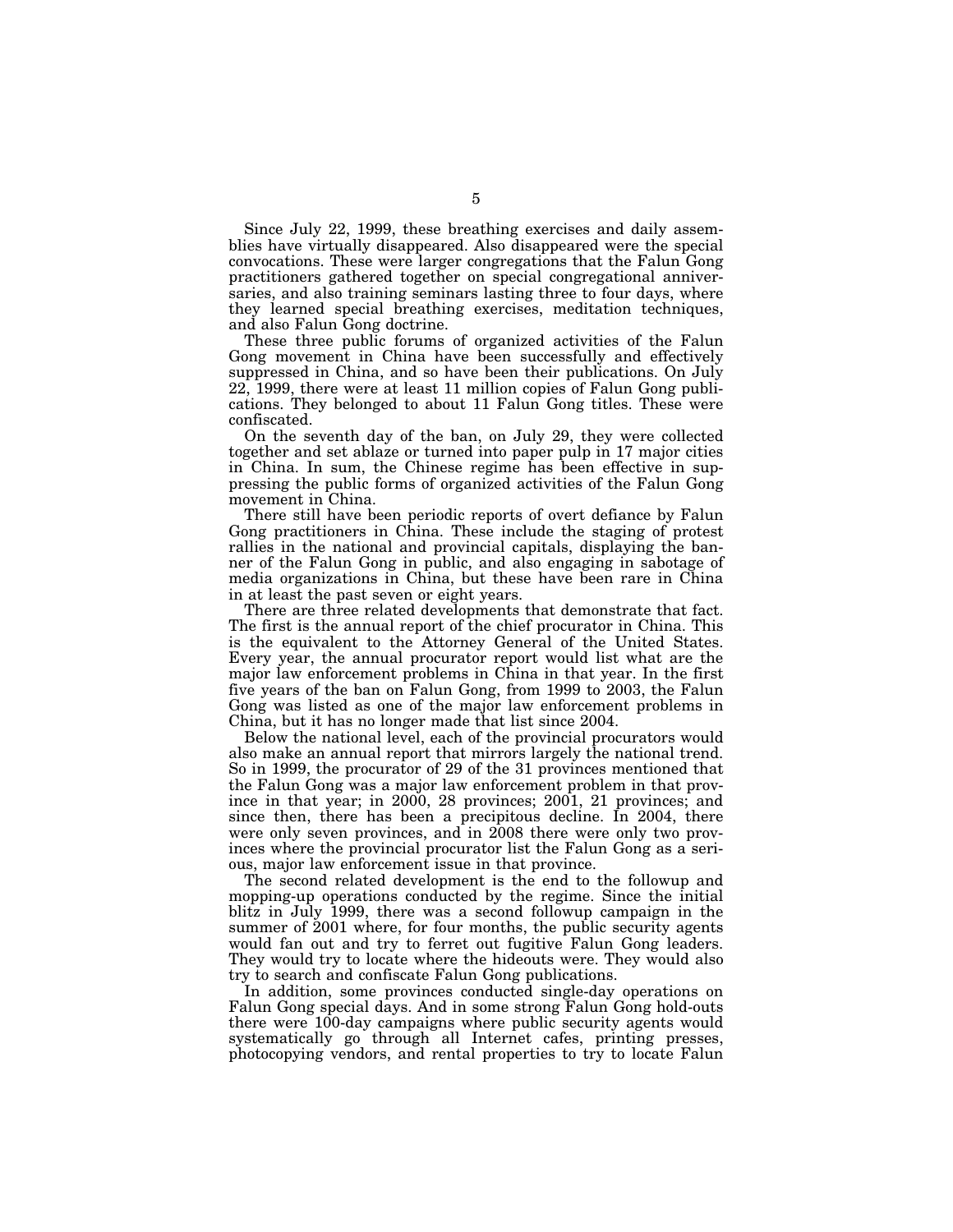Gong practitioners and inventories of Falun Gong publications. None of these followup campaigns have been reported since 2003.

Then the third development is the reorganization of the special agency dealing with the Falun Gong. Forty days before the official ban on July 22, the June 10 office was established at different levels of government, both at the national and at local levels. Their business was exclusively to deal with the Falun Gong.

In April 2002, these offices' mission was broadened to include not only other spiritual movements and cults, but also collective protests and rallies organized by non-religious groups, including, workers who are on strike, and demonstrating peasants who were evicted from their farmland.

In other words, all three developments combined suggest that by 2003 or 2004, the Chinese regime did not see the Falun Gong as a major law enforcement problem and a security threat posed to the regime.

My second set of remarks are focused on what type of Falun Gong practitioners and what type of offenses the regime deemed unacceptable, that it levied the legal and political sanctions.

Let me begin with a reiteration of the basic fact that there were at least 2.3 million Falun Gong practitioners in China in July 1999. That is four times the total population of Washington, DC. If we take the largest estimate, 80 million Falun Gong practitioners, that is about a quarter of the total population of the United States. There is no way that the Chinese regime had the judicial capacity to process all these cases.

In 1998, the year just before the ban, the entire judicial system in China handled only 400,000 criminal cases that involved 600,000 individuals. If we look at only the three major offenses that the Chinese State charged Falun Gong practitioners with, these include offenses that endanger the state security, endangering the social order, and obstructing social order. In 1998, the judicial system in China only processed 74,000 of these cases. At this rate, it would have taken them 31 years just to clear 2.3 million cases. So they have to differentiate on what types of Falun Gong members they will levy legal sanctions.

On the same day that they announced the ban, they differentiated them into four different categories. The first type are the rank and file Falun Gong practitioners who have only participated in breathing exercises. For these, no legal sanction was levied.

The other three types were core members who have committed illegal activities. If they would renounce the Falun Gong, write a written statement stating their official withdrawal from the Falun Gong, and also render an account of their activities, there was also no legal and political sanction. For political sanction, if they are a government official, or work in a government enterprise, they would not be dismissed, they would not be demoted, their year-end bonus would not be cut, their benefits would not be affected. If they are a member of the Chinese Communist Party, they will not be expelled from the Party. As for legal sanction, if they have broken a law, but would renounce the Falun Gong, and withdraw from the Falun Gong, they would not be prosecuted, according to that formal announcement.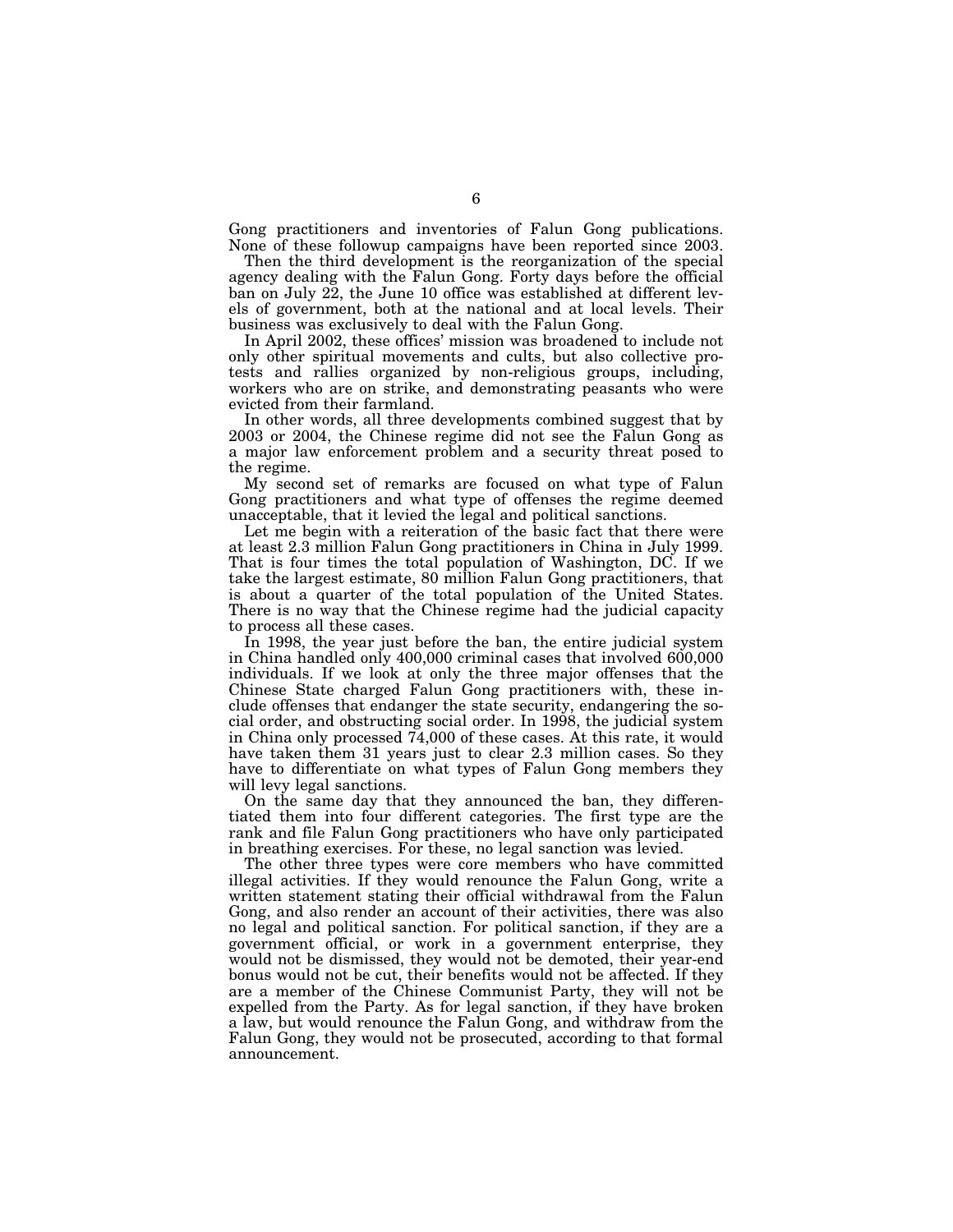The next category are core leaders who have committed serious errors, that is, they have facilitated the organizing of the protests or they have distributed, or even printed, illegal Falun Gong publications. If they renounce the Falun Gong and withdraw from Falun Gong, if they would also make a conscientious confession, and accrue merit, that is, if they would persuade other Falun Gong members to withdraw from Falun Gong, if they would point out who are the Falun Gong leaders, if they would incriminate these leaders, if they would tell the authorities where the publications are hidden, then they would also receive no sanction.

The last type were what the Chinese regime considered to be unrepentant core leaders who have committed serious mistakes. These are the ones who would receive political and legal sanctions. If they have violated what the Chinese State considered to be laws, then they would be prosecuted, they would be incarcerated or sent to labor reform.

My last remarks are on the implications for religious freedom in China. Religion in China is still a managed religion. The Chinese State claims the authority to define what is religion and what is not religion, what is a religious organization, and what is a cult. It also claims the authority to define what is normal religious activity from what is considered to be illegal religious activity. At every level of government there is a religious affairs bureau that manages the religious affairs within its jurisdiction.

But this capacity to manage religion has been eroded by market reforms. On the supply side, market reform has created political space where spiritual movements can survive outside the control of the Party state. In the Maoist era, virtually the entire working population worked for government-owned enterprises. They lived in government-owned housing. They relied on government-issued food and clothing coupons. But that is no longer the case under market reforms. These spiritual movements can now find alternative means of employment in the non-state sector. There is a housing market. The ration coupons have also ended.

On the demand side, market reforms have also created social conflict that the Chinese Government needs to attend to. It is not only the rising crime wave that the procurator at both the national and provincial levels stress. These are organized crime, robberies, bank heists, and drug trafficking. There is also the rising wave of collective protests.

In 1994, there were 10,000 of these collective protests. These are unemployed workers, workers who do not receive pensions, People's Liberation Army [PLA] soldiers that have been discharged with minimum severance pay. These groups have staged collective protests. In 1994, there were 10,000, about 30 incidents per year. But 10 years later in 2004, there were 74,000 of these collective protests. In one month alone, in May 2004, there were 2,180 of these collective protests, and each one had participants of 500 or more.

So when compared to these collective protests and the crime wave with people demonstrating in the streets or outside the government offices, both the Falun Gong as well as other spiritual movements would be viewed as rather tame in the eyes of the Chinese regime.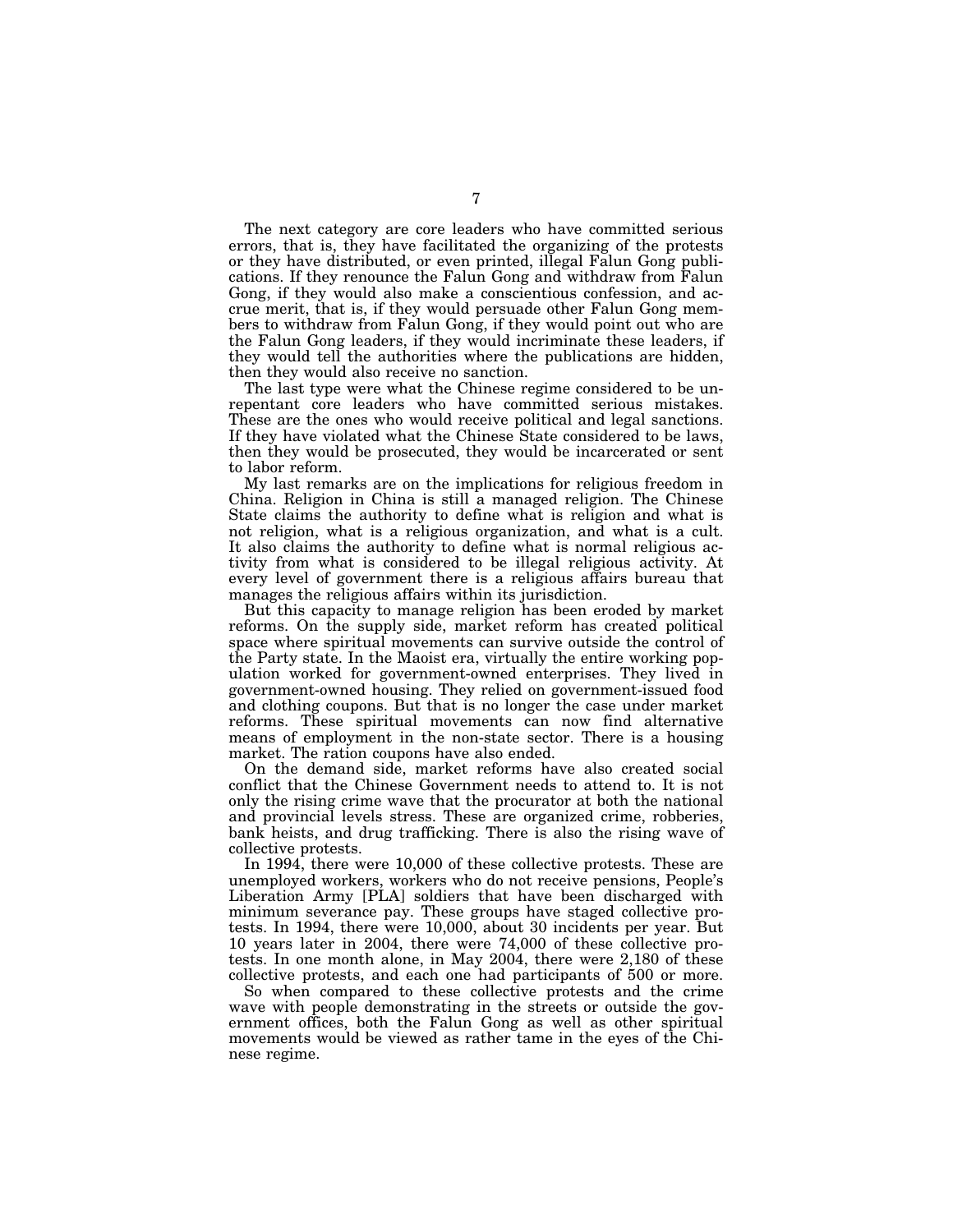Finally, market reform has also made religious policy a collateral beneficiary. In the Maoist era, there was a convergence of religious policy with overall political, economic, and social policies. But 30 years into the market reform, there is a divergence between religious policy on the one hand and the political, economic, and social policy on the other.

China today is no longer a Communist State. The major Communist anniversaries are no longer celebrated. The 150th anniversary of the publication of the Communist Manifesto has no People's Daily editorial. The 90th anniversary of the Bolshevik Revolution is not celebrated.

China is not a Leninist economy where there is no private ownership of production and where there are no labor and capitalists markets. Today there are 150 million account holders in the Shanghai and Shenzhen Stock Exchanges. When we compare 150 million account holders with 72 million Chinese Communist Party members, we can say that there are at least twice as many capitalists as Communist members in China.

In other words, there is divergence between the religious policy and overall political, economic, and social policy in China today. The Chinese regime has to bridge this divergence. It has to adjust its clock in religious policy so that it will be run on the same time zone as the political, economic, and social policy.

So on this note, I will conclude my set of remarks. Thank you.

[The prepared statement of Mr. Tong appears in the appendix.] Mr. GROB. Thank you very much, Professor Tong. Thank you so much.

I would now like to turn the floor over to Ethan Gutmann.

### **STATEMENT OF ETHAN GUTMANN, ADJUNCT FELLOW, FOUNDATION FOR DEFENSE OF DEMOCRACIES**

Mr. GUTMANN. Thanks. I want to thank the CECC, but my remarks need to go beyond the pro forma on this point. The Chinese Communist Party portrays Falun Gong as an evil cult and as a terrorist entity. The Chinese State's diplomatic arm has made it clear that the Falun Gong issue is non-negotiable. It is relevant that this appears to be the first U.S. Government hearing or roundtable directly focusing on Falun Gong in a decade.

As a former Beijing business consultant, I do not rely on Chinese official statistics. For example, if you attempt to generate a population figure for the *laogai* system—labor camps, prisons, black jails, detention centers, and psychiatric hospitals—you get a figure well below a million. Yet if one counts every detention node and makes common-sense estimates, as Laogai Foundation researchers do every year, you get a more credible figure of 3 to 5 million.

According to the U.N. Rapporteur on Torture, Falun Gong comprises half of those prisoners, but this figure might be high. Much of my research is based on interviews with refugees and defectors. I do not ask them for estimates of the *laogai* system, but no matter how traumatized they are, I do expect them to remember how many Falun Gong were in their cell block.

After interviewing over 120 individuals, including defectors from inside Chinese security and well over 50 *laogai* refugees, I estimate that Falun Gong comprises between 15 to 20 percent of the *laogai*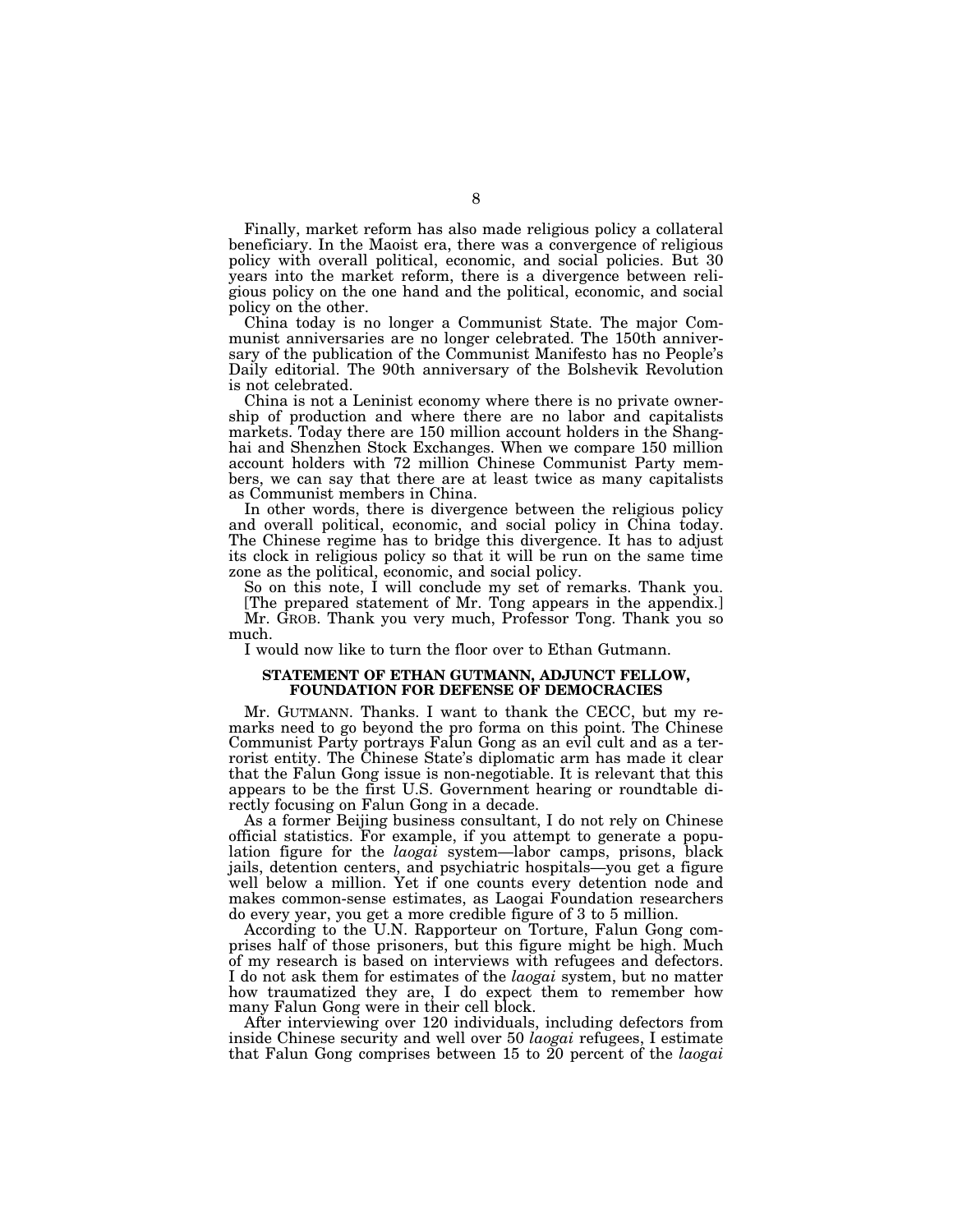system. That is about half a million to a million Falun Gong in detention on average, representing the largest Chinese security action since the Maoist period.

Now we often perceive China's human rights problems as an entrenched structure, something similar to how Solzhenitsyn describes the Soviet gulag as a large plumbing system. But the Party's campaign against Falun Gong more closely resembles a blitzkrieg in an increasingly global war, marked by physical assaults in the United States—and I'm happy to talk about this— Chinese operatives posing as refugees, and coordinated hacking of Chinese dissident networks and U.S. Government entities.

We should understand how that war began, we should understand the casualty rates, and we should understand the stakes of our neutrality. So I thank the CECC again, and especially Toy Reid, for making this roundtable a reality.

I was in Beijing on July 20—really, July 22, I think, as Professor Tong points out—1999 when the official crackdown began and sound trucks flooded the streets. Western reporters were flooding the zone, but they had little cooperation from either the Party or Falun Gong at the time, so journalists had trouble simply penciling in the first question of any news report: What is Falun Gong?

Falun Gong, simply put, is a Buddhist revival movement. It has moral passion, it has occasional talk of miracles, it has ''Are you running with Me, Master Li?" individualism, and it has a reflexive mistrust of establishments and outsider agendas.

This Buddhist aspect may be unfamiliar and exotic in the West, but as Arthur Waldron puts it: ''Anyone who knows Asian religion will instantly see that Falun Gong fits into a tradition that extends back before the beginning of recorded history.'' What made Falun Gong stand out from other Qi Gong exercises and meditation practices was a moral system—compassion, truthfulness, and forbearance—unmistakably Buddhist in origin.

The revivalist aspect helps explain why Falun Gong insists on being called practitioners rather than followers. Actually, they don't follow well. If you ask 10 Falun Gong practitioners for a definition of Falun Gong, you will get 10 different answers and probably 10 days of heated discussions. Yet it was that same do-it-yourself mentality that allowed Falun Gong to attract 70 million practitioners—according to the 6–10 Office—and skip over the barriers of Chinese society: class, education, rural/urban, civilian/military, and Party membership.

Go back to 1995 and follow a diminutive old woman around Yuan Ming Park in West Beijing. Ding Jing was a Falun Gong coordinator, meaning she taught the exercises, and she kept practice sites clean. Among the sites were three locations. One catered to employees from China Central Television; two, the Xinhua News Agency; and three—very well attended—attracted Party officials, their wives, and employees of the Public Security Bureau.

From a Marxist perspective, which venerates the seizure of power using this exact template, Ding's tidy practice sites represented something terrifying. In 1996, ''Zhuan Falun,'' in essence the Falun Gong bible, was taken out of print.

Given the amorphous, floating world in which practitioners traveled—largely perceived as amorphous and floating anyway—a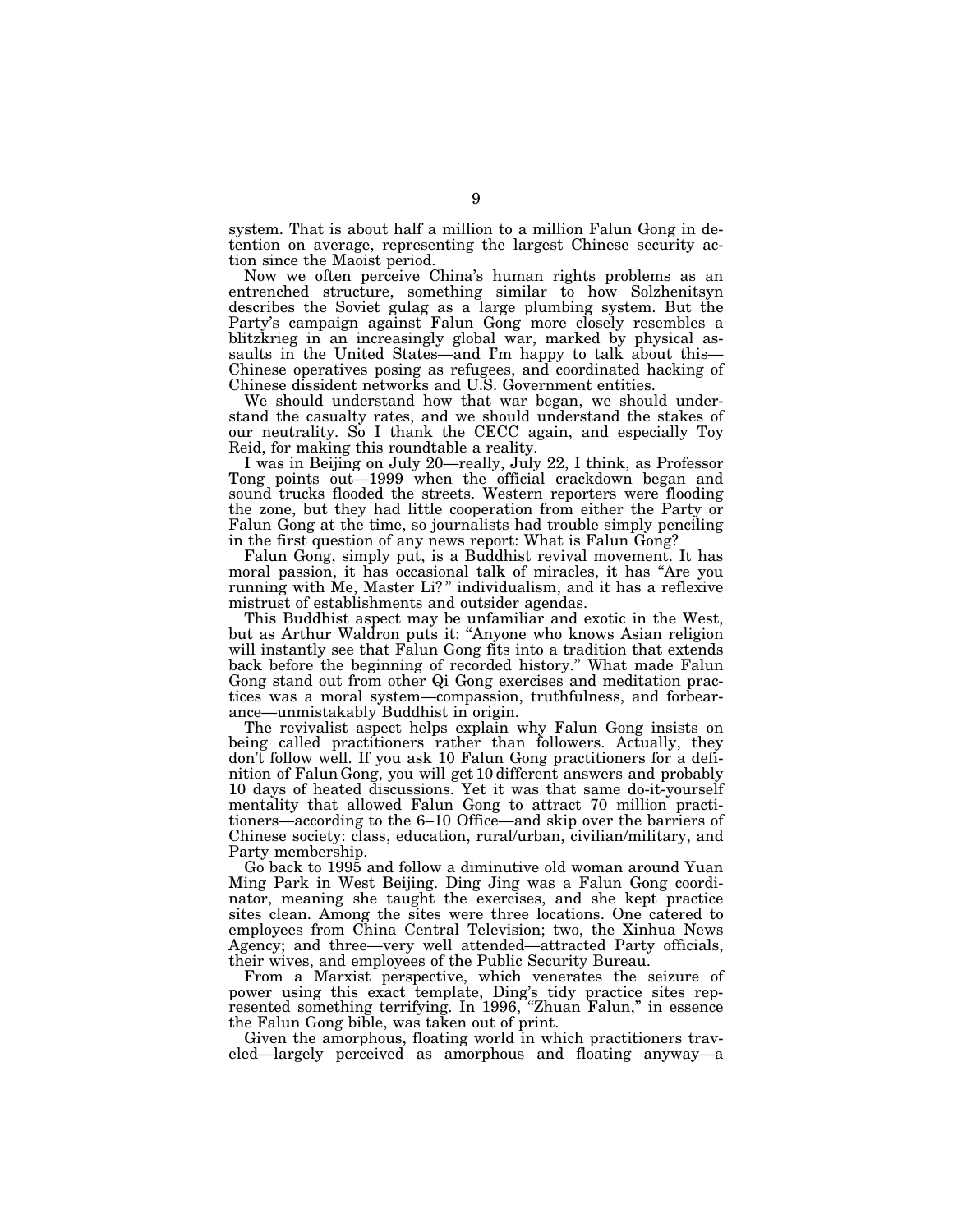world without membership lists, central authority, or any real hierarchy other than on paper, practitioners did not panic. But Luo Gan, the head of the Public Security Bureau, began to use Falun Gong's perceived infiltration of his own department to gather, to report, and to study. Where no hierarchy existed, the Party, seizing on small clues such as Ding's phone calls, would map one. Where no political objectives existed, the Party would create them.

Until 1997, the Chinese media stayed neutral. Local Party leaders would show up at Falun Dafa rallies. Now critical language began to appear in the Party-controlled media. These were flares in the night's sky, indicating the Party was trying something out. The Falun Gong had a method to handle this: Show up en masse, stay silent, and then stand around until someone talks to you. This technique smoothly reversed the various negative reports, articles in 1997, a Beijing TV segment in 1998. In Tianjin in 1999—it failed.

Now, I do not know if the article has been handed out yet, but you can certainly find it on the Web if it has not made it here, and you may be able to pick it up on the way out: ''An Occurrence on Fuyou Street.'' Employing interviews from both sides, my article tracks the events from Xinjiang on April 22 to Beijing on April 25, 1999. Essentially, the demonstration was a set-up. From the portable surveillance cameras on Fuyou Street to the armed military unit at the Forbidden City, it was a Party bait-and-switch to create momentum for a state-level crackdown.

A former district-level official—''Minister X,'' that's what I call him—recalls the Party's decision to eliminate Falun Gong was circulated internally long before any public ban, and he was told to stop granting business licenses to Falun Gong practitioners. A Falun Gong source saw a similar communique at Tsinghua University in 1998. A former official of the 6–10 Office—the secret agency created to eliminate Falun Gong—noting the level of detail in practitioner files, believes that operations must have begun by at least 1998.

Without understanding the initial integration of Falun Gong into the Party and the Party's initiative in starting the war—essentially creating the dilemma that threatens the Party today—one cannot understand the ineffectiveness of the Falun Gong response. Practitioners wanted to believe that it was a misunderstanding. So practitioner appearances at the petition office and signed letters were followed by mass detentions and the first deaths in custody.

Beginning in 2000, based on the safe house occupancy in Beijing, I estimate that well over 150,000 practitioners made their way into Tiananmen Square to protest over a year's time. Collectively, that is a remarkable number. But they trickled in at 500 to 1,000 per day, and they stood up and unfurled their banners according to the dictates of their soul rather than any sort of preconceived strategy.

Would a mass strategy even have been possible? Well, I have provided another article—"Hacker Nation"—on 6-10 surveillance:

Before 1999, Falun Gong practitioners hadn't systematically used the Internet as an organizing tool. But now that they were isolated, fragmented, and searching for a way to organize and change government policy, they jumped online, employing code words, avoiding specifics, communicating in short bursts.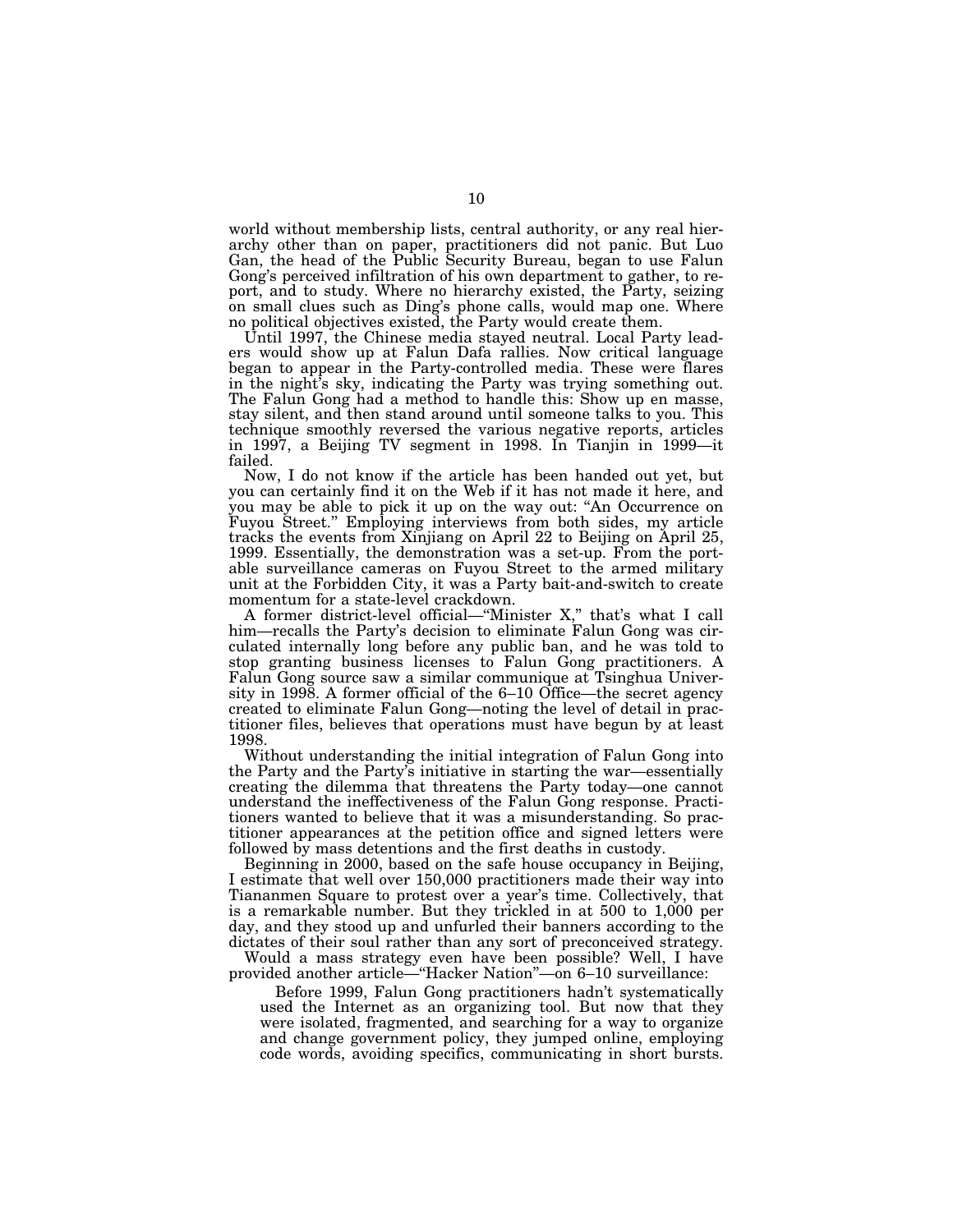But like a cat listening to mice squeak in a pitch-black house, the ''Internet Spying'' section of the 6–10 Office could find their exact location, having developed the ability to search and spy as a result of . . . a joint venture between the Shandong Province public security bureau, and Cisco Systems.

That's right out of my article, and there is a lot more in there as well.

Following capture and initial interrogation under the 6–10 Office, the *laogai* system then operated to break the will and ''transform'' the practitioner, culminating with a public denunciation of Falun Gong. But it was within the *laogai* itself that the first effective resistance began.

Wang Yuzhi was a tough, successful Beijing businesswoman. And when the crackdown started she transformed her office into a secret Falun Gong printing press. It was broken up, her assets were seized, Wang ran, and was eventually caught.

The low-ball casualty figure of over 3,000 practitioners who have died by torture is reasonably well-documented. Some practitioners simply refused to renounce their belief, others hoped that the overcrowded prisons might contribute to the end of the persecution, and others wanted to just set an example to fellow inmates.

But Wang made it personal, so personal that some of the guards force-feeding her began wearing paper bag masks so she could not identify them. It became a chess game between the practitioner and the torturers. Both sides knew that Wang's screams of rage were becoming legendary throughout the *laogai* System, and indeed, to practitioners throughout the world. Both sides knew that checkmate, actually killing Wang, would leave a pyrrhic victory for the state.

The underlying ambiguity of the *laogai* position was expressed in the following maneuver. Rather than writing up a report of transformation failure, or the euphemism ''death by suicide,'' many labor camps and psychiatric centers would wait until the torture reached lethal levels and then suddenly free the dying practitioner—especially after the so-called Tiananmen self-immolation and the Changchun television hijacking and I would welcome questions on those incidents.

But Wang Yuzhi lived. Considered terminal on release, she fled China and went on to purchase printing presses for The Epoch Times. Today she will smile at you with her one good eye. This is the face of insurgency, and to such a face, the Party turned toward a more permanent solution.

The final article that I have made available, "China's Gruesome Organ Harvest,'' documents a pattern of retail-organs-only physical examinations carried out throughout the *laogai* system. I can find no rational medical explanation for these procedures, and I conclude that the commercial harvesting of Falun Gong is real. That finding has since been confirmed by a Taiwanese surgeon who arranges transplants on the Mainland.

One addition. While the Bush Administration's consistent focus on house Christians may have had a ''Schindler's List'' effect, inhibiting widespread harvesting of Christians, members of at least one sect, Eastern Lightening, were examined for harvesting. According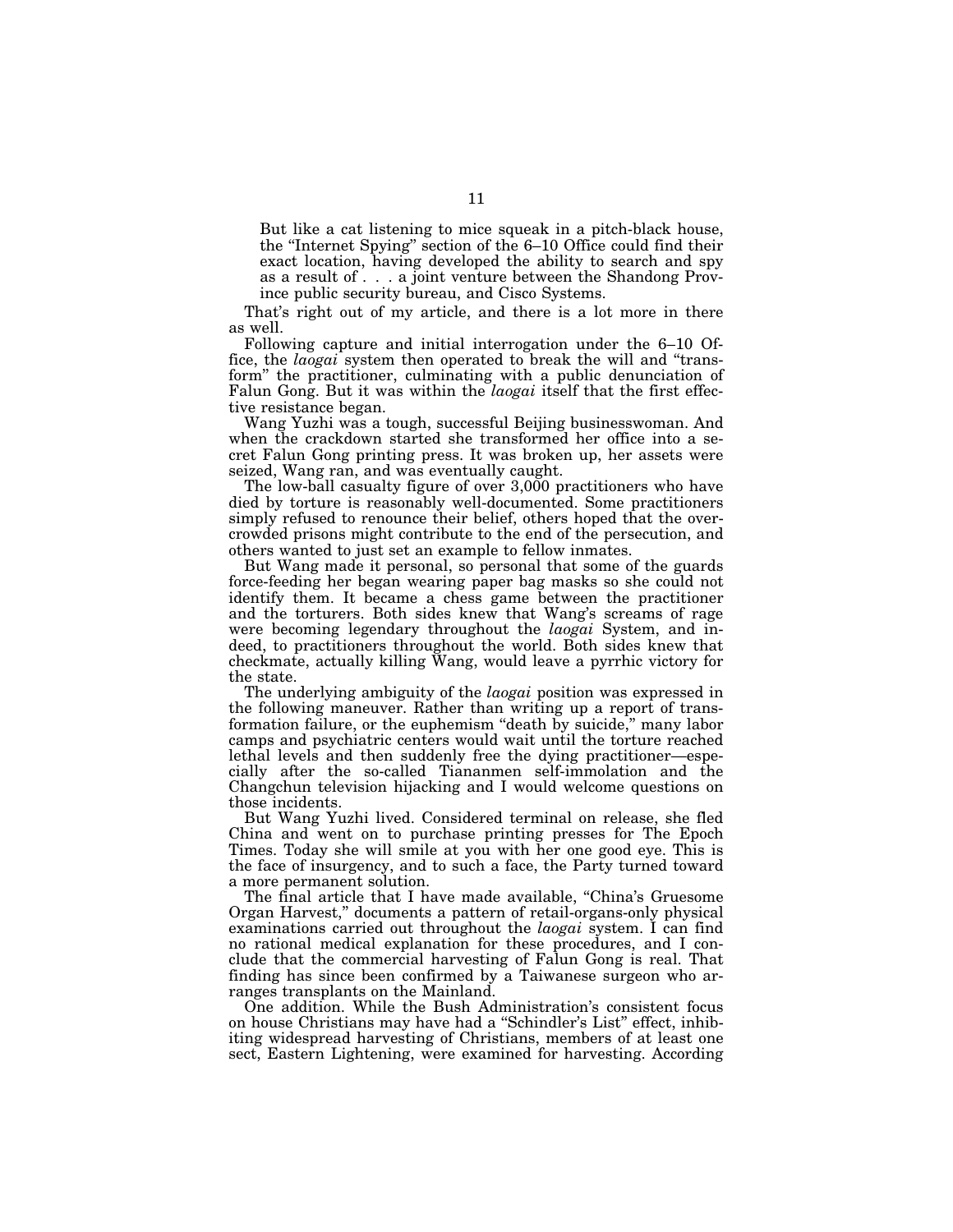to interviews by my colleague Jaya Gibson, so were some Tibetan prisoners.

Yet harvesting of political and religious prisoners probably began in Xinjiang. A Uyghur policeman witnessed preparation for a procedure in 1994, and I recently interviewed a Uyghur surgeon who, in 1995, was ordered to take his medical team into the outskirts of Urumqi and remove a prisoner's organs while the heart was still beating.

Perhaps harvesting began as a purely black-market operation, but ultimately prisoners who would not transform—the Wang Yuzhis of this world, if you like—became too dangerous to release. But the Party had an outlet, the organ tourists of Japan, Europe, and the United States.

Now, the fact that China is the one currently pulling up the reins on Western organ tourism highlights Falun Gong's stunning lack of success in making its case in the United States. I mean, one would expect that it would be Congress who would be preventing organ tourists from going over to China, but it's not. It's the Party, and they seem to be pulling back on organ harvesting.

Let me explain what I think happened in the United States. For many in the Bush Administration at least, it took one outburst from Wang Wenyi on the White House lawn to establish that Falun Gong could never be reliable allies. For many Democrats, it took one Chinese-planted Wikipedia reference alleging Falun Gong was anti-gay to ward off sympathy. Yet Falun Gong teachings on this point are essentially indistinguishable from traditional Christianity, Judaism, Islam, and Buddhism.

Practitioners have some responsibility here, too. In the West, they simultaneously watch two screens. They watch a Western one and they watch a Chinese one. But for them, China is always the default. And fear of the Party's manipulative abilities on that screen run very deep indeed. Hence, we see the definitional problems, we see the alienating public torture displays and the rest, and we see Daoist demarcations of good and evil. Again, all of these are aimed at the Mainland.

Yet Falun Gong's tunnel vision did create one unprecedented success. Along with the construction of the greatest dissident media apparatus in modern Chinese history, a small group of Falun Gong engineers, based out of a North Carolina suburb, devised an Internet lifeline to transmit information in and out of China. Along the way, they facilitated the only unblocked Internet transmissions out of Iran during the aborted Green Revolution.

If the press is correct, the State Department is considering awarding these engineers, now known as the Global Internet Freedom Consortium, significant funding to do more. If my Falun Gong sources are correct, the Consortium is concerned about taking a sum too small to make a difference, in exchange for the inevitable Party propaganda point that they are now U.S. agents.

Yet the Party is pushing the two sides together. The State Department must end Chinese hacking, and the only way State can do it is by threatening China's Big Brother Internet. Falun Gong has perhaps a half a million to a million in captivity; as much as 1 out of 10 Falun Gong may have already been lost to the surgical knife.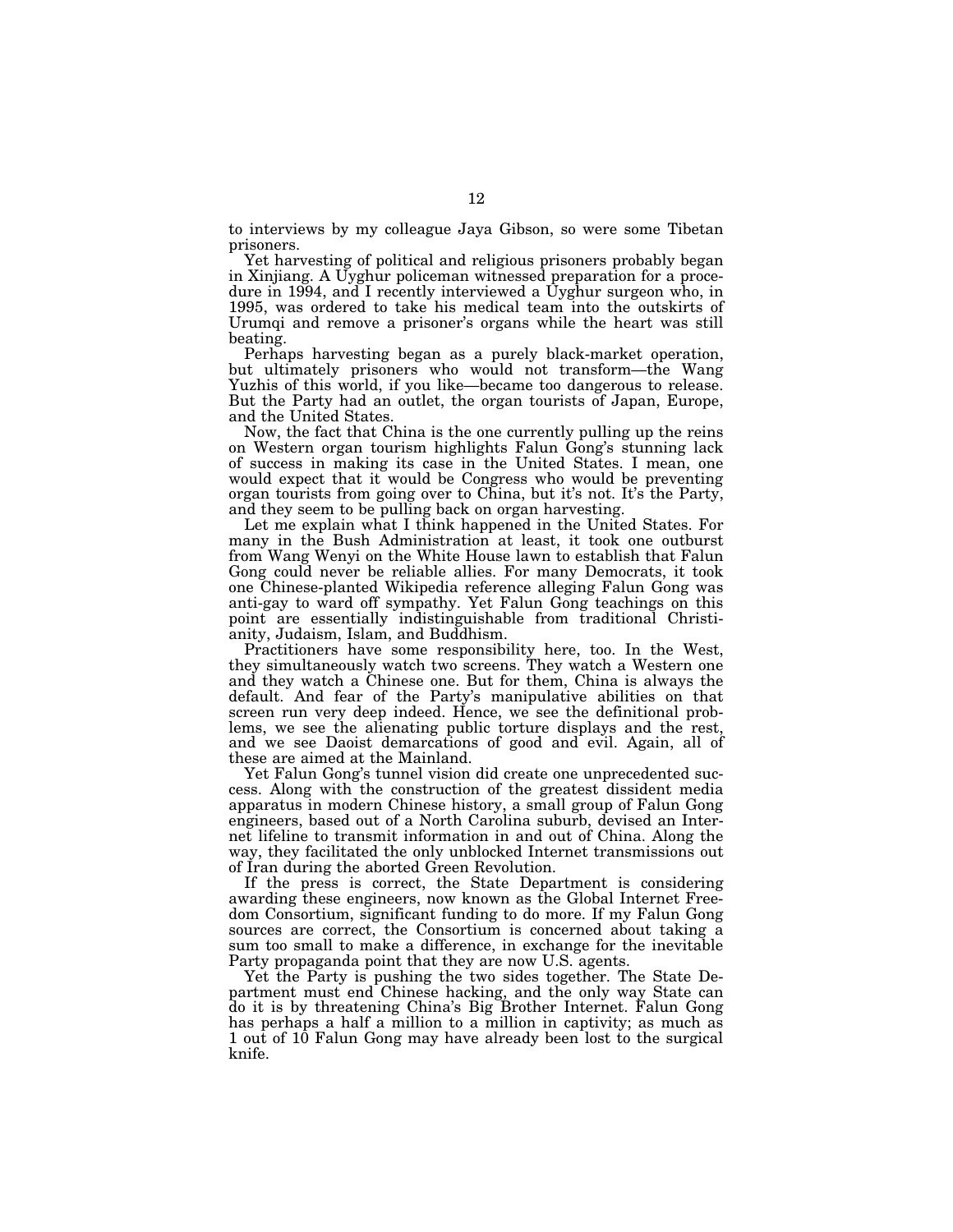So the answer to this dilemma will not be found in parsing Wikipedia. And the question is no longer—''What is Falun Gong and how do they define themselves? '' But rather—''What are Falun Gong's actions? What has the Falun Gong achieved? Against what sort of odds?" And here, I believe that the evidence of a decade, from the *laogai* to the North Carolina suburbs, speaks for itself.

[The prepared statement of Mr. Gutmann appears in the appendix.]

Mr. GROB. Thank you very much.

Mr. Shan?

#### **STATEMENT OF MARK SHAN, PROGRAM IN PHILOSOPHY, THEOLOGY AND ETHICS, BOSTON UNIVERSITY**

Mr. SHAN. Good afternoon, ladies and gentlemen, CECC members, staff, and interns.

The roundtable host, the CECC, asked the question, ''What factors influence the Chinese Government's policies toward spiritual movements and drive its treatment of members of spiritual groups? The Chinese Government has allowed space for some spiritual movements to operate in China, but has banned other groups such as Falun Gong. Why does the Chinese Government consider some spiritual movements a threat? ''

These questions touch the root of Chinese political/religious culture. My following remarks are trying to find out a rationale behind these policies, yet have no intention to justify the policies.

For a better understanding, first I need to introduce a concept in traditional Chinese political ideology which influenced throughout the history of China, and that is ''the Mandate of Heaven.'' The concept officially started by the Zhou Dynasty in 11th century B.C. to justify their replacement of the Shang Dynasty.

Because the concept justified all successful overthrows, just as it justified all dynasties that clung to power, the concept has lasting influence and has even survived into modern and contemporary China. For instance, in the modern period, a famous revolution was called The Kingdom of Heavenly Peace Movement, led by Hong Xiuquan in the middle of the 19th century. Again in the modern time, another man, Sun Zhongshan, famous for leading a revolution against the Qing Dynasty, also can reflect this kind of concept.

Because of the spiritual feature of this political concept, spiritual or religious movements in Chinese history make it easy to challenge the ruling of dynasties through spiritual and moral approaches. So the Chinese Governments have been sensitive throughout its history to the political/spiritual touch and are not tolerant of any spiritual movements shaking their ruling authority, before the Chinese people especially.

In addition, Chinese Governments have tended to keep state and religion separated through promoting a non-religious system, Confucianism, throughout much of their history. Indeed, this is an efficient way to keep religious or spiritual movements out of politics.

Throughout Chinese history, all the Chinese Governments set up this forbidden area: do not touch politics. Do not play around with the concept of the Mandate of Heaven. The only politics you can touch are the politics that support rulings of government. So based on the understanding of this concept, we can find out the rationale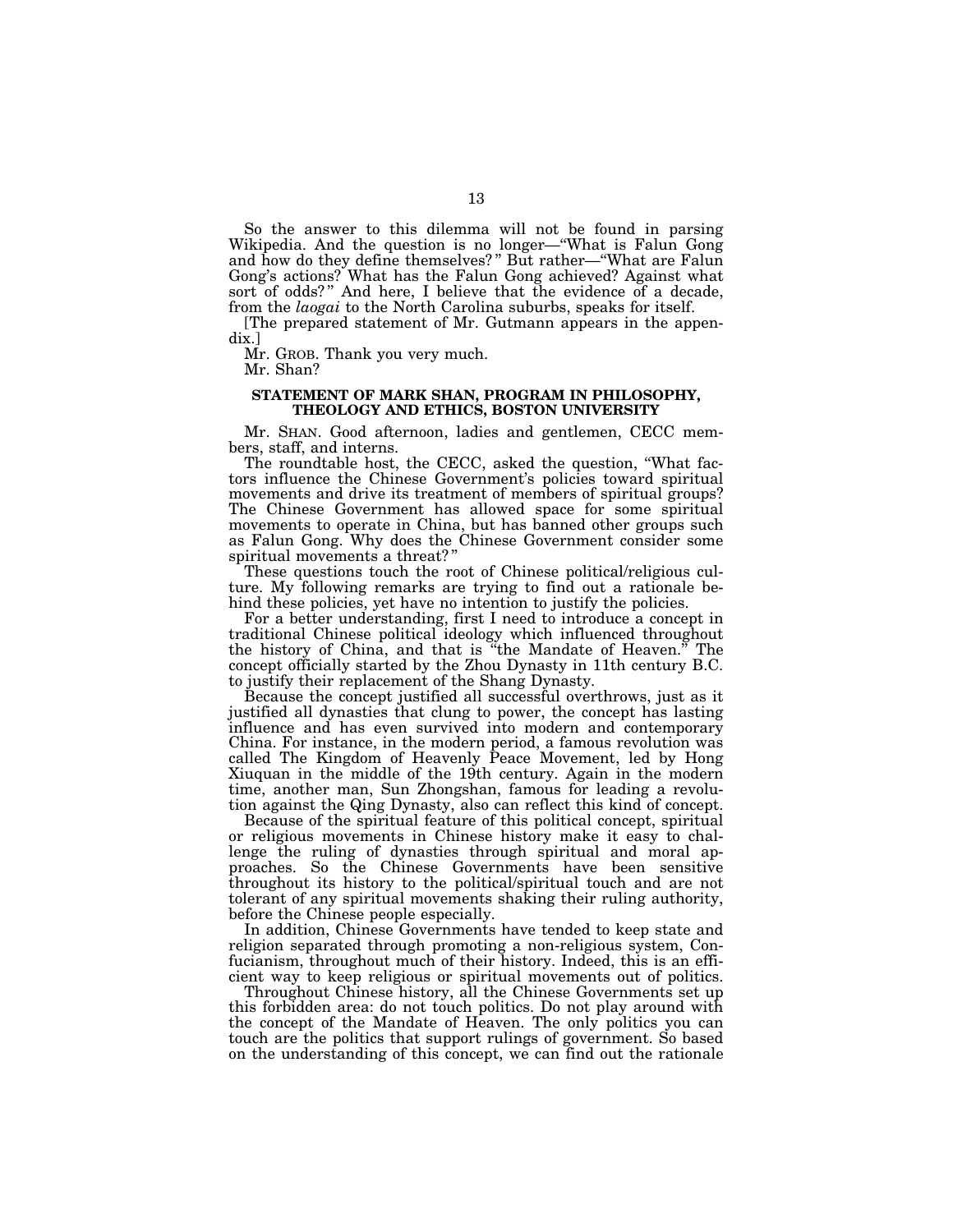behind the political religious policy of China today, which is why the Chinese Government treats different spiritual movements differently.

For example, the Protestant Christian house churches and the Catholic underground house churches. They are persecuted, but the Protestant and the Catholic churches that are officially public through the Three-Self Patriotic System [TSPM] enjoy more freedom.

Tibetan Buddhism is under suppression because of its feature of the religion/politics combination in its doctrine and tradition. But Buddhism and Daoism in other parts of China enjoy much more freedom because they touch no politics. Islam among Uyghurs is under suppression because of the Xinjiang political situation, the problems there, but Islam among Hui people enjoys more freedom.

This is true not only inside the same spiritual traditions or religious traditions, but also if we compare government's treatments among different spiritual movements or religions in China.

Now we are going to talk about the Falun Gong movement. The Falun Gong movement was suppressed a lot, as Mr. Tong and Ethan mentioned. Actually the Falun Gong movement is only one branch of the Qi Gong, but the Falun Gong even was suppressed more than other Qi Gong branches. So, why? Because on April 25, 1999, the siege of the Chinese Communist Party headquarters in Beijing by the Falun Gong movement members, more than 20,000, really touched the nerve of politics.

We also see, after the Falun Gong movement went abroad here, there is one famous slogan from the Falun Gong movement. It says, "Heaven eliminates the Chinese Communist Party," encouraging people to withdraw from the Communist Party. This is another interpretation of the concept of the Mandate of Heaven.

So that is why a human rights Christian lawyer in China, Gao Zhisheng, has received the most serious, inhumane persecutions, even compared to other persecuted lawyers, because he is trying to defend religious freedom and the human rights of some Falun Gong practitioners.

The CECC also asked another question: ''What does the Chinese Government's treatments of the spiritual movement mean for the future of religious freedom in China? ''

This is another interesting question. A sociologist, Dr. Yang Fenggang, proposed a triple color model that analyzes the religious situation in contemporary China. Through this formula we can see that he divided three markets: the red market, which means official, permitted religions; a black market means officially banned religions; and a gray market, religions with ambiguous legal status. Through this formula we can pretty much answer this question from this perspective.

The red market means religious or spiritual movements which do not touch on politics, so they have the most freedom, like non-Tibetan Buddhism and Daoism. A black market religious market means the banned ones, such as the Falun Gong movement and some branches of Islam in Xinjiang—some branches—which touch on politics, challenging the Communist Party authority; so they have the most suppression.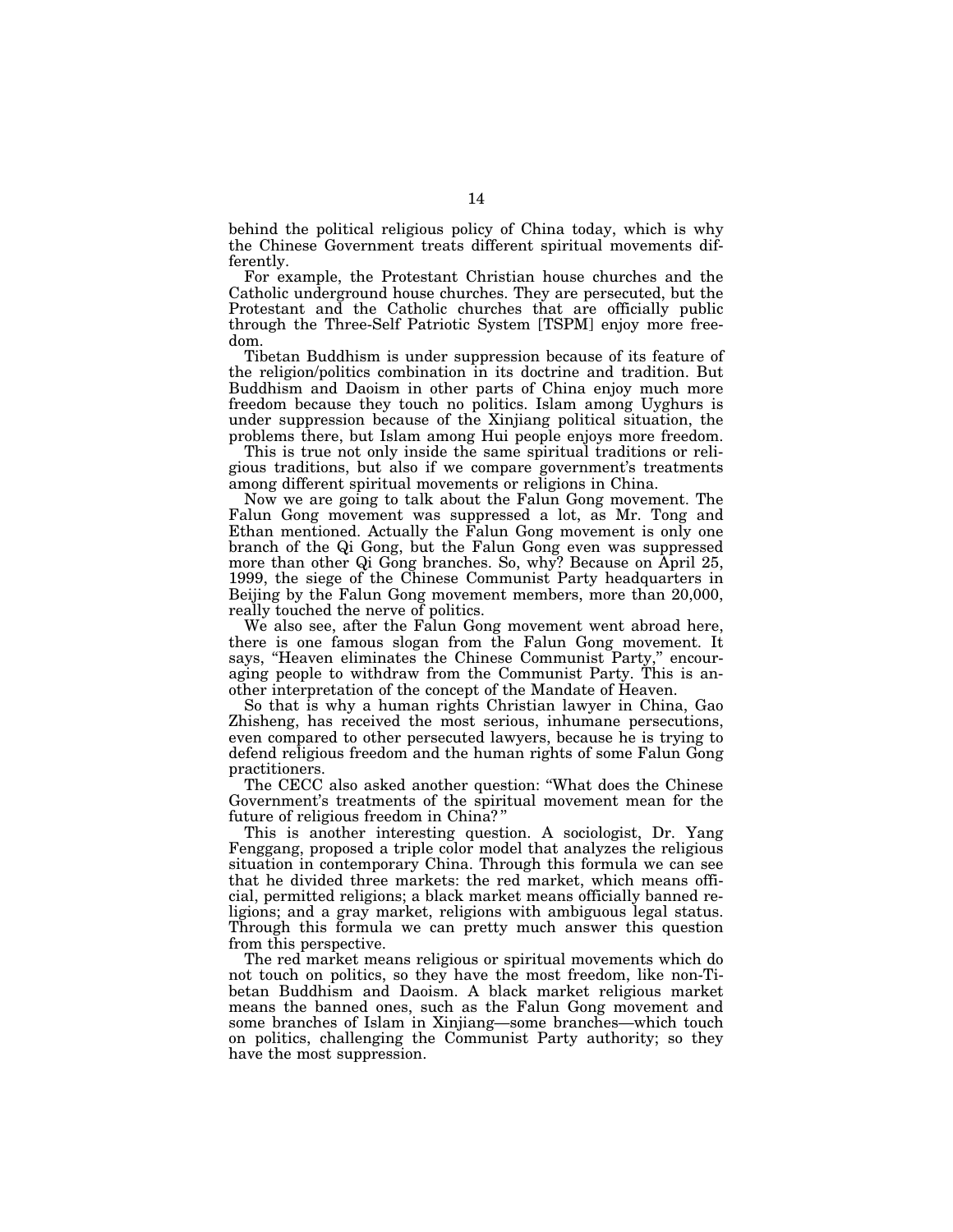The gray market, which is ambiguous in their political interest, are things such as non-institutionalized Protestant house church entities. The Catholic underground church is a little bit different because they are closer to the black market because of the political feature extending from the Vatican court.

The gray market of the non-institutional house church movement has grown large and will grow larger, when others are encouraged or suppressed. Of course, there is a dilemma. If this house church movement, the gray market, grows really large, then it becomes more political.

In China, also, this kind of house church movement, the people, they are trying to deal with the policies in a unique way. So in church settings in China, they focus on teachings, like Biblical teachings, such as ''Blessed are those who are persecuted,'' ''Love your enemy and even love the persecutors.'' Also, they emphasize in their teachings that they do not touch politics. They do not touch politics. The president of ChinaAid, Bob Fu, was arrested in Beijing and was trying to argue, we do not touch politics; we support church/state separation; something like that.

But of course, China is trying to suppress the house church movements and its Christians too, because they learn lessons from Eastern Europe. When those Communist countries collapsed, Christianity played an indirect role.

So together, I think in China, Christianity, in the gray market and also even in the red market, TSPM churches, they are going to transform the condition of religious freedom in China significantly in the future, especially through something we call the new non-institutionalized religious citizen community, established in the whole nation, but it is not kind of an hierarchical, administrative, visible system.

Those are my remarks.

[The prepared statement of Mr. Shan appears in the appendix.] Mr. GROB. Thank you very much, Mr. Shan.

And now, finally, we'd like to hear from Sarah Cook. Thank you.

#### **STATEMENT OF SARAH COOK, ASIA RESEARCH ANALYST, FREEDOM HOUSE**

Ms. COOK. Good afternoon, everyone. One of the topics I was asked to speak about is the story of Gao Zhisheng, who you can see here [holds up copy of ''A China More Just'']. As Doug had mentioned, he's a leading Chinese human rights lawyer and has been a vocal advocate for religious freedom in China, particularly of Falun Gong practitioners.

Several years ago, I had the real honor of co-editing this English edition of his memoir, and so as I was thinking about how I would begin today, I tried to think about what Gao would say if he were here himself. He has disappeared, as Doug had mentioned, so that is why he can't be here today. I think the first thing he would say is a real heart-felt thank you.

First, thank you to the Commission for organizing this panel, thank you to the U.S. Government for taking an active interest in the human rights abuses happening to Chinese people, and thank you to all of you in the audience who are here to listen to what the four of us have to say.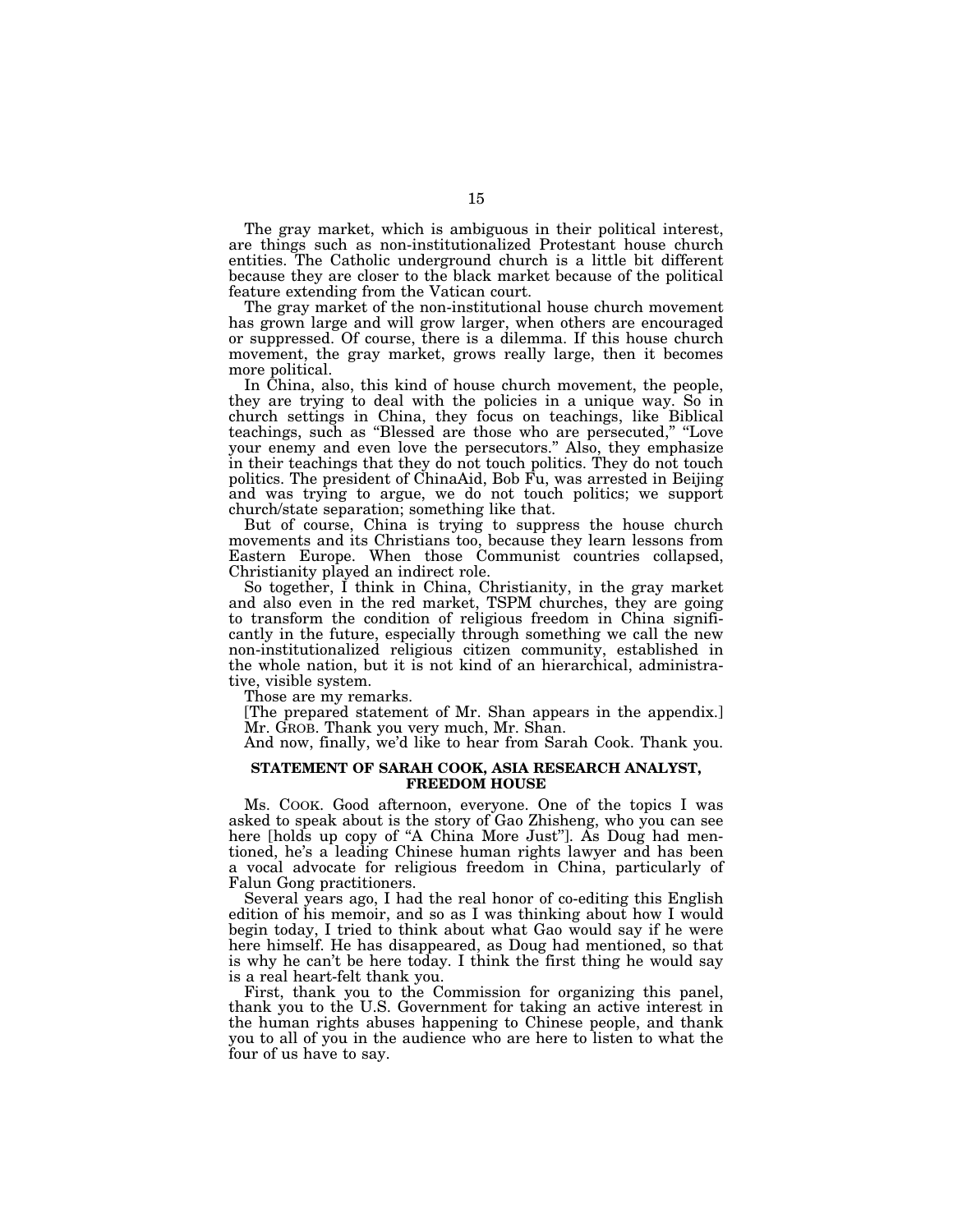Second, I think he would likely try to convey the real urgency of the current situation and the ongoing brutality of the treatment suffered by large numbers of Chinese people generally, but of Falun Gong practitioners in particular. One of the things that is very clear from his writings is that account after account after account of torture that he heard while interviewing Falun Gong practitioners left a very profound impression on him and really served as a catalyst for his taking the risks that he has taken in order to defend them.

So I am just going to briefly read a short portion from one of the things he had written:

With a trembling heart and a trembling pen, I record the tragic experiences of those who have been persecuted in the last six years. Of all the true accounts of incredible violence that I have heard, of all the records of the government's inhuman torture of its own people, what has shaken me most is the routine practice of police assaulting women's genitals. Almost all those who have been persecuted, be they male or female, were stripped naked before being tortured. No words can describe our government's vulgarity and immorality.

Now, while not spoken in quite such detailed and colorful language, Freedom House's findings generally correlate to what Gao had found. But before I move on to some of the specific details that have arisen from our reports over the last 10 years, I did want to take a step back to address a slightly different angle about why this kind of suppression might take place. It doesn't, indeed, happen in a vacuum.

Rather, what has been happening to Falun Gong and spiritual movements who are banned in China is really part of a much broader, elaborate machinery of repression that systematically tries to control and deny independent thought and expression in a range of areas throughout Chinese society. In many ways, Freedom House's reports in recent years have found that this repression has been getting worse in certain areas.

As Professor Tong had mentioned, the dynamic in China right now is very different from what it was like during the Cultural Revolution. But some of the underlying principles and institutional dynamics remain the same in the sense that the decision of what is approved or forbidden can be made arbitrarily by Party leaders based on their own perceptions of the threats to their monopoly on power or legitimacy, whether these threats are real or imagined.

As someone who follows Chinese media very closely, I see this dynamic played out on a day-to-day basis with the kinds of propaganda directives that the Communist Party's Propaganda Department issues to media outlets throughout China, where there will be certain items that one day will be permitted and the next day will not be permitted.

So whatever the specific timeline of events that happened in the mid- to late 1990s surrounding Falun Gong or some of the other Christian groups that Mr. Shan mentioned, overall, one way of thinking about the situation is that Party leaders were able to ban these groups because: (A) they could, and there was no institutional mechanism like an independent judiciary to stop them from being able to do that; and (B) because the Communist Party gen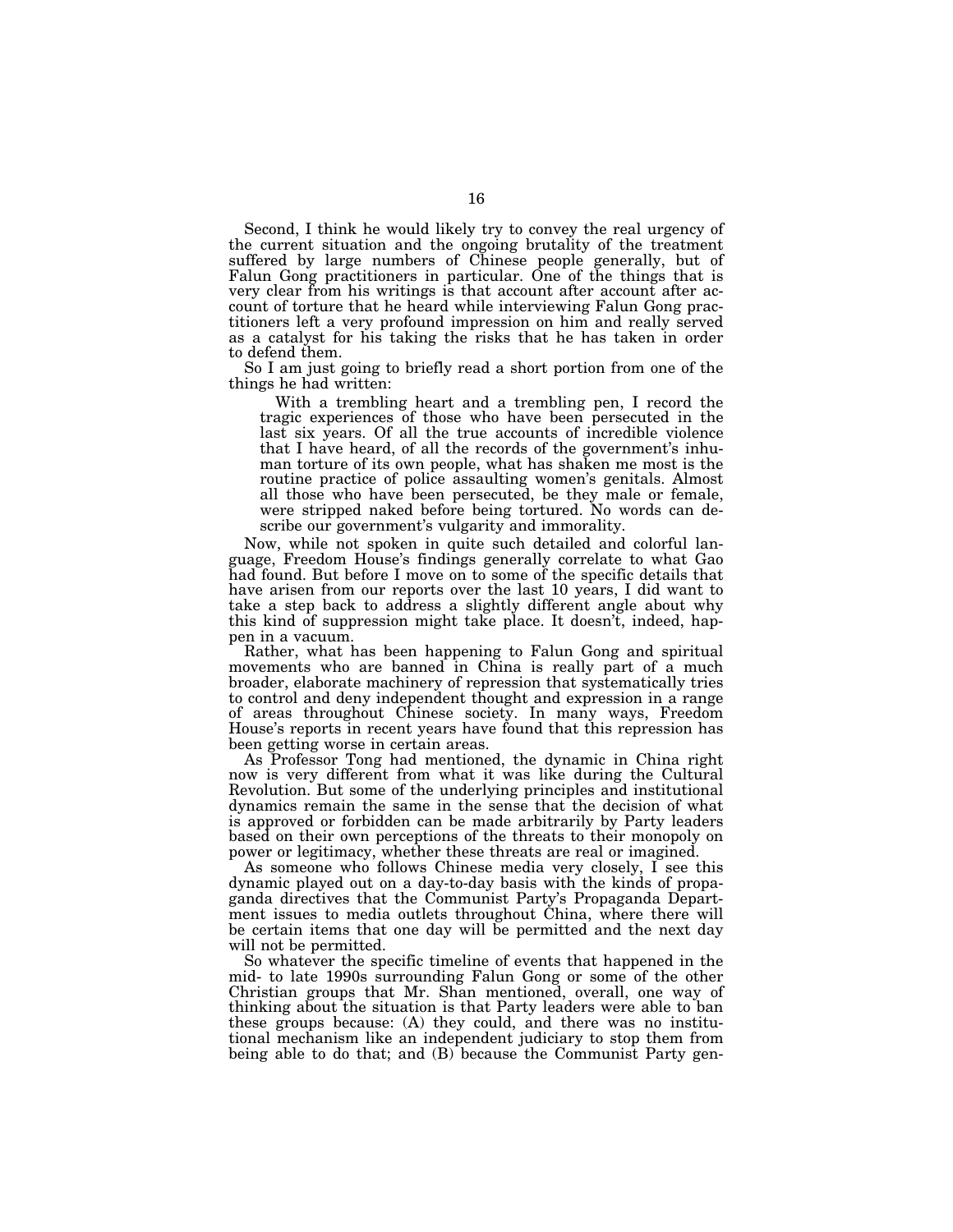erally is very reluctant to tolerate groups or individuals who place any authority, spiritual or otherwise, above their allegiance to the Party.

Sometimes people use the term ''political'' to differentiate between incidents that trip the Party's wire or not. But I personally find this idea of whether one is giving allegiance to the Party first or is willing to make changes based on the Party's demands to be more helpful in terms of thinking about what really touches the nerves of the Communist Party.

So for Tibetans, it is the authority of the Dalai Lama. For persecuted human rights lawyers like Gao Zhisheng, it's the authority of the law and the idea of placing the authority of the law above the authority of the Party. For Falun Gong practitioners, it is a dedication to teachings centered on truthfulness, compassion, and tolerance, and the idea that these are the primary principles that one should follow in day-to-day life, rather than perhaps something that the Communist Party may or may not tell one to do.

To me, one of the crucial elements that helps to understand this dynamic is this idea of ''transformation'' that Ethan Gutmann mentioned. Whether it is Falun Gong practitioners, or in some cases people like Gao Zhisheng and others, this very real focus on transformation and on reeducation, which means that people are not necessarily being arrested because they're organizing politically or organizing into some kind of group. Rather, certainly in the more spiritual cases, the efforts by the authorities are to get these people to change how they think.

It is very Orwellian, when you talk to practitioners and others who have been persecuted in this way. It is very much like the Party is torturing you to get you to say 2+2=5. If you keep saying 2+2=4, even if you know 2+2=4, then that in itself can create a conflict and is one of the things that the Chinese Communist Party finds threatening.

I just thought that might be another angle that could be helpful for thinking about these kinds of questions. In terms of some of the findings that Freedom House reports have indicated over the past 10 years, I went through many of the reports and I am just going to talk about a few of the aspects, and then I'll turn a little bit more in detail to Gao Zhisheng's story.

First, is this issue of large-scale detentions and widespread surveillance. According to our findings, perhaps after a lull because there was such an intense level of detentions and surveillance in the early years of the persecution, in the last couple of years, with the run-up to the Olympics and with a series of politically sensitive anniversaries, and as part of a much broader crackdown and intensification of the Communist Party's efforts to control Chinese society, we saw an intensification of the pressure on Falun Gong practitioners. There is a range of abuses, though. Some are arrested and some are not. Some are put under surveillance. But we certainly saw an intensification of those efforts targeting that group.

Second, is ongoing torture and deaths in custody. At Freedom House, we do not have the resources to maintain a comprehensive record of these deaths, but every year there are several well-documented cases of Falun Gong practitioners who are picked up and then killed in custody. There was one Beijing musician, in early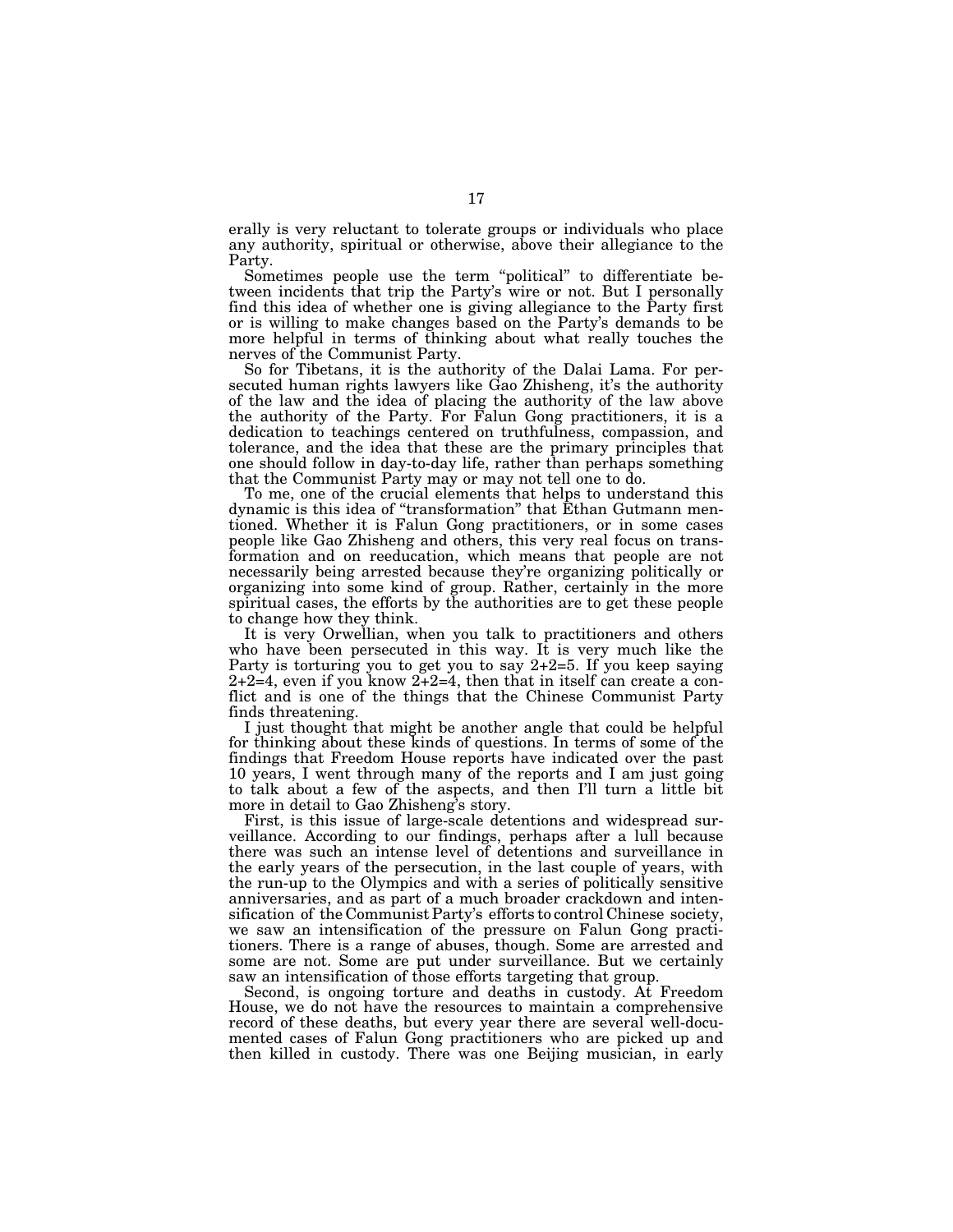2008, who was stopped by police with his wife and the officers found Falun Gong literature in their car and the two were detained. He died in custody 11 days later. He was in his early forties. His wife was subsequently sentenced to three years in prison.

So there are cases like that, and as Ethan had mentioned, there are overseas Falun Gong groups who have collected pretty detailed accounts, even though it has not been fully independently verified, of over 3,000 cases similar to this young man's.

The third thing that we've observed is the sentencing of practitioners to long prison terms following unfair trials or to reeducation through labor camps by bureaucratic fiat. I would tend to agree with Ethan's efforts to try to understand what the real number is of people who are detained in these camps.

There was a fascinating study by the Chinese Human Rights Defenders group, if anyone would like to look it up, from February 2009, where they went and spoke to petitioners who had recently been released from labor camps and interviewed them. Many of these people said that, in addition to the petty thieves and drug addicts who make up many of the people in the reeducation through labor camps, Falun Gong practitioners constituted a significant percentage of the people in those camps and there were quite a large number of Christians in some of those facilities as well.

Some of the conversations I have personally had with people who came out of these camps included their talking about 140 religious prisoners, mostly Falun Gong practitioners, sometimes several hundred within an individual camp. So when you look at the nationwide labor camp population and you start to do the math, thinking about how many hundreds of camps there are in China, the number gets up very high, into the tens of thousands, quite quickly.

The last thing, as I mentioned earlier, is that I do quite a bit of research on Chinese media and the Internet. Clearly, Falun Gong is one of the permanent taboo topics and really one of the most systematically censored on the Chinese Internet. But what you also see happening is that people who try to spread information anyway end up getting imprisoned and they could be Falun Gong practitioners or non-Falun Gong practitioners. There was a recent case of a Chinese democracy activist who was sentenced to three years in prison because he had been caught with DVDs that had information related to Falun Gong on them.

So it is in the context of this kind of large-scale persecution of religious minorities that Gao Zhisheng and some of the other lawyers who have sought to represent Falun Gong practitioners come into the picture. Just a little bit of brief background on Gao: He was born in rural Shaanxi Province, where there are these cave dwellings, and that's where he grew up.

In the late 1980s, he was selling vegetables on the streets of Xinjiang Province and saw an advertisement that China wanted to train more lawyers. So, with just a middle-school education, he taught himself law, and in 1995, he passed the bar exam. Almost immediately he started taking pro bono cases for the full gamut of vulnerable groups, from coal miners, to workers. He very quickly became known nationwide and was actually named by the Ministry of Justice itself as one of the Top 10 Lawyers in China in 2001.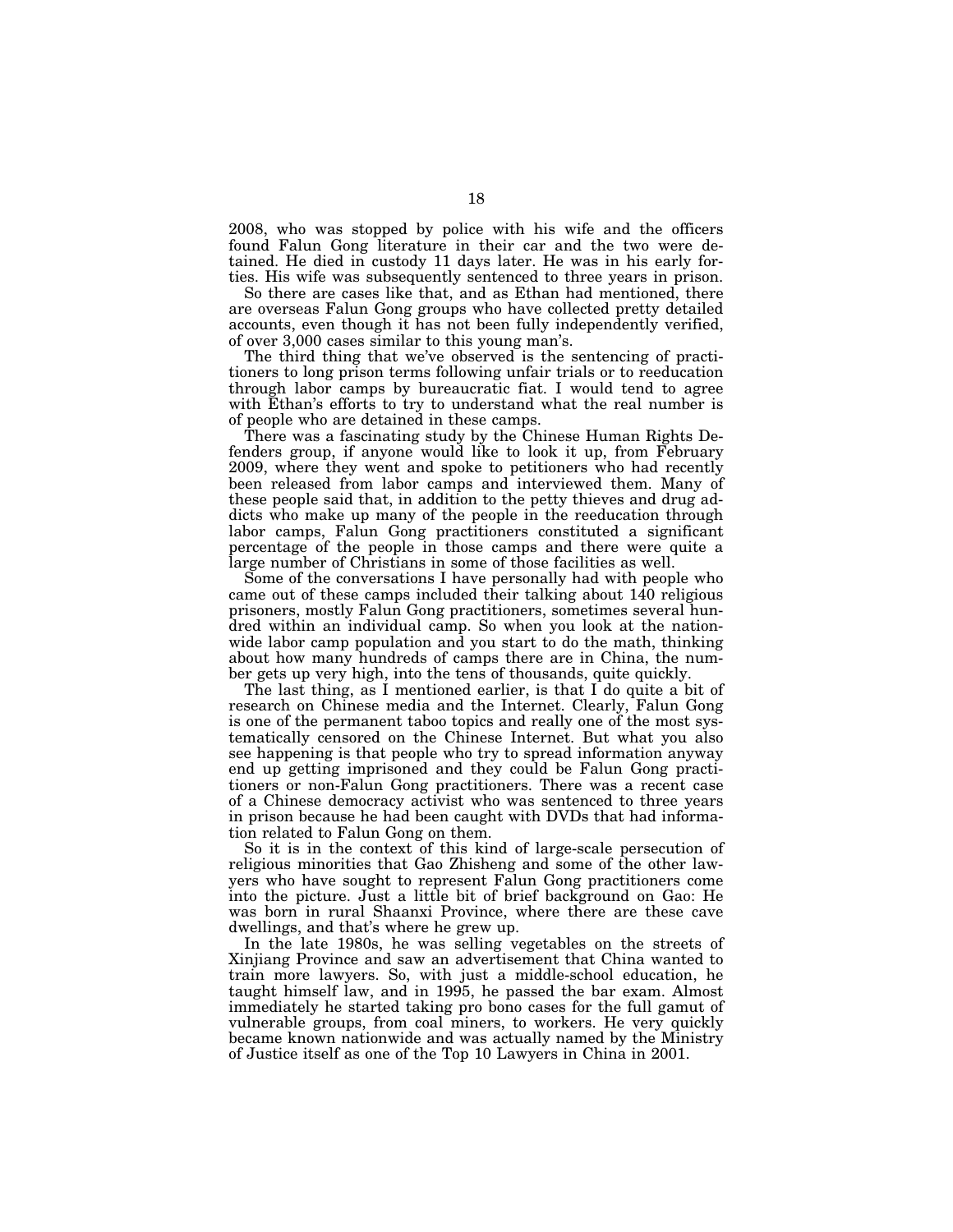So it was in this context that, in 2004, Falun Gong practitioners started approaching him to see if this lawyer could help them, and he was hired by an adherent who had been sentenced to a labor camp. He tried to file for judicial review, to have that person's case reviewed, because the man had done nothing wrong, other than being known as a Falun Gong practitioner.

He went to the judges and the judges would not even look at the case. They would say, ''Don't you know we don't take Falun Gong cases?" So what he decided to do as recourse was to write a letter to the National People's Congress. But the incident also sparked his interest in doing a more systematic investigation into what was happening to this group. It was as a result of those investigations that, in October and December 2005, he wrote the two open letters to Hu Jintao and Wen Jiabao that Doug mentioned earlier.

As Doug mentioned, in response, he and his family have been put under increasing pressure and abuse themselves. I will not go through all of the details of the last few years since Doug had spoken about it, but he disappeared several times and was held in incommunicado detention. It was really only in early February 2009, in an incredible feat of courage, that we learned the full details of the torture he had suffered during one of his previous detentions.

He issued a letter that was published overseas after he managed to sneak it out. In it, he chronicles being stripped naked and shocked with electric batons on his genitals, among other acts of torture. The guards, at least the way he describes it, told him that the conclusions of his investigations into what had happened to Falun Gong practitioners were indeed accurate, and in fact, the very torture methods they were using on him were ones that had been ''perfected'' on Falun Gong practitioners previously.

Similar to this point of ''transformation'' that I was talking about, they continuously tried to pressure him that if he would simply write some kind of article attacking Falun Gong, denouncing the previous letters he had written and praising the Party, then the torture would cease.

Eventually he was released, but almost immediately with the release and publication of this letter he was abducted again. His family fled to Thailand from China and is now in New York, but he has remained disappeared throughout most of 2009. Many of his friends, colleagues, and lawyers thought he had actually been killed in prison. He resurfaced in March 2010, and then disappeared again in April 2010.

Ironically, Gao actually never got a chance to represent a Falun Gong practitioner in court, but there are over 20 lawyers who have followed his lead—and he really broke open this taboo—and have done so.

In response, they have also faced temporary or permanent disbarment or being beaten. In at least one case, a lawyer, Wang Yonghang, was imprisoned for seven years under the same legal provision—that is, this vague legal provision—used to justify the imprisonment of his Falun Gong clients.

The treatment of these lawyers raises two broader points related to the future of religious freedom, but also the future of the rule of law. First, what you see very clearly is that the tactics that are used and developed to suppress one group can be quickly applied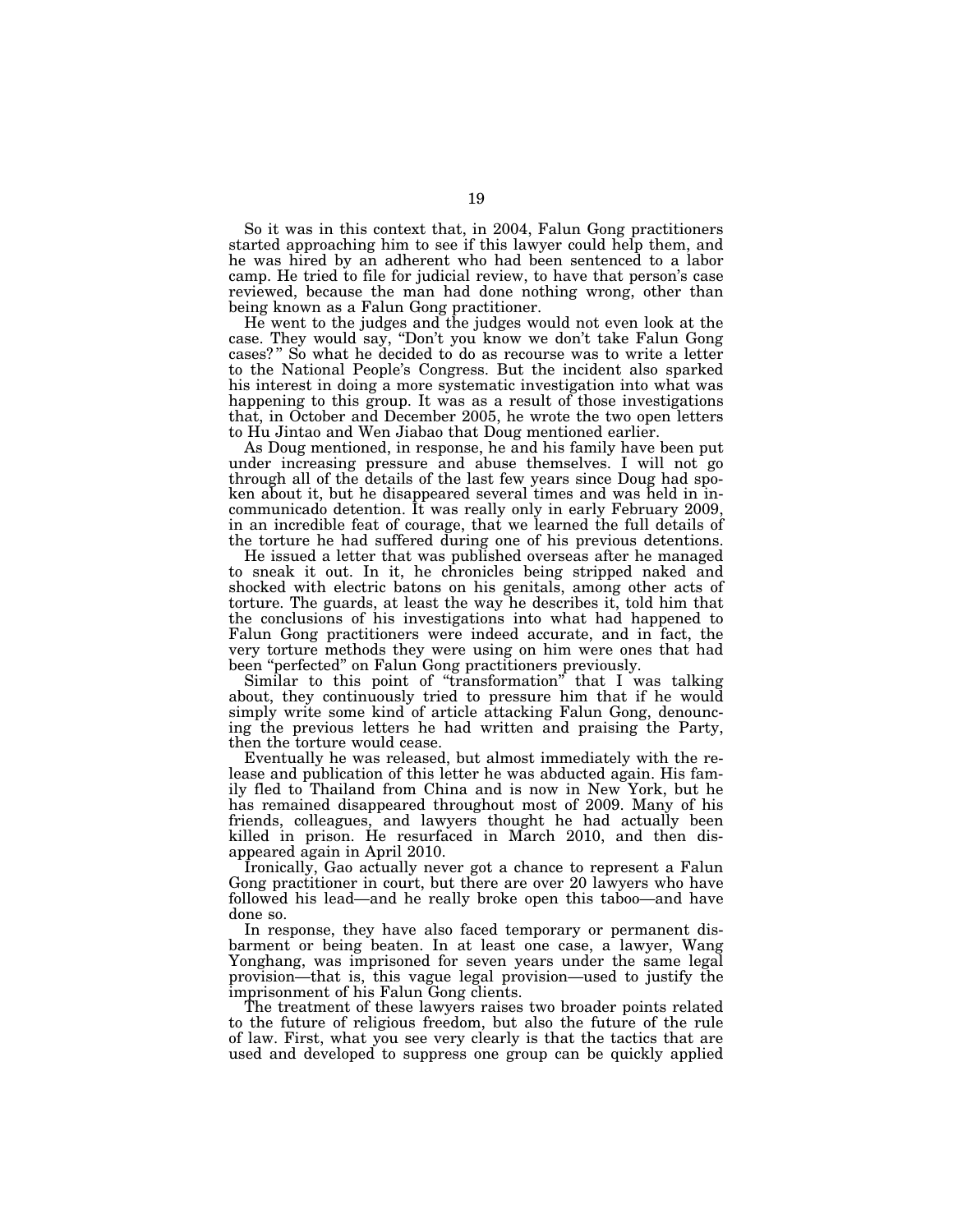to others. From the vague legal provisions, to ''black jails,'' to torture and transformation methods, we have seen these spreading.

In fact, when you speak to the lawyers and you ask them why they are taking on these super-sensitive cases that are clearly putting them and their families at tremendous risk, it is because, at least the way they explain it, that they feel very strongly that if this can happen to a group like Falun Gong practitioners then it can happen to anyone. Especially, since many of them are Christians, they feel that it could also happen to Christians and that the only way to protect believers is to create the kind of independent institutions and rule of law that will protect citizens from the Party's arbitrary actions.

Second, I think the more depressing side of it is that the Communist Party's very intransigent and harsh response to these lawyers really points to the limitations for progress toward the rule of law under the current Communist Party leadership. According to experts like Jerome Cohen, even reforms that had taken place in previous years have been backsliding.

The point I want to conclude with is actually optimistic, believe it or not, because parallel to this increased repression that we've seen is also a growing rights consciousness among ordinary citizens. In fact, you could argue that the increasing insecurity of the regime and its increased repression is in response to this growing and more assertive Chinese citizenry. Along with workers, bloggers, and journalists, Falun Gong practitioners are also those, as Ethan mentioned, who have used incredible ingenuity and creativity to challenge the repression against them.

So I am just going to end with one last quotation from Gao, where he reflects, in terms of his own observations, on the effects that some of these actions, whether it is through the Internet or other types of grassroots efforts to talk to the Chinese people and try to convince them to change how they think about Falun Gong.

More and more people around me, including professional scholars, government staff members, and ordinary Chinese citizens have begun to question the rationale behind the campaign against these believers. This has been a palpable change. These people have come to realize how unjust, inhumane, and lawless the government's violent persecution of the Falun Gong people is. This rapid, widespread change in attitude stands in stark contrast to the government's static, outdated practices.

Now, if you talk to a lot of Chinese people, largely because of the media censorship and fears of repercussion, you can get all kinds of answers related to what they think about Falun Gong. But it's still quite interesting to hear from somebody like Gao Zhisheng, who is tapped into the grassroots level of society that at least with some of the people in the circles that he was interacting with, there had been a change in how they were thinking about this group.

So, I just wanted to say thank you, and to end on the last thought that I really do hope that at some point Gao Zhisheng will be able to be here himself to share with you what he has to say.

[The prepared statement of Ms. Cook appears in the appendix.] Mr. GROB. Thank you very much, Sarah.

Thank you to all four of our panelists for some outstanding presentations.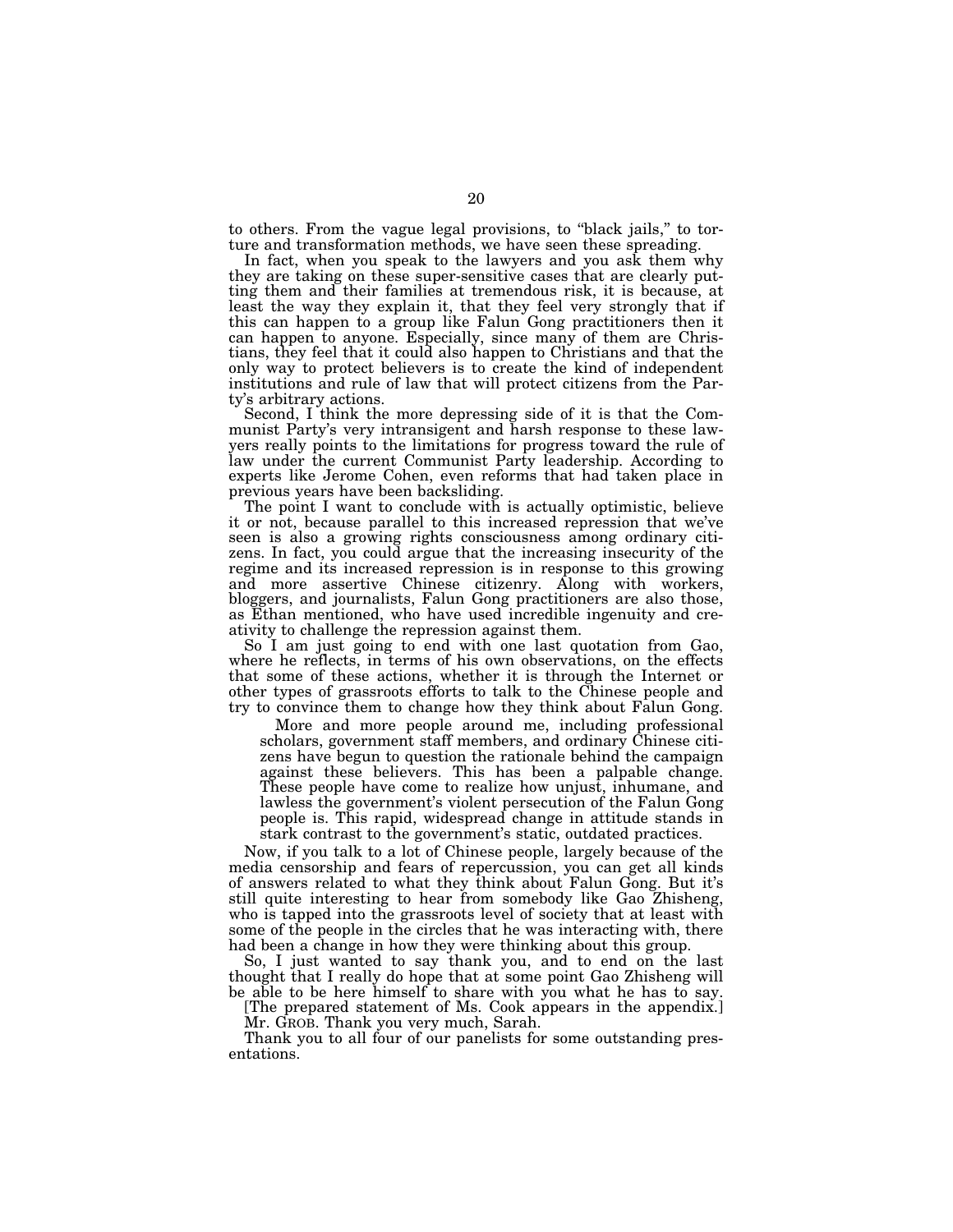I would like to open the floor up, for the time remaining, for questions.

Ms. FORD. I submitted written testimony for the record and it's outside. But going to this basic question raised by the panel, of how do we understand the causes of the suppression in China and what are some of the prospects for reconciliation between Falun Gong and the Communist Party. In order to understand those questions, it's valuable to look back at 1999 and really try to understand what the social dynamics were that led to the ban on Falun Gong.

Mr. GROB. Would you stand, please, and turn around?

Ms. FORD. You've heard a few different explanations for why Falun Gong was initially targeted, and those include peaceful demonstration at Zhongnanhai in April 1999, which as Ethan has alluded to, may have been something of a bait and switch. We also heard about sort of institutional reasons; Falun Gong is a large, independent civil society organization, and in China you simply don't have large, independent civil society organizations—let alone spiritual or religious groups. There's also the size of Falun Gong, a few million on the very low end, up to, by some estimates, 70 to 100 million at the high end. This represents an enormous number of people who are operating outside of official sanction.

I could go on. Scholars have posited a number of other explanations in the broader historical context. But in my view, I think you need to look at the nature of the Party itself. The Party is essentially a theocracy. It's a theocracy, except that it's purely a secular one. But it's essentially a religion. The fact that people don't believe in the Marxist religion doesn't make that any less so, it just means that the appeal of the theology is more tenuous. And so the Falun Gong, not deliberately but just by its mere existence and its spiritual orientation, poses a challenge to that. Falun Gong is associated with the Buddhist school of thought, so it implicitly challenges the atheism of the party.

Falun Gong, for instance, holds a belief in divine authority, where Marxism believes in human agency. Falun Gong teaches that morality, compassion, and virtue are measures of progress and value, where the Communist Party believes in material progress. When Falun Gong was first banned in 1999, the official editorials from the state-run press actually posited that this was the cause of the ban; they put forth a dichotomy between theism and atheism, and suggested that Falun Gong's spirituality and emphasis on virtue and the divine was incompatible with the official ideology. I think probably the most candid statement came from an editorial in Xinhua on July 27, 1999, which said simply that the truth, compassion, and tolerance principles preached by the Falun Gong have nothing in common with the Socialist ethic and cultural progress we are trying to achieve. There are more of these kinds of remarks in my written testimony. But I think this underlies the fact that Falun Gong is not a legitimate threat, it's not political, and it's certainly never sought to be a political threat to the ruling party. What the Communist Party fears is people who derive moral authority from something other than itself.

So I think this sort of understanding is just useful in evaluating, what are the prospects of reconciliation, what are the prospects for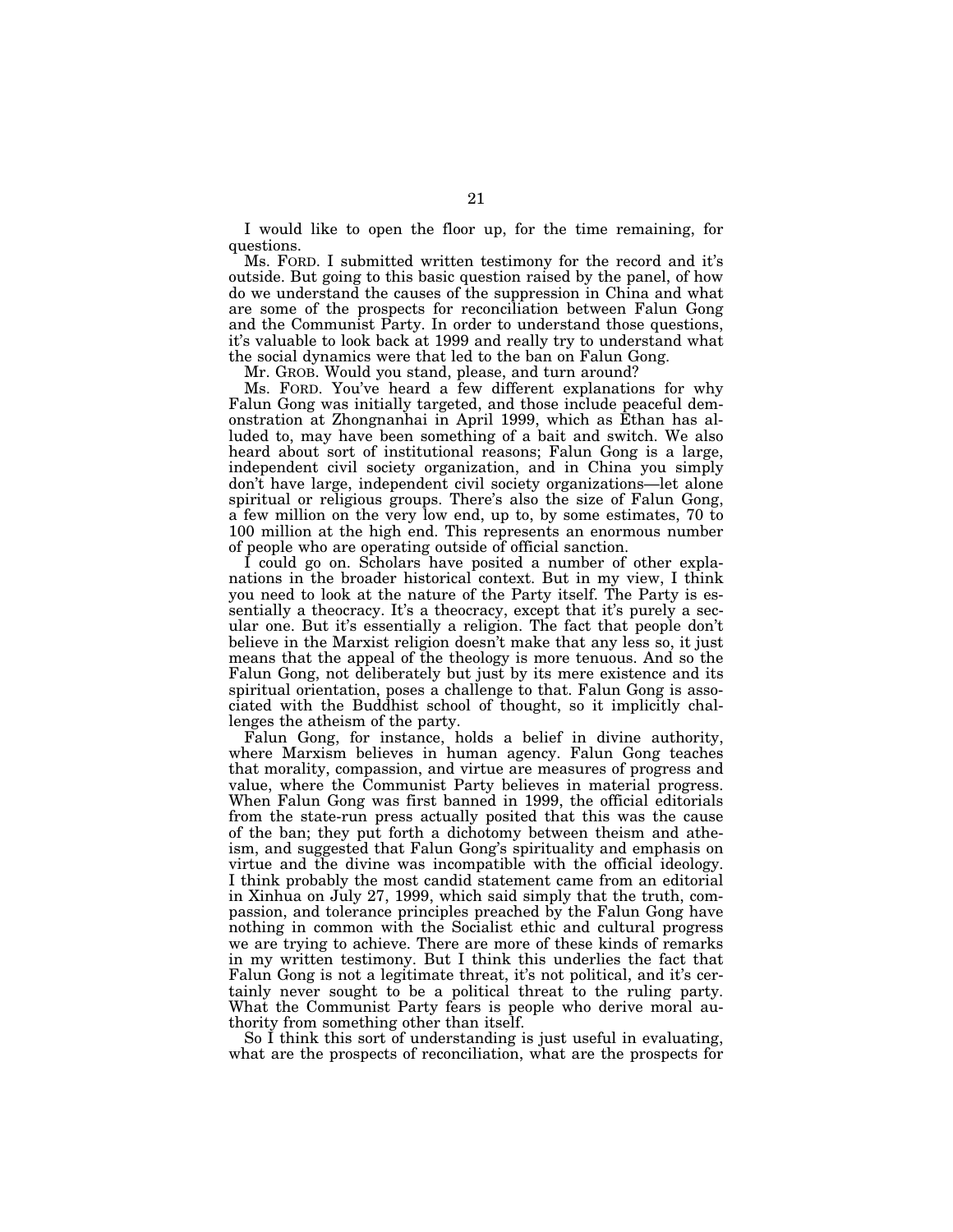ending the persecution. I'll stop there because I know that we're somewhat over time. So, thanks for the opportunity to share that.

Mr. GROB. Thank you very much for those remarks.

Yes, please. Mr. Geheran?

Mr. GEHERAN. Hi. I'm Jim Geheran with Intiatives for China. Thank you. This is a most wonderful panel here. What I'm hearing is that it's the very nature of the Chinese Government that they see anything that poses principles or an organization that is hedging on their power is a threat and is fair game to be stamped out. So the conclusion that I'm hearing is that the Government of China, despite its claims of harmony and stability, has succeeded in alienating just about every segment of Chinese society, whether it's religious, labor, or whatever.

My question to you, if anyone cares to comment on it, is: Where is all this alienation going? Where is this frustration being parked if so much of the Chinese population is being alienated, and what are the consequences for stability that the apparent policy of the American Government is just to look the other way? Are we setting ourselves up for another revolution?

Mr. GROB. Thank you very much.

Professor Tong, would you like to comment?

Mr. TONG. I think this is an important political agenda among the Party leadership. I don't think anyone knows the answer. They don't have any solution to it. The way they try to handle the problem is to manage the problem and not to eradicate it. They try to localize it so that either labor movements or discharged PLA soldiers or persons would not form cross-county, cross-city, or crossprovince coalitions. That is, I think, the best that they can do. So, I will leave it at that.

Mr. GROB. Thank you very much.

Other questions? Yes, sir?

AUDIENCE PARTICIPANT. [Inaudible]—from Human Rights—I have a question about the——[inaudible].

Mr. GROB. Thank you for those remarks.

Any other questions, comments from the audience?

AUDIENCE PARTICIPANT. A question for Mr. Gutmann. [Inaudible.] Mr. GUTMANN. I certainly take James Tong's point that there is, over time, less official Chinese recognition of Falun Gong as a problem. I think that has some basis. I mean, if I were saying that there were a million in detention in 2004, it might well be half a million now.

But last I checked—and I was still doing interviews on this in 2008, interviewing people who were fresh out of labor camp, fresh out of the *laogai* —they were not reporting any kind of decrease in the prison population, the *laogai* system population overall. Now, you might say, well, these are refugees, and so on. Maybe, but I wasn't pushing them for that answer.

I'm asking them the same questions. I'm going round the question a different way, but I'm coming back to the same point: How many of your people were in your cell block? How many other kinds of people were in your cell block? It might take a day before I'd even approach that question, just to get to the point where they were relaxed enough to just answer it casually, which is what I'm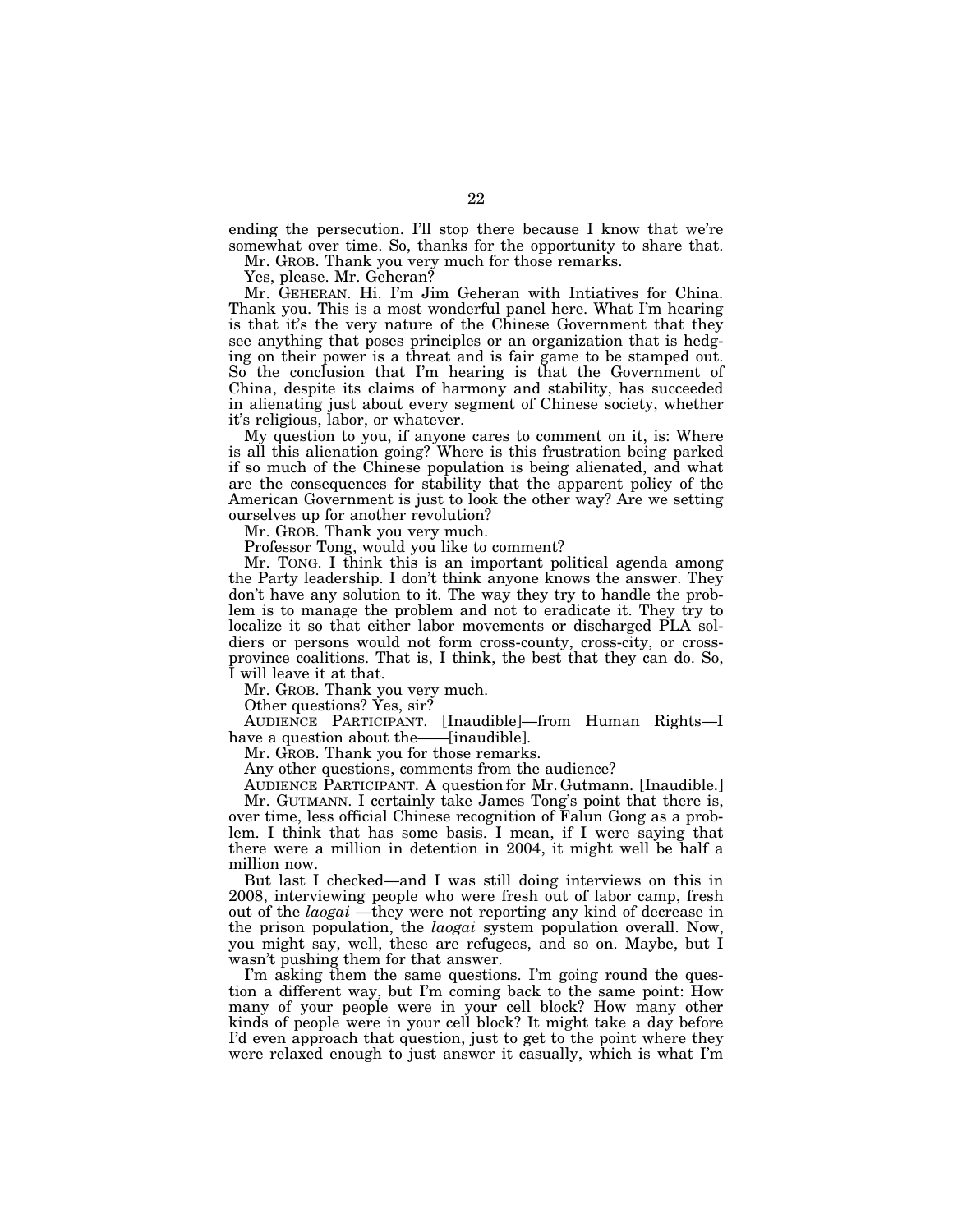after. And from those responses, I do not sense a major decrease in Falun Gong populations.

I think your point is well taken. Falun Gong has pointed to the Beijing roundups, the Shanghai roundups before the Olympics and other events—events that get a lot of press. But frankly, most of the prisoners are coming out of the provinces. They're not coming out of Shanghai and Beijing. That's where the big numbers are, and those numbers are fairly unchanging.

Mr. GROB. Thank you very much.

Other questions? Yes, in the back.

AUDIENCE PARTICIPANT. [Inaudible.]

Mr. GROB. Professor Tong, then Mr. Shan.

Mr. TONG. Indeed, that is happening. So Mr. Grob earlier made reference to the rule of law. You cannot have rule of law that would promulgate specific and arbitrary legislation, for manufacturers and consumers, or for individual entrepreneurs and for foreign investors, but denying it to the religious communities—you cannot protect the economic interests and assets of the accountholders of the Shanghai and Shenzhen Stock Exchanges, but denying it to religious groups, and not protecting their economic interests.

Now religious personnel can collect fees for performing religious functions. Religious organizations can collect donations from both individuals and corporations both domestically and also internationally. One of the reasons is that if they allow non-government organizations like those in Legal Aid, women's groups, the disabled, and environmental protection, to receive gifts, both from individuals and corporations, both domestically as well as from international organizations, they cannot deny religious communities from receiving it.

This is also what is happening. The rule of law cannot discriminate. This is what is happening to the religious communities as well. This is why I say that the religious policy is the collateral beneficiary of market reforms. So today, in the past 10 years, every year, there were over 100 Protestant and Roman Catholic priests, nuns, and seminarians that are in the United States. Right now there are 300 Roman Catholic priests and seminarians in the Philippines alone. There are Roman Catholic priests that serve as chaplains in top universities in China. There are Roman Catholic priests teaching philosophy in top universities in China. There is a Roman Catholic priest, a foreigner, who serves as the director of a leprosy sanitarium in China. In these areas, China has relaxed its religious policy.

Even for the five official religions—the State Administration of Religious Affairs has established a sixth division. It used to be just the five divisions each for an official religion. They have established a sixth division for the other unofficial religions. In some provinces the Eastern Orthodox religion is now an official religion. In some provinces, some folk religions are also officially recognized.

Mr. GROB. Thank you, Professor Tong.

Mr. Shan, would you like to add?

Mr. SHAN. Yes. I think the Chinese Government is open to economics. They have developed a strong national capitalist system which is different from Western capitalism. As that lady mentioned, when we talk about, is it possible that the Chinese can give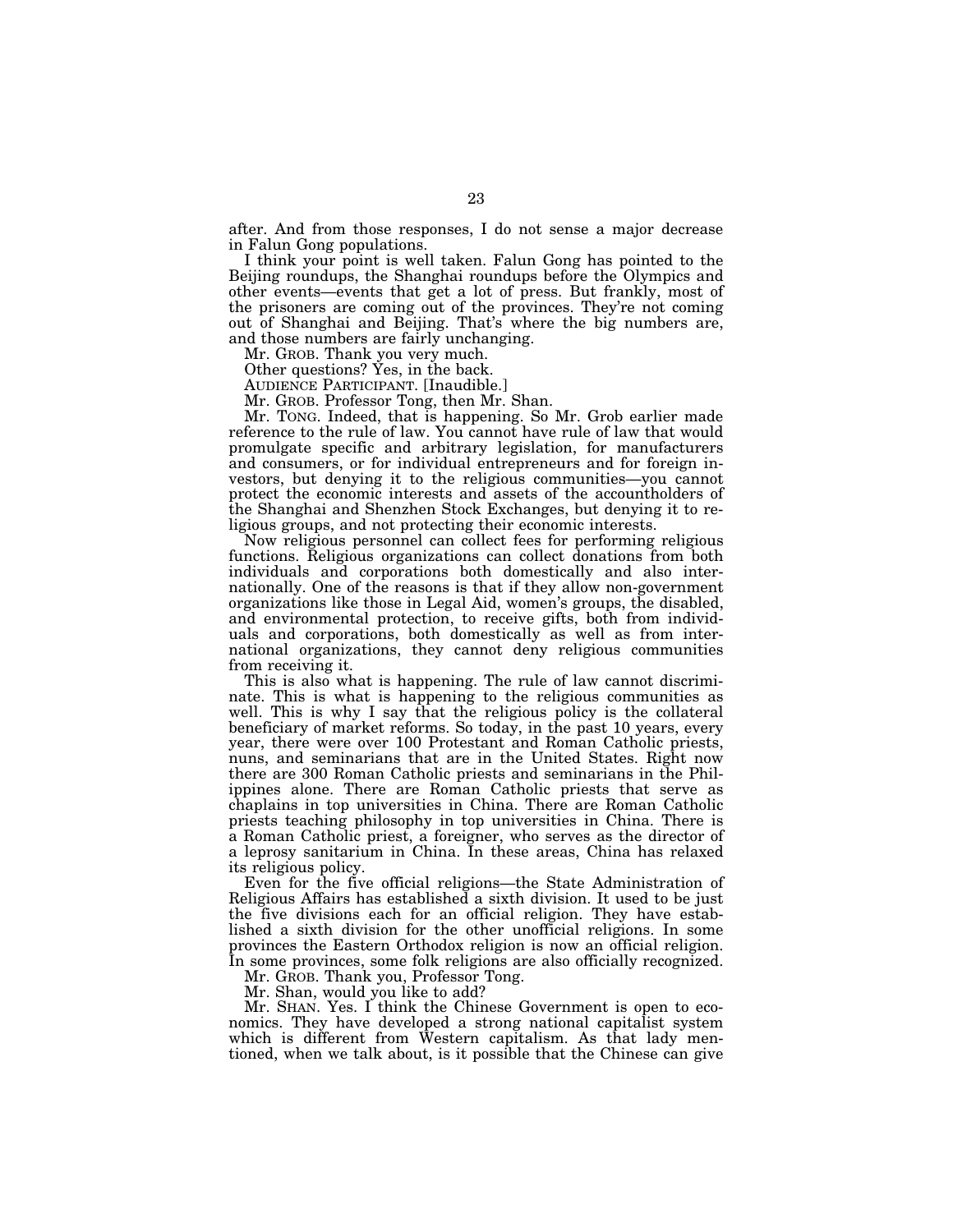much more room to religion as economics; first we need to consider the feature of the government, the Communist system.

So, I mean, the Chinese Government, the open market for economics; it's basically something that's not new. Before the Communist Party took over China, in all of China's history, China has been a free market country, or nation. But yet, every Chinese Government is sensitive to any religions or spiritual movements who touch politics. ''Touch politics'' means trying to use spiritual or religious ideas to justify or to deny the rulings of the government.

So though they even allow some freedom through a series of religious systems and policies, they are still very careful with those religions, especially toward religion called monotheist religions: Islam, Christianity, and Catholicism. These monotheist religions are really powerful. They have played important roles in the whole world's history, so the Chinese Government knows that, even without the lessons from Eastern Europe. The Chinese Government and the Communist Party will continue to suppress or restrict those religions.

Mr. GROB. Thank you.

Ms. Cook?

Ms. COOK. The term that Professor Tong used about managing is really very relevant, because what you see the Communist Party doing, is that there is this divide-and-conquer strategy, this fragmentation of issues, and this idea that in order to maintain overall control you don't necessarily have to control everything. So what you can see is that maybe certain groups will be allowed to be in this legal gray zone, while other groups will be subjected to horrific and systematic campaigns.

I think my underlying point was that you have a dynamic that is arbitrary, and that can change at any time. In my personal opinion, looking at some of the dynamics related to the house church movement now, there are some worrying signs—I obviously very much hope it does not go in the direction of what has happened to Falun Gong practitioners—but there are a lot of similarities to what the dynamics were surrounding Falun Gong in the late 1990s, even just in terms of the sheer number of believers.

Also, it is interesting, this question of whether people view themselves as political, because whether you talk to Falun Gong practitioners or you talk to petitioners who are trying to protest some kind of injustice, they often, at least initially, wouldn't necessarily see their actions as being political.

They see their appeals as being an effort to address some kind of grievance that they've encountered personally. In the case of Falun Gong practitioners, there was the appeal on April 25—and Ethan can talk about this, if we have a moment for him to talk about his version of events. Or, if you have a chance to read his article, it really is fascinating in terms of the description of his account of what happened on April 25.

Falun Gong practitioners weren't necessarily there to ask for an overthrow of the Chinese Government. They were there because they wanted to try to register as a group, because they previously tried to register repeatedly and weren't allowed; they were there to ask for the release of people who had been arrested, as Ethan described, in Tianjin; and they were there to ask that the books of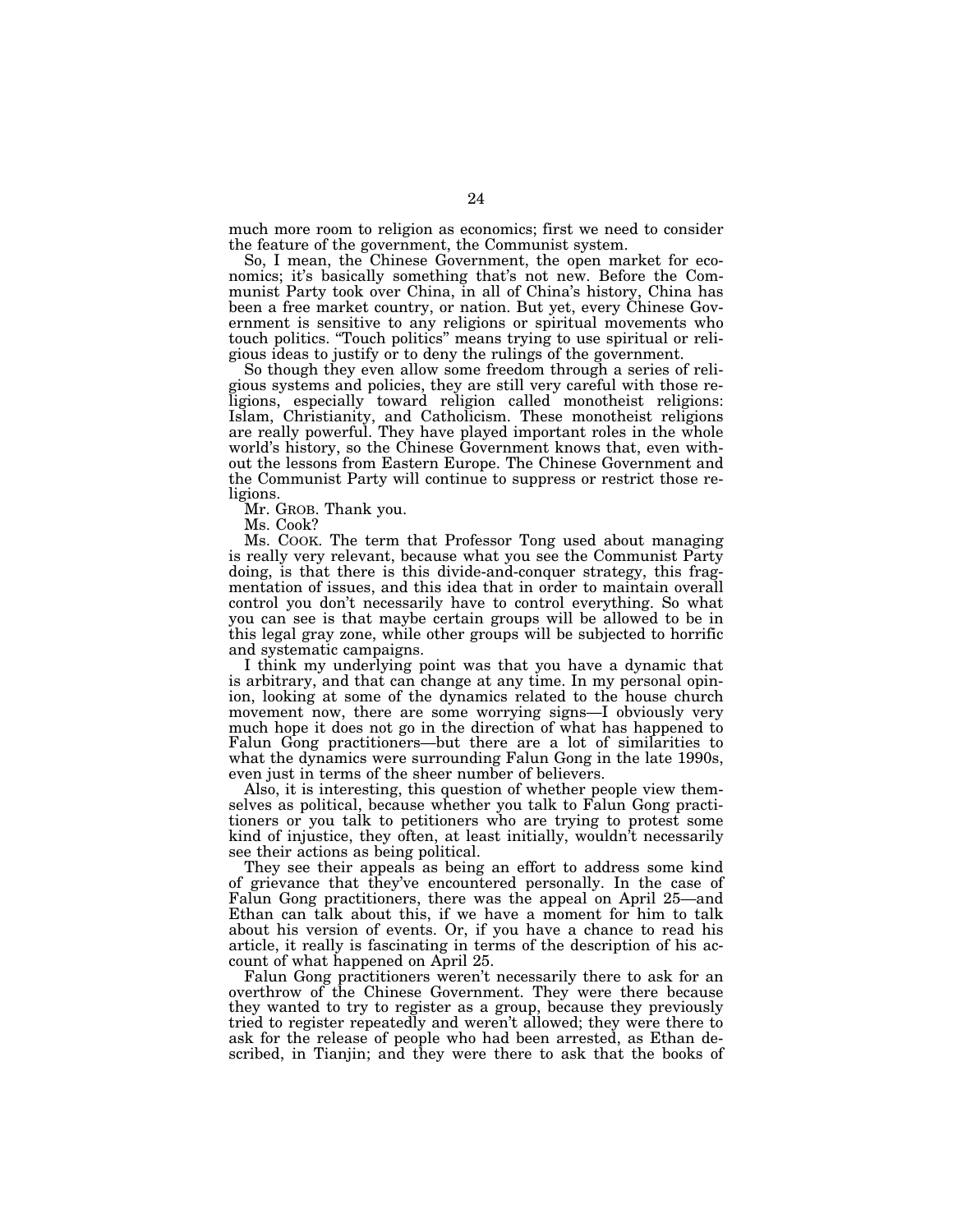their spiritual teachings that had been banned be allowed to be published again. That's very similar to the requests you see petitioners coming to Beijing over—because they've been evicted from their home, or their child died in the earthquake in Sichuan Province and they want some kind of compensation.

So it's interesting because you see this process that a lot of individuals are going through, where it starts like that, where they just have a grievance that relates to something in their personal life that they don't at all think of as political, but as they start to encounter the system and encounter the intolerance of the system visa-vis their efforts to find justice for this grievance, that's when you see people starting to question the authority of the Party.

If you talk to Falun Gong practitioners now, they'll still say, ''Oh, no, we're not political.'' They'll explain it in the sense that ''We don't want any political power, we don't want to replace the Communist Party.'' But there is a sense that so long as the Communist Party is in power it's going to be very difficult for Falun Gong practitioners to have full freedom of religion. There are real difficulties there in terms of what you might do upon coming to that conclusion.

I think the only other quick point I wanted to make is that there is also an economic dimension to the persecution. That relates to the incentive systems, where you see, even at very low levels, notices on official Web sites offering rewards to members of the public who will turn in a Falun Gong practitioner who they notice putting up a posting.

This defector Ethan mentioned who had come from the 6–10 Office and whose media interviews I've read talks about rewards for people who transform Falun Gong practitioners. Other evidence points to quotas for the number of transformed Falun Gong practitioners and promotions being determined based on that.

So one of the things that you see is that these incentive systems almost take on a life of their own. That's clearly an element in some of these issues related to organ transplants, in terms of the creation of a market and the incentives that that creates.

That economic dimension is something to think about. It's something you see in other areas of Chinese society in terms of the way the Communist Party manages its control. You see that with censorship, as a certain commercialization of censorship where the risk that newspapers face, that Internet companies face if they transgress political directives that are handed down by the Party are not just political punishments. It is not just that you're going to be fired, it's that your business could be shut down and that there are very real economic implications to that.

So one ends up with these economic incentives that actually drive some of the political repression that we're seeing, and that's part of the sophistication and the difference, perhaps, between the China that we see today and the Soviet Union during the Cold War. So, I'll just end there. I know that was a bit of a long comment, but I hope that's helpful.

Mr. GROB. Thank you very much, Sarah.

Ethan, did you want to jump in?

Mr. GUTMANN. Just very briefly. Minister X—I can't give his name—was a financial minister at the provincial level and he de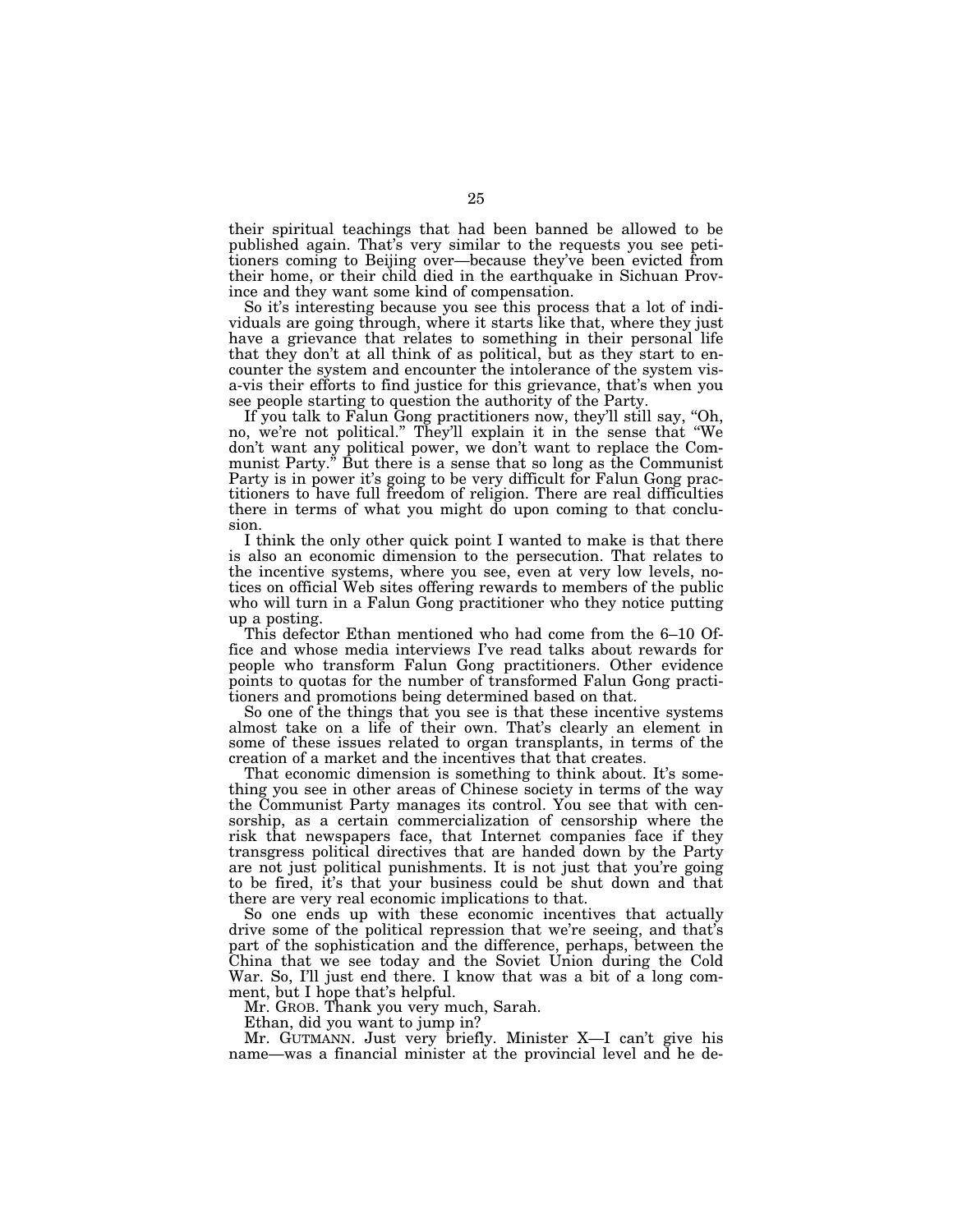scribed Party meetings in 1998 and early 1999. The explanation given for eliminating Falun Gong was really simple. It was just that Jiang Zemin had a problem. Tiananmen Square would not go away. It interfered with his legitimacy. They had to have a new target. It was that simple.

I'm not saying that's the ultimate explanation and I'm not saying it's a perfect explanation, but inside the Party, that was the explanation. One of the tensions you feel on this panel about the overall subject is this: Is the Falun Gong crackdown indicative of how China is handling religious affairs? It's not clear. There are some ambiguities there. The Falun Gong crackdown, in some ways, can be seen as a stand-alone.

Yet I hate to use Chinese proverbs here, but you kill the chicken to scare the monkey, or if you like, a Western proverb from the New York Review of Books—the anaconda in the chandelier. The proverbs mean much the same thing, which is that they are setting an example. They are making it very clear that there are parameters. And you don't know when the anaconda is going to come down, and you don't know when the chicken is going to be slaughtered. That condition applies to religious believers and it applies to just about every other group in China as well.

Mr. GROB. Thank you very much. We are over time. That was somewhat discretionary on my part. The problem with having four eloquent and knowledgeable panelists together with a collection of eloquent and knowledgeable members of the audience, is it makes my job as time-keeping taskmaster much more difficult.

So I'd like to wrap it up and just ask one last time if any of our panelists have a 15-second final thought that they would like to add.

Ms. COOK. I do.

Mr. GROB. Please.

Ms. COOK. I thought somebody in the audience might ask the question, well, what do we do about this? So I was trying to think about what might be some of the recommendations I could offer. I think there are a few things that might be worth keeping in mind, though these maybe touch a little bit more on the micro level than the macro level.

One recommendation relates to international attention to individual cases and the difference that it makes. Really, Gao Zhisheng would not be alive, and there are many other former prisoners of conscience that I have spoken to who would not be alive today, if it had not been for the international attention to their cases. As badly as Gao was treated, I think they would have treated him even worse if they knew that they could just make him disappear and no one would ask any questions.

Of course, that is the problem for some of the anonymous Falun Gong practitioners who may have had their organs harvested. So, I think that's one thing to just keep in mind, that the advocacy for individual cases really makes a difference.

Another thing in terms of perhaps U.S. Government policy is that one of the real difficulties when dealing with an issue like this—and it's amazing to be able to get a panel like this to take place—but this really is a topic that, because of the sensitivity of the Communist Party, there's very little good research on it. It's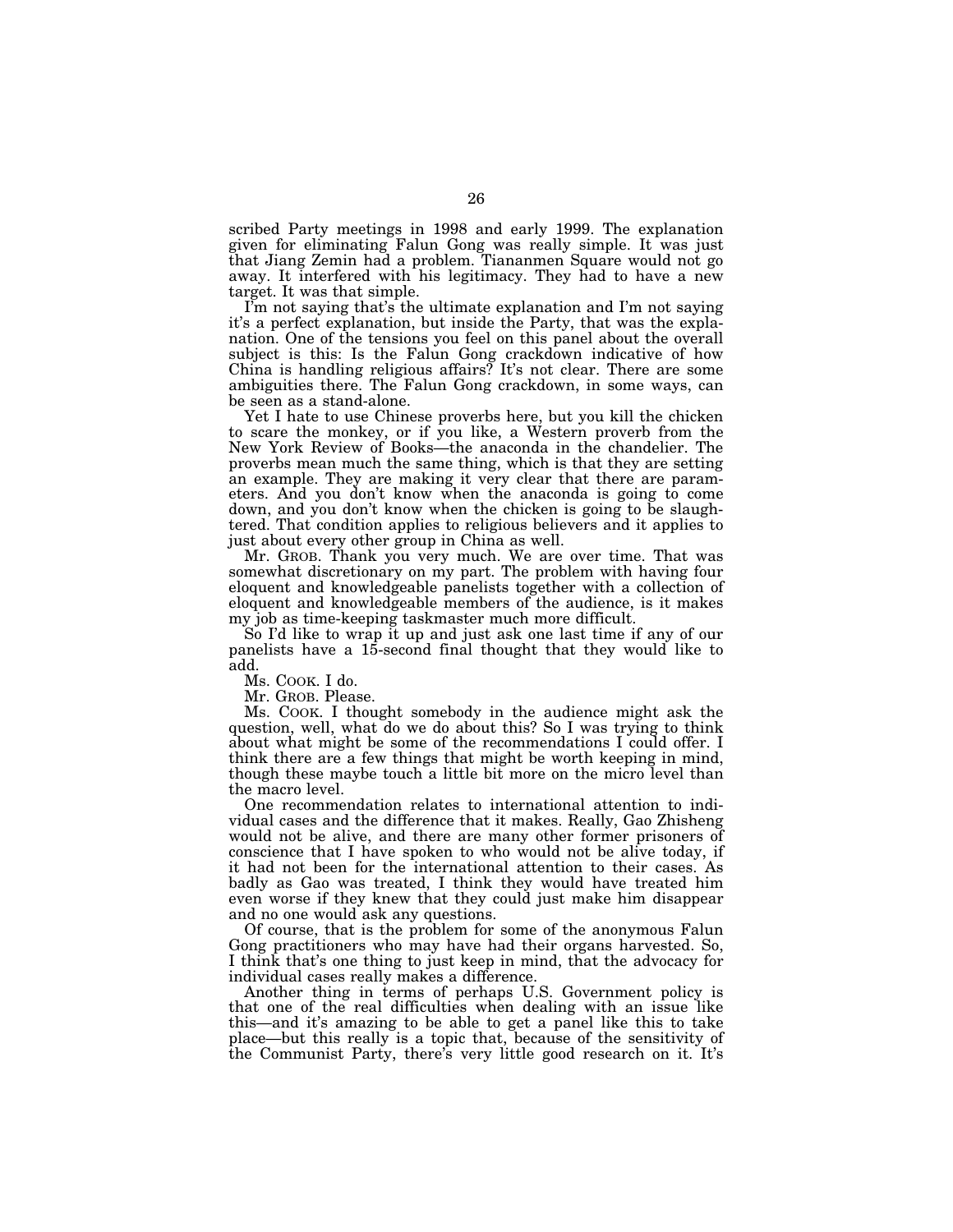something we encounter in doing our research. So, my recommendation would be to try to find a way to fund really detailed assessments of individual cases. So how do you verify individual cases?

In some ways, the lawyers can be a channel for that because you can find ways in which the lawyers can maybe anonymously be able to talk about what happened to their clients—who has actually been imprisoned, for how many years in a way that might be possible to verify or cross-reference with some of the reports coming from ChinaAid on Christians or from the Falun Dafa Information Center on Falun Gong.

The last thing I would say is just that the things also happen outside of China. I could talk a whole lot—I'm sure Ethan could, too, and others here as well—about the lengths the Communist Party goes to outside of China to try to censor conversations like the one we're having here, whether it's about this topic or it's about the Uyghurs, or it's about Tibetans, or it's about any other topic that the Communist Party finds sensitive. It's amazing how many incidents there are of events that have been planned and at the last minute get called off. So from that perspective, I really do commend the CECC for holding this panel.

So, for anybody who engages in these kinds of issues or comes across this, one of the experiences I have seen is that you can call the Communist Party's bluff. So when that call comes from the Chinese official saying, "Oh, you know, don't hold this event," then you can call their bluff. There also have been cases where such incidents went to court, and courts in Israel and Taiwan ruled that Falun Gong practitioners should be able to exercise their right to free expression.

So I'll just end on that note. Maybe other people on the panel have thoughts, but I felt this would perhaps be a slightly more optimistic way of ending the discussion. That way, we're not just thinking in terms of ''Oh, my gosh, look at these terrible things that are happening in China,'' but also in terms of what we can do about it sitting over here.

Mr. GROB. Thank you very much.

Any others?

Mr. GUTMANN. Since Copenhagen, the Obama Administration has done pretty close to a 180-degree turn on China. The State Department is seriously considering giving the Global Internet Freedom Consortium money. We don't know if the press reports are totally accurate, but this is very significant, a big change. Frankly, I believe that for all these causes, but particularly for religious causes—and I'm not just talking about Falun Gong here—a free Internet is essential.

If my small voice can make any difference in encouraging this development, hopefully it'll move through. We really are seeing a concerted effort to overcome the Big Brother Internet—not just temporarily, not just in China, but as a template for the world.

Mr. GROB. Thank you very much, Ethan.

Professor Tong?

Mr. TONG. This year is the 500th anniversary of the death of Mateo Ricci, one of the first Roman Catholic missionaries who entered China. I think the lesson from all of this is this: for spiritual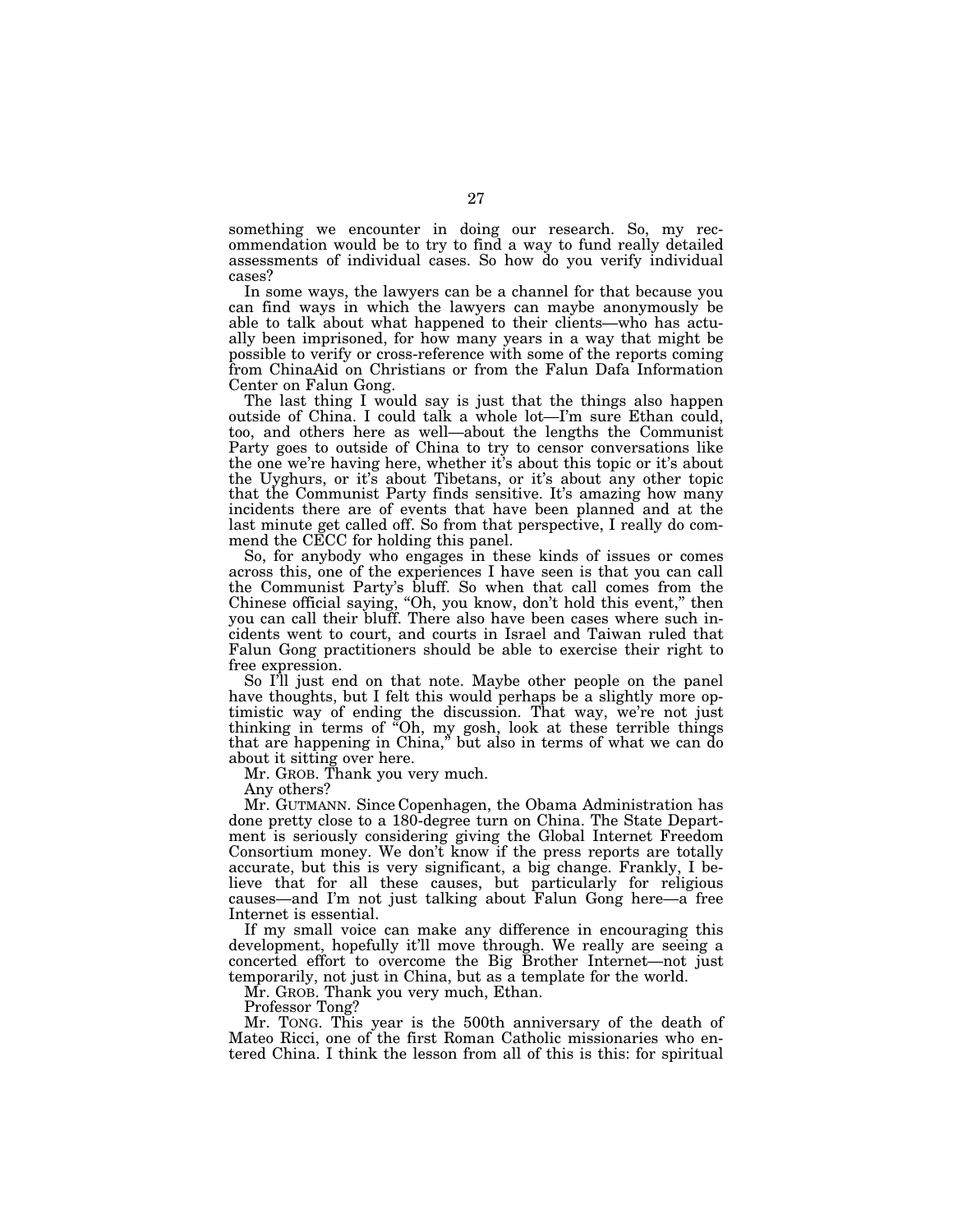religious movements that want to spread and grow inside China, one should think about strategy. Then, in the Catholic church, the question they were faced with was whether they would insist on doctrinal purity, that is, outside the church no salvation, and also ancestral worship in China as well, because the Roman Catholic church forbade it.

But for Ricci and fellow missionaries, this was less of an issue as finding the right strategy. There are certain things that need to be emphasized, there are certain things that need not. It could also be the case that you are wrong, your doctrine could be wrong. So for Ricci, who waited 16 years just to find an audience with the Chinese Emperor, he waited. He did not insist on these doctrines. Finally, many colleagues of his Jesuit order found employment in the court. So the question is, one needs to find common ground and what is possible and what is not possible under the existing circumstances in China. That is, I think, worth considering.

Mr. GROB. Thank you very much, Professor Tong.

Mr. Shan, would you like to have the last word?

Mr. SHAN. Yes. Thank you. I think, related to Sarah's comment, what should we do to improve the situation of religious freedom in China, I think of course we should be optimistic in our wish and desires, but I would think that we should have a practical method or agenda to do that. We will say, okay, once China becomes a democratic country, it will solve the problems. That is true. But actually, from a sociology perspective, we know in Western countries, especially in Europe, how democracies came out. It was based on the citizen country built first, which means that citizenship should be first founded and established in a country according to law, then the next step would be democracy.

So China is still not a real citizen society. But if you become a citizen society first, even without democracy, religious freedom, except political freedom, will be improved, like Taiwan, before their democracy, and Singapore was a dictatorship country, but they all allow religious freedom because they are a citizen society. A citizen society feature would be fourfold: you have civil rights, social rights, political rights, and religious rights. So I think that's something we should put effort in for the first step.

Mr. GROB. Well, thank you very much.

This month marks the 47th anniversary of the famous civil rights address by President Kennedy in which he quite notably said that, "The rights of every man are diminished when the rights of one man are threatened.'' It is in that spirit that we address this issue.

The entire transcript of this proceeding, including statements submitted by our panelists for the record, and the discussion here today will be published and available online through our Web site and in hard copy. We look forward to the continuation of this discussion on this important topic.

With that, thank you to our panelists. Thank you in the audience. This roundtable is adjourned. [Applause.]

[Whereupon, at 3:58 p.m. the roundtable was adjourned.]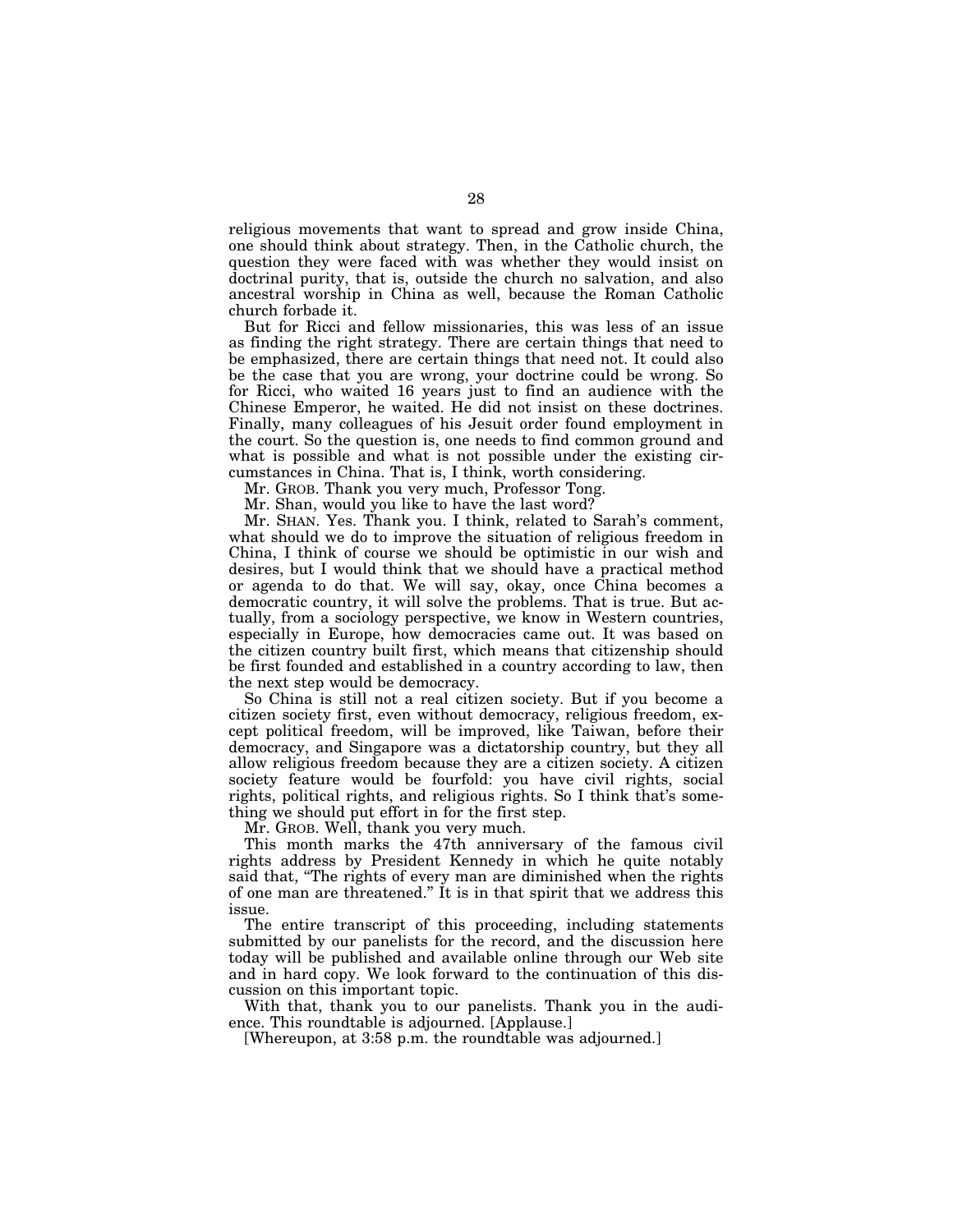# **A P P E N D I X**

÷.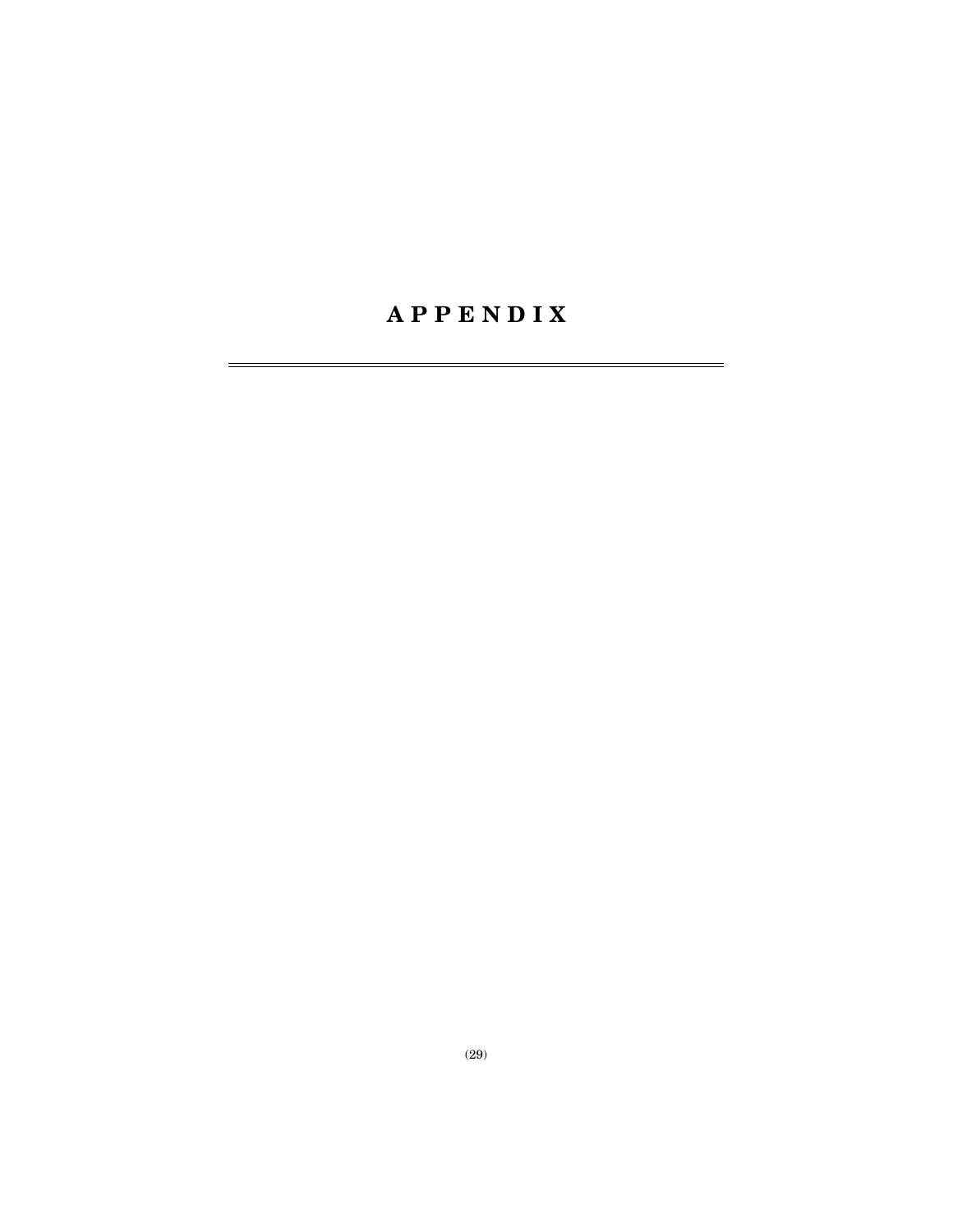#### PREPARED STATEMENTS

#### PREPARED STATEMENT OF JAMES TONG

#### JUNE 18, 2010

Thanks you for inviting me to participate in this roundtable. My remarks will<br>focus on three issues. The first is how the Chinese Government views the level of<br>political and security threat the Falun Gong presents in recen are the implications for the Chinese Government positions on religious freedom at large.

#### I. THE DIMINISHED SECURITY THREAT OF THE FALUN GONG IN CHINA

Last July was the 10th anniversary of the banning of the Falun Gong in China. In the past decade, the Chinese state has been effective in suppressing the public forms of the organized activities of the Falun Gong. Before the imposition of the ban on July 22, 1999, there were between 2.3 to 80 million practitioners of the Falun<br>Gong. They were organized into 39 main stations, 1,900 guidance stations, and<br>28,000 practice sites. Every morning, these assemblies of Falu conducted breathing exercises in city parks and town squares. They also gathered in special convocations in sports arenas and auditoriums on special anniversaries. There were also training sessions lasting 3–4 days where practitioners learnt more advanced breathing exercise, meditation techniques and Falun Gong doctrine. Since July 22, 1999, these three forms of organized activities (morning assemblies, large convocations, training seminars) can no longer be seen in public. All known Falun Gong organizations (main stations, guidance stations, practice sites) are duly reg-istered and the assemblies disbanded. Their leaders were arrested, went into hiding or self-exile. The rank and file practitioners were registered, and required to write severance papers where they declared their official withdrawal from the Falun Gong. Its publications met a similar fate. Before the official ban, the Falun Gong published 11 titles. Total distribution of these publications by the Beijing head office (Falun Dafa Research Society) was over 11 million copies. As part of the ban, all copies of these Falun Gong publications were seized, their existing stock confiscated. On the 7th day of the ban (July 29), mass rallies were held in  $17$  major cities where these publications were set ablaze or turned into paper pulp. In sum, these organized activities of the Falun Gong, as well as their publications enterprise, did not outlive the official ban on the Falun Gong imposed on July 22, 1999.

There are still periodic reports in official media on arrests of Falun Gong practitioners for staging protests in provincial and national capitals, sabotaging media broadcasts, displaying Falungong banners in public places, but these acts of overt defiance have become rare in recent years. These can be seen in three developments. The first is the annual report of the Chief Procurator (the equivalent of the Attorney-General), which enumerates the major law-enforcement problems in China in the given year. From 1999–2003, the Falun Gong was listed as a major law-enforcement problem nation-wide. But from 2004 on, it was dropped from the list. Below the national level, each of the 31 provinces also issues its annual procuracy report, and these largely mirror the national trend. From 1999 to 2001, a great majority of the 31 provinces (29 in 1999, 28 in 2000, 21 in 2001) list the Falun Gong as a major law-enforcement problem in their province. But from 2004 to 2008, there was a monotonic decline from 7 in 2004 to 2 in 2008.

The second related development is the absence of followup campaigns to consolidate the gains of the crackdown and to mop up Falun Gong remnants and resurgent elements. After the initial nationwide blitzkrieg in late July, 1999, a four-month nation-wide Strike at the Falun Gong campaign was launched in summer, 2001, to ferret out fugitive Falun Gong leaders, underground Falun Gong hide-outs, inventories of Falun Gong publications they had missed in the first security-round-up. For some Falun Gong strongholds, local law-enforcement agencies conducted single-day campaigns every quarter, or on Falun Gong special occasions. Other localities organized sustained 100-day campaigns to systematically check all printing shops, photocopying vendors, Internet cafes and rental properties for suspicious Falun Gong activities. From 2003–2008, no such followup campaign aimed at crushing the Falun Gong has been reported.

The third related development was the re-reorganization of the special law-enforcement agency that deals with the Falun Gong. To prepare for the crackdown,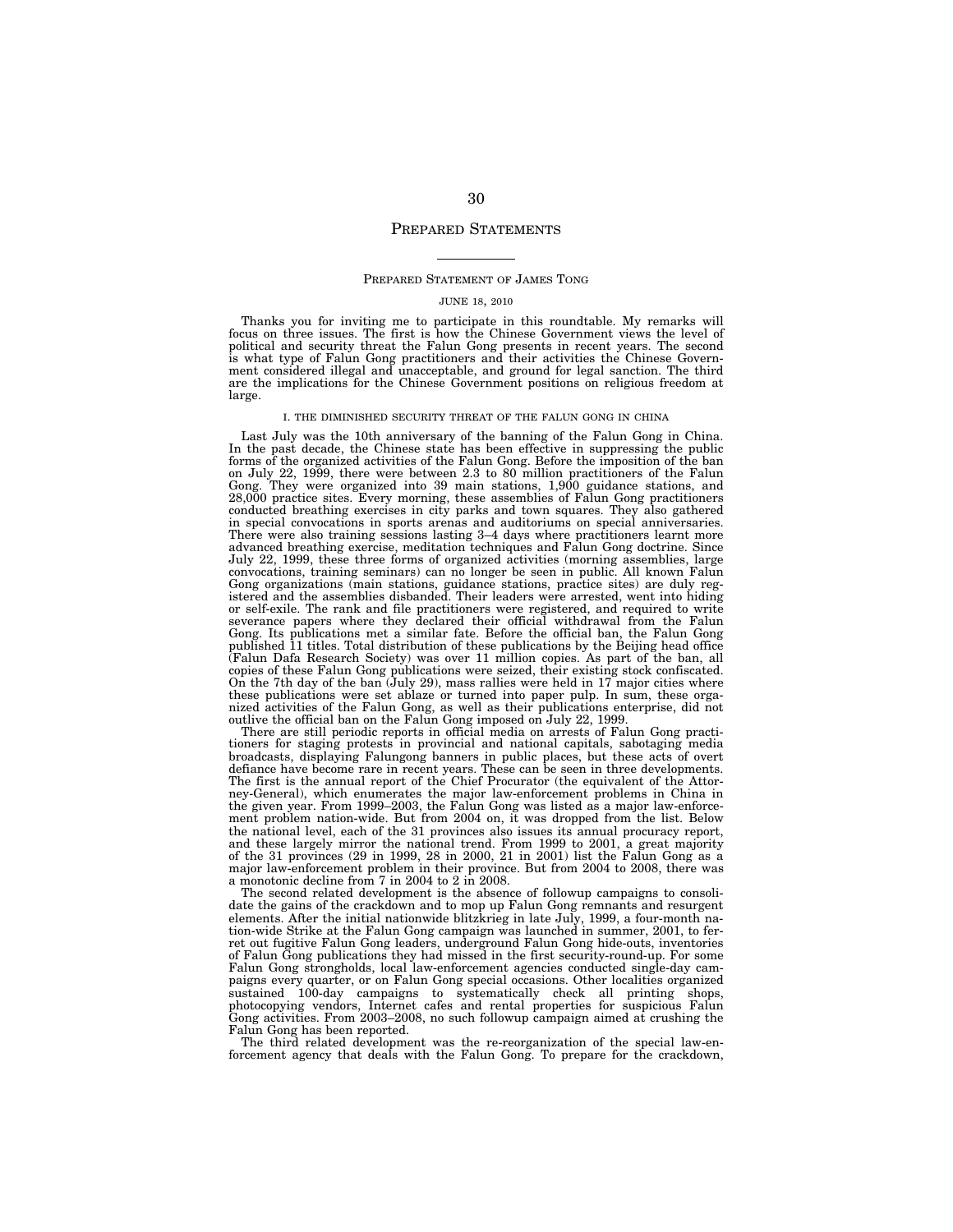a special agency called the ''June 10'' Office was established at both the central, provincial, and municipal levels, and even within universities and large state-owned enterprises, with the exclusive mission to organize, manage and coordinate the business of arresting, registering, detaining, interrogating Falun Gong practitioners, and dissolving Falun Gong organizations. As the name suggests, most were established on June 10, or 40 days before the crackdown on July 22, 1999. Their full office titles were "the Office dealing with the Falun Gong" or the "Office dealing with the problem of Cults.'' After April 2002, close to three years after the crackdown, most of these offices were renamed ''Offices to maintain social stability.'' Their mission was broadened to encompass other serious sources of social stability in the locality, including the protests of laid-off workers, those who have lost their pensions, peasants evicted from their land by real-estate developers, tenants with disputes against landlords in housing projects. In combination, such absence of followup campaigns, the lack of reference to the Falun Gong as a local serious security problem in national and provincial procuracy reports, the reorganization of the June Offices to deal with other local security issues, suggest that the Falun Gong has ceased to be a serious political threat and security problem for the regime since 2003 or 2004 to 2008, both at the national and provincial levels.

#### II. DIFFERENTIATION OF OFFENCES BY AND SANCTIONS OF FALUN GONG PRACTITIONERS

Next, I want to address the question of what type of Falun Gong practitioners and what type of offences warranted regime sanction. Let me begin with the simple fact that there was wide-ranging estimates of the number of Falun Gong practitioners in July 1999 before the official crackdown. The estimate varies because there is no clear definition of what is a Falun Gong practitioner. Unlike Christians, there is no rite of formal induction into the religious community. Falun Gong organizations also did not keep a roster of its practitioners. Even at the conservative low-end estimate of 2.3 million, mass detention and incarceration of Falun Gong practitioners was out of the question. 2.3 million is 4 times the total population of Washington DC. Even for an authoritarian state, the Chinese judicial system lacked the capacity to process 2.3 million cases. There were not enough judges and prosecutors to prosecute, indict, convict and sentence 2.3 million cases, public security agents to enforce coercive detention, and the prison and labor reform systems to house them. In 1998, the year before the crackdown, the total number of criminal cases prosecuted in Chinese courts was 400,000, and total number of defendants was under 600,000. These include all cases—homicide, assault, robbery, fraud. At that rate, it would take the Chinese courts at least 4 years to process the 2.3 million cases. If we use the smaller number of only cases pertaining to endangering state security, endangering social order, obstructing social order (the usual alleged crimes that Falun Gong practitioners were charged), the Chinese court system in 1998 processed under 74,000 cases of such offences. At that rate, it would take them 31 years to clear the 2.3 million cases. Clearly, lacking the capacity to process all these cases, they need to differentiate among Falun Gong practitioners.

On the same official notice announcing the ban issued on July 22, 1999, Falun Gong practitioners were divided into four types. For the great majority, rank and file members, there would be no disciplinary action taken, provided they would sign a document renouncing the Falun Gong and withdrawing from the congregation, after which their names would be entered into a registry. Disciplinary action refers to dismissal or demotion from positions held in government agencies or enterprises, denial or reduction of staff benefits, expulsion from the Chinese Communist Party, and prosecution in case of alleged criminal offences. The triage applies to three types of core leaders. The first group were those who had participated in illegal activities—participating in protest rallies and distributing Falun Gong publications on the official black list. If they would also renounce and withdraw from the Falun Gong, and provide an account of these activities, then no disciplinary action would be taken. The second type of core leaders were those who had committed serious errors, not only participating in, but facilitating protest rallies, not only distributing, but printing Falun Gong publications. If they would also renounce, withdraw from the Falun Gong, account for their activities, and in addition, provide a conscientious confession and self-examination, and accrue merit (persuading other practitioners to confess, informing authorities where the hide-outs were, finger-pointing other core leaders), then no disciplinary action would be taken. The third type is where the sanctions and disciplinary actions would be imposed. These were the core leaders who planned and organized ''political turmoil,'' viz, protest rallies in front of party and government headquarters and other public places without permission, and who remained unrepentant (refusing to renounce or withdraw from the Falun Gong, not providing information about the Falun Gong activities and leaders), then they would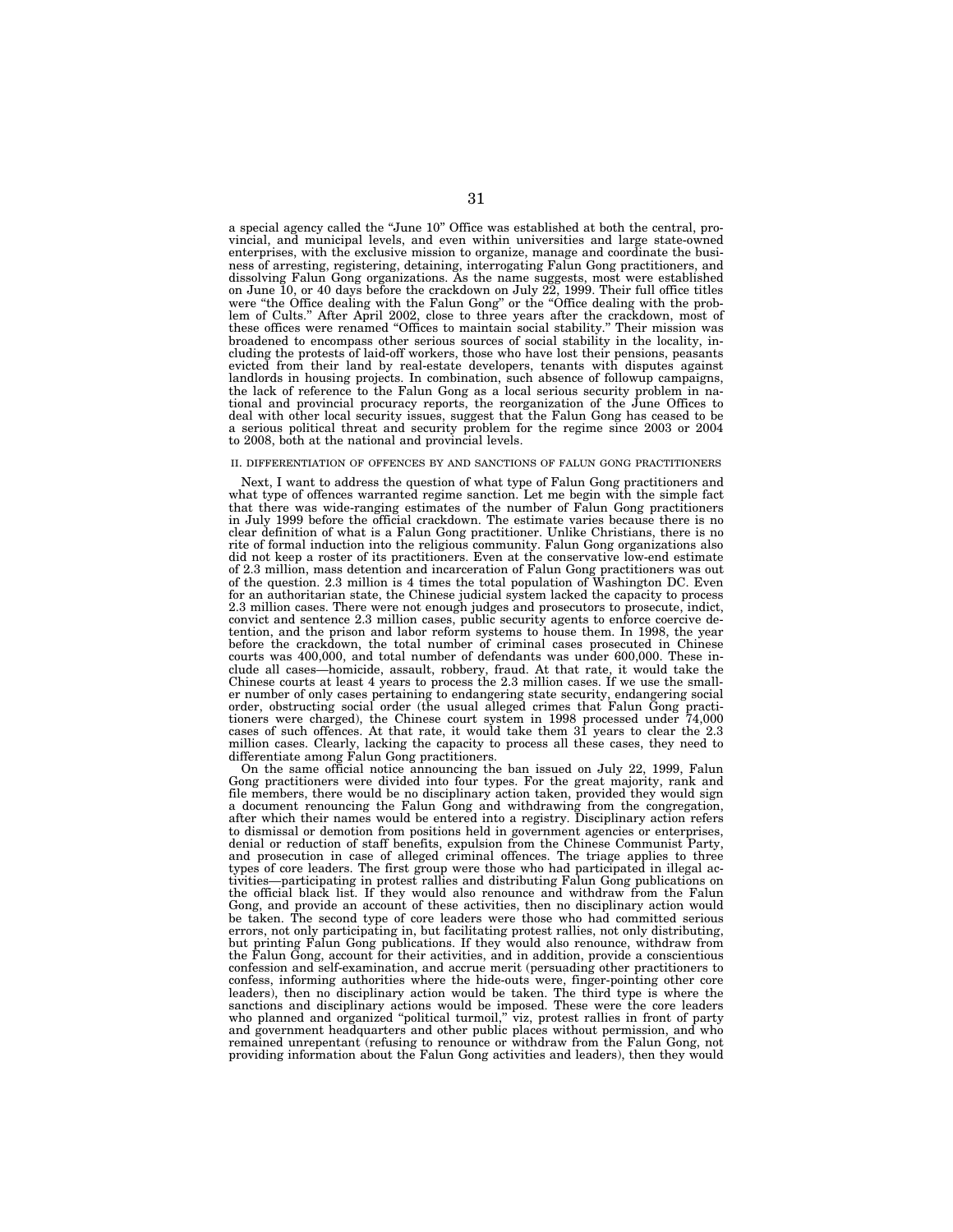be dismissed from the Party, or government post, sent to labor reform institutions, or prosecuted in trial if criminal laws were violated.

#### III. IMPLICATIONS FOR RELIGIOUS FREEDOM IN CHINA

The foregoing analysis suggests several implications for the larger issue of religious freedom in China. The first is religion is still a managed religion in China. The state claims the right to manage religion. It claims the authority to define what is religion and what is a cult, what is official religion and what is not official religion, what is normal religious activities and what are not. There are religious affairs bureau at the national, provincial, municipal, and at county levels in China. The state requires the mandatory registration of all religious organizations and religious venues, and approval of the publishing and distribution of the Christian Bible.

Second, the capacity of the party-state to manage religion has been eroded by market economy. On the supply side, the market economy has created political space where heterodox spiritual movements can survive outside the control of the party-state. In the Maoist planned economy, where virtually the entire working population were employed in government owned enterprises, lived in public housing, relied on government issued ration-coupons to get their daily necessities, religious believers who defied state rule could find no job, no housing, no food, no clothing. With the establishment of private and foreign owned enterprises, the end of rationing and the creation of the housing market, religious believers do not have to choose between practicing their faith and their maintaining their livelihood.

On the demand side, 30 years of the market economy has fostered other social issues that pose threats to the social order and that compete for administrative attention and action. The annual procuracy report lists a rising crime wave, manifested in organized crime, murder, robbery, kidnapping, drug trafficking as serious law-enforcement problems. Aside from rising crime, the regime has to contend with another source of social instability. Market reform has created sources of social conflict that did not exist in the Maoist era—unemployed workers, those who lost their pensions because their companies went bankrupt, discharged soldiers who could not live on their meager severance pay, peasants evicted from their farms because the township secretary colluded with real-estate developer. In 1994, there were 10,000 of these collective protests with 50 or more participants. The number was increased to  $74,000$  in  $2004$ , or more than  $200$  incidents per day. In May  $2004$  alone, there were 2,180 collective protests each with 500 or more participants. With demonstrators in the street or outside their offices, these are much more urgent problems that the regime had to take care of. In comparison to organized and violent crime, or collective protests, religious congregations are much more tame, and it is not in the interest of the regime to drive them to the street to join other demonstrators.

Third, a more benign religious policy is also the collateral beneficiary of market reforms. Before China launched its market reforms, there was convergence between its religious policy with the larger political, economic and social policies. China was a Communist state, subscribing to Communist ideology. Its 1973 Party Constitution states that the CCP is committed to the overthrow of capitalism and its replacement by the dictatorship of the proletariat. Its economic system was a centrally-planned, socialist economy, with no private ownership of means of production. There was no labor market and no capital market. In its social system, there was no civil society, no independent NGOs. Internationally, there was no foreign direct investments, nor foreign economic presence in China, and were few other links with the global community. There was a thus a close fit of its religious policy with other policies of a Leninist state—where the state had virtual total control over the economy and society, including religion. But with 30 years of market reform, there is increasing divergence between its religious policy with its political, economic and social policies. Politically, China has ceased to be a Communist state. Major Communist anniversaries, like the 150th anniversary of the publication of the Communist Manifesto, the 100th death anniversary of Karl Marx, the 90th anniversary of the Bolshevik Revolution, were not commemorated with a People's Daily editorial in post-reform China. In Orwellian fashion, the current version of the Party Constitution was changed to remove references to the overthrow of capitalism and the establishment of the dictatorship of the proletariat. Its economy is arguably a market economy, almost fully integrated with the global economy, with thriving labor and capital markets. There are now 150 million investment account holders in the Shanghai and Shenzhen Stock exchange, while there are only 72 million CCP members. One can say that there are twice as many capitalists as communists in China today. Socially, there is an emerging civil society, with over 200,000 registered social organizations, many are independent NGOs, some with international connections. There are thriving gay and lesbian communities in major cities, where open gay marriages are cele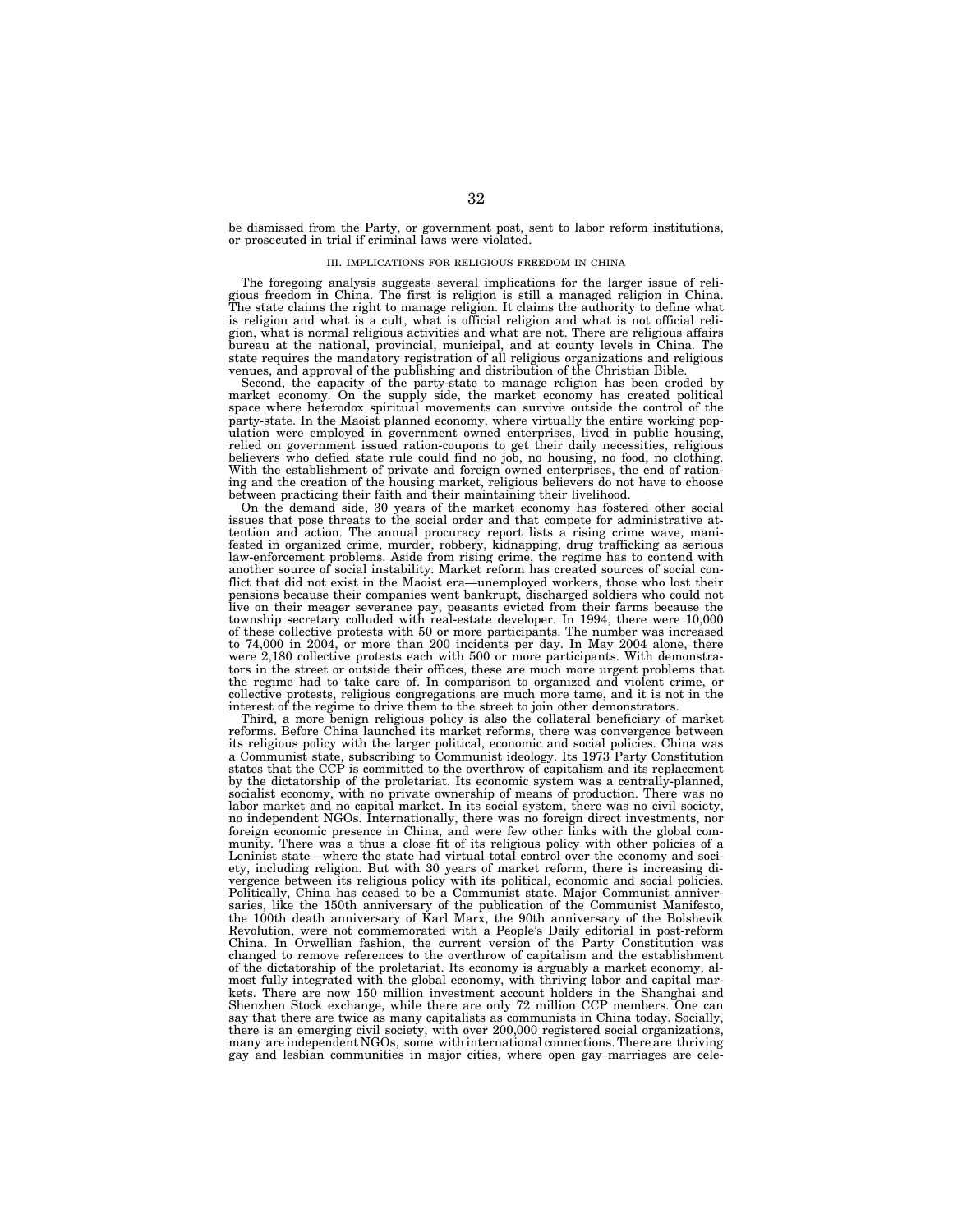brated in downtown Beijing. Thus there is a increasing divergence between its political, economic and social policies with its religious policy, which is anachronistic, belonging the antiquated bygone Leninist era. Especially for a centralized, hierarchical system where first principles matter, China needs to reconcile its religious policy that is divergent with the more forward looking and progressive political, economic and social policies.

And in some important ways, it has. At least since the promulgation of the New Regulations on Religious Affairs of March 2005 if not earlier, the Chinese regime has granted increasing institutional autonomy to religious organizations and circumscribed the authority of the state to manage religion. Religious organizations are no longer required to accept the leadership of the CCP, to pledge support of socialism and patriotism, as some earlier religious regulations stipulated. The onerous requirement for mandatory, annual re-certification of religious venues was dropped. House fellowship Christians is allowed by a majority of provinces. The authority to certify religious personnel, to examine and admit candidates for religious schools, to determine the curriculum of seminaries, to appoint and dismiss prelates of religious venues, to set the number of religious personnel in religious venues and the number of religious venues in each locality, now rests with religious organizations and not with the local religious affairs bureaus. The economic interests of religious communities are protected. Religious personnel can collect fees for performing religious functions. Religious organizations can now receive donations from both individuals and corporations, and from both domestic and foreign individuals and institutions. They can also invest in income-generating property and collect rents. When religious property has to be relocated or demolished in eminent domain cases like highway constructions, they need to be compensated by fair market value that is independently appraised. In addition, religious organizations are not only permitted, but encouraged to engage in philanthropy and social welfare programs. Both the Protestant and Catholic churches now operate nursing homes, hundreds of clinics, plus mobile dental and ophthalmology units. The Catholic church has two leprosy sanatoriums. There are thriving YMCAs in major cities, offering athletic programs, vocation training courses, foreign language classes.

Just as significant, Chinese Christian churches have developed vital links with the global church. Many foreign religious leaders, including American evangelicals, superiors of Roman Catholic male religious orders have visited China multiple times, celebrated mass, gave retreats, and held conferences. Beyond visits, many faculty from Protestant and Catholic divinity schools in Europe, Canada and the United States have also taught in Protestant and Catholic seminaries in China. Outside seminaries, there are foreign Catholic priests who serve as a director of a leprosy sanatorium, chaplains in Chinese universities for American and European exchange students, professors with long-term contracts teaching philosophy and foreign languages in top Chinese universities. Conversely, hundreds of protestant and Catholic priests, nuns and seminaries have enrolled in degree programs in European, Canadian and U.S. divinity schools, after applying for and were granted exit visas and Chinese passports as religious personnel. One U.S. Catholic male religious order has sponsored over a hundred Chinese Catholic priests, nuns and seminarians to study in U.S. theologates. Upon completion of their European and North American divinity studies, some Chinese Christians now hold important positions in the church hierarchy. The present dean of the national Union Theological Protestant Seminary in Nanjing has a doctorate degree in divinity in Stockholm. The Seminary will have a new campus on 33 acres granted by the government, with a construction cost of 140 million yuan, some of it as grant or loan by the government.

To conclude, there is still no religious freedom in China of the kind as in the United States. The state still manages, monitors, and often intervenes in affairs of religious organizations. Outside the five official religions, the fate is worse. Unregistered temples and churches have been demolished, their property and publications confiscated, their prelates jailed. But compared to that of the Maoist era, or even of the past two decades, there has been conspicuous and substantial progress. Whether one views the degree of institutional autonomy of religious organizations, the protection of their economic interests, their ability to operate social welfare programs, and their freedom to foster links with their universal community, there are positive developments in all these fronts, some unprecedented in the history of the People's Republic. There are increasing signs that religious policy is converging with the political, economic, and social policies of the market reform era in China.

Thank you.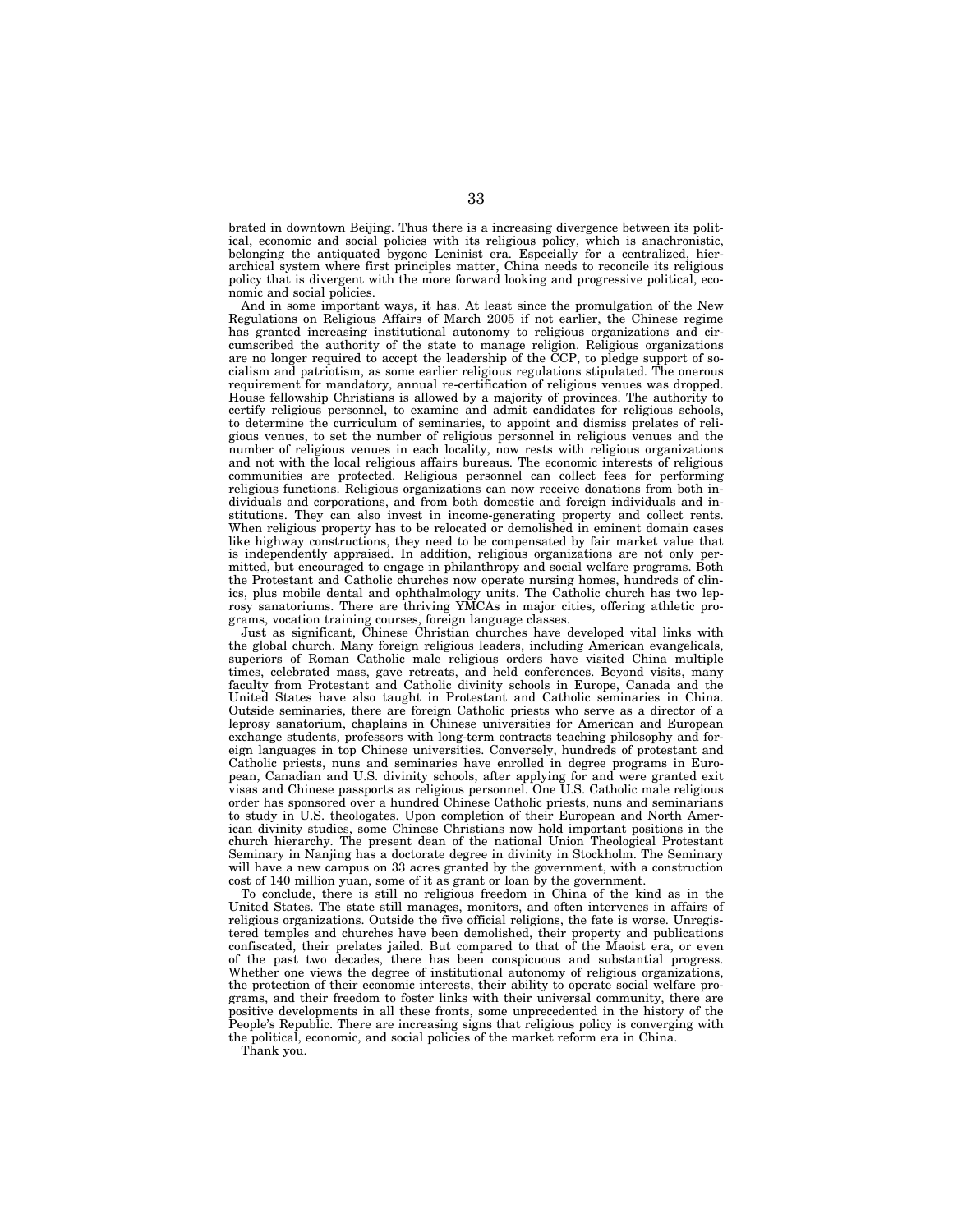#### PREPARED STATEMENT OF ETHAN GUTMANN

#### JUNE 18, 2010

I want to thank the CECC, but my remarks need to go beyond the pro-forma on this point.

The Chinese Communist Party portrays Falun Gong as an evil cult and a terrorist entity. The Chinese State's diplomatic arm has made it clear that the Falun Gong issue is non-negotiable. It is relevant that this appears to be the first U.S. Government hearing or roundtable directly focusing on Falun Gong in a decade.

As a former Beijing business consultant, I do not rely on Chinese official statistics. For example, if you attempt to generate a population figure for the *laogai*  system—labor camps, prisons, black jails, detention centers, and psychiatric hospitals—you get a figure well below a million. Yet if one counts every detention node and make common-sense estimates, as the Laogai Foundation researchers do every year, you get a more credible figure of 3 to 5 million.

According to the UN rapporteur on torture, Falun Gong comprises half of those prisoners, but this figure might be high. Much of my research is based on interviews with refugees and defectors. I don't ask them for estimates of the *laogai* system, but no matter how traumatized they are, I do expect them to remember how many Falun Gong were in their cell-block. After interviewing over 120 individuals, including defectors from inside Chinese security and well over 50 *laogai* refugees, I estimate that Falun Gong comprises between 15 to 20 percent of the *laogai* system. That's about half a million to a million Falun Gong in detention on average, representing the largest Chinese Security action since the Maoist period.

We often perceive Chinese human rights problems as an entrenched structure. But the Party's campaign against Falun Gong more closely resembles a blitzkrieg, in an increasingly global war, marked by physical assaults in the United States, Chinese operatives posing as refugees, and coordinated hacking of Chinese dissident networks and U.S. Government entities.

We should understand how the war began, the casualty rates, and the stakes of our neutrality. So I thank the CECC—and especially Toy Reid—for making this roundtable a reality.

I was in Beijing on July 20, 1999, when the official crackdown began and soundtrucks flooded the streets. Western reporters flooded the zone, but with little cooperation from either the Party or Falun Gong, journalists had trouble simply penciling in the first question of any news report: What is Falun Gong?

Falun Gong, simply put, is a Buddhist revival movement: moral passion, occasional talk of miracles, are-you-running-with-me-Master-Li individualism, and a reflexive mistrust of establishments and outsider agendas.

The Buddhist aspect may be unfamiliar and exotic, but, as Arthur Waldron puts it: "... anyone who knows Asian religion will instantly see that Falun Gong fits into a tradition that extends back before the beginning of recorded history." What into a tradition that extends back before the beginning of recorded history." made Falun Gong stand out from other qigong exercises and meditation practices was a moral system—compassion, truthfulness, and forbearance—unmistakably Buddhist in origin.

The revivalist aspect helps explain why Falun Gong insist on being called ''practitioners,'' rather than ''followers.'' Actually, they don't follow well. Ask 10 Falun Gong practitioners for a definition of Falun Gong, and you will get 10 different answers and 10 days of heated discussions. Yet it was that same do-it-yourself mentality that allowed Falun Gong to attract 70 million practitioners and skip over the barriers of Chinese society: class, education, rural/urban, civilian/military, and Party membership.

Go back to 1995, and follow a diminutive old woman around Yuyuantan Park in West Beijing. Ding Jing was a Falun Gong coordinator, meaning she taught the exercises, and kept practice sites clean. Among the sites were three locations: One catered to employees from China Central Television; two, the Xinhua News Agency; the third—very well-attended—attracted Party officials, their wives, and employees of the Public Security Bureau. From a Marxist perspective, which venerates the seizure of power using the same template, Ding's tidy practice sites represented something terrifying. In 1996, Zhuan Falun, in essence, the Falun Gong bible, was taken out of print.

Given the amorphous floating world in which they traveled—a world without membership lists, central authority or hierarchy—practitioners didn't panic. But Luo Gan, the head of the Public Security Bureau, began to use Falun Gong's perceived infiltration of his own department to gather, report, and study. Where no hierarchy existed, the Party, seizing on small clues such as Jing's phone calls to other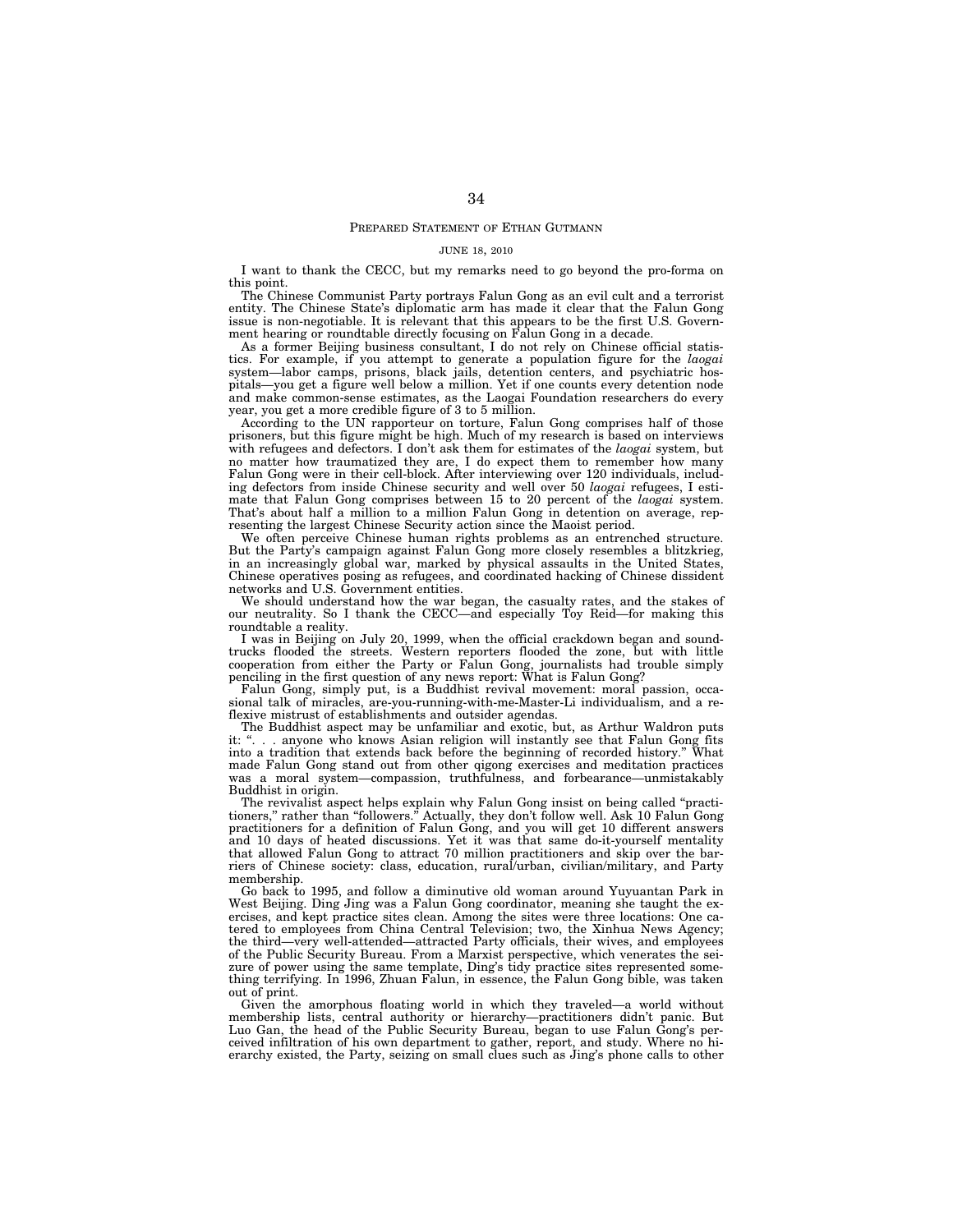practitioners, would map one. Where no political objectives existed, the Party would create them.

Until 1997, the Chinese media stayed neutral. Local Party leaders would show up at Falun Dafa day rallies, and chuck little children on the chin while the cameras rolled. Now critical language began to appear in the Party-controlled media—flares in the night sky indicating that the Party was trying something out.

Falun Gong had a method to handle this. Show up en masse. Stay silent. Then stand around until someone talks to you. The technique smoothly reversed various negative reports—articles in 1997, a Beijing TV segment in 1998.

In Tianjin 1999, it failed. I've made my article ''An Occurrence on Fuyou Street'' available. Employing interviews from both sides, it tracks the events from Tianjin on April 22 to Beijing on April 25. Essentially, the demonstration was a set-up. From the portable surveillance cameras on Fuyou Street, to the armed military unit at the Forbidden City, it was a Party bait-and-switch to create momentum for a State-level crackdown.

A former district-level official, ''Minister X,'' recalls that the Party's decision to eliminate Falun Gong circulated internally long before any public ban, and he was told to stop granting business licenses to practitioners. A Falun Gong source saw a similar communiqué at Qinghua University in 1998. A former official of the 6– 10 Office, the secret agency created to eliminate Falun Gong, noting the level of detail in practitioner files, believes that operations must have begun by 1998.

Without understanding the initial integration of Falun Gong into the Party, and the Party's initiative in starting the war—essentially creating the dilemma that threatens them today—one cannot understand the ineffectiveness of the Falun Gong response. Practitioners wanted to believe that it was a misunderstanding. So appearances at the petition office and signed letters were followed by mass detentions and the first deaths in custody.

Beginning in 2000, based on the safe house occupancy in Beijing, I estimate that well over 150,000 practitioners made their way to Tiananmen Square to protest over a year's time. Collectively, a remarkable number, but they trickled in at 500 to 1,000 per day, and they stood up and unfurled their banners according to the dictates of their soul rather than any preconceived strategy. Would a mass strategy have even been possible? I have provided another article, "Hacker Nation," on 6– 10 surveillance:

Before 1999, Falun Gong practitioners hadn't systematically used the Internet as an organizing tool. But now that they were isolated, fragmented and searching for a way to organize and change government policy, they jumped online, employing code-words, avoiding specifics, communicating in short bursts. But like a cat listening to mice squeak in a pitch black house, the ''Internet Spying'' Section of the 6–10 Office could find their exact location, having developed the ability to search and spy as a result of . . . a joint venture between the Shandong province public security bureau and Cisco Systems.

Following capture and initial interrogation under the 6–10 Office, the *laogai* system then operated to break the will and ''transform'' the practitioner, culminating with a public renunciation of Falun Gong. But it was within the *laogai* itself that the first effective resistance began.

Wang Yuzhi was a tough, successful Beijing businesswoman. When the crackdown started she transformed her office into a secret Falun Gong printing press. It was broken up, her assets were seized, Wang ran, and was eventually caught.

The low-ball casualty figure of over 3,000 practitioners who have died by torture is reasonably well-documented. Some practitioners simply refused to renounce their belief; others hoped that overcrowded prisons might contribute to the end of the persecution. Others wanted to set an example to fellow inmates.

But Wang made it personal—so personal that some of the guards force-feeding her began wearing paper bag masks so she couldn't identify them. It became a chess game between the practitioner and the torturers. Both sides knew that Wang's screams of rage were legendary throughout the *laogai* , with rumors seeping out to practitioners scattered throughout the world. Both sides knew that checkmate—actually killing Wang—would leave a pyrrhic victory for the state.

The underlying ambiguity of the *laogai* position was expressed in the following local maneuver: Rather than writing up a report of transformation failure, or the euphemism ''death by suicide,'' many labor camps and psychiatric centers would wait until the torture reached lethal levels, and then suddenly free the dying practitioner—especially after the so-called Tiananmen ''self-immolation'' and the Changchun television hijacking (and I welcome questions on those incidents).

But Wang Yuzhi lived. Considered terminal on release, she fled China, and went on to purchase printing presses for the Epoch Times. Today she will smile at you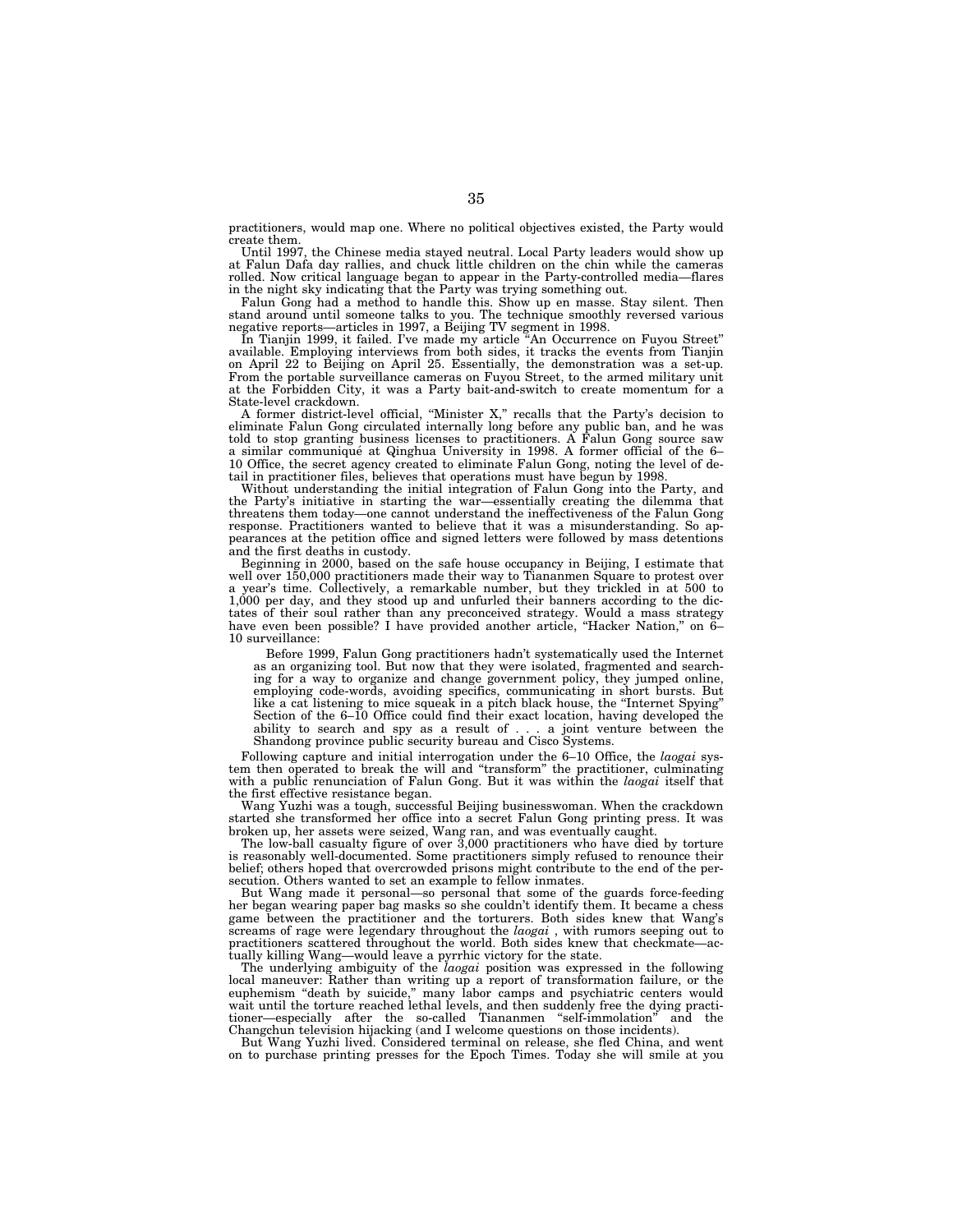with her one good eye. This is the face of insurgency, and to such a face, the Party turned to a more permanent solution.

The final article that I have made available, "China's Gruesome Organ Harvest," documents a pattern of retail-organs-only physical examinations carried out throughout the *laogai* system. I can find no rational medical explanation for the procedures, and I conclude that the commercial harvesting of Falun Gong is real. That finding has been confirmed by a Taiwanese surgeon who arranges transplants in China.

One addition: While the Bush Administration's consistent focus on House Christians may have had a Schindler's List effect, inhibiting widespread harvesting of Christians, members of one sect, Eastern Lightning, were examined for harvesting. According to interviews by my colleague Jaya Gibson, so were some Tibetan prisoners. Yet harvesting of political and religious prisoners probably began in Xinjiang. A Uyghur policeman witnessed preparation for a procedure in 1994, and I recently interviewed a Uyghur surgeon who, in 1995, was ordered to take his medical team into the outskirts of Urumqi and remove a prisoner's organs while the heart was still beating.

Perhaps harvesting began as a purely black-market operation. But ultimately prisoners who would not transform—the Wang Yuzhi types—became too dangerous to release. But the Party had an outlet, the organ tourists of Japan, Europe, and the United States.

Now the fact that China is the one currently pulling the reins up on Western organ tourism highlights Falun Gong's stunning lack of success in making its case in the United States. For many in the Bush administration, it took one outburst from Wang Wenyi on the White House Lawn to establish that Falun Gong could not be reliable allies. For many Democrats, it took one Chinese-planted Wikipedia reference alleging Falun Gong was anti-gay to ward off sympathy (Falun Gong teachings on this point are essentially indistinguishable from traditional Christianity, Judaism, Islam, and Buddhism).

Practitioners in the West simultaneously watch two screens, a Western one and a Chinese one. But for them, China is always the default—and fear of the Party's manipulative abilities runs deep. Hence we see the definitional problems, the alienating public torture displays and Daoist demarcations of good and evil—again, aimed at the mainland.

But Falun Gong's tunnel vision created one unprecedented success. Along with the construction of the greatest dissident media apparatus in modern Chinese history, a small group of Falun Gong engineers based out of a North Carolina suburb devised an Internet-lifeline to transmit information in and out of China. Along the way, they facilitated the only unblocked Internet transmissions out of Iran during the aborted Green Revolution.

If the press is correct, the State Department is considering awarding these engineers (now known as the Global Internet Freedom Consortium), significant funding to do more. If my Falun Gong sources are correct, the Consortium is concerned about taking a sum too small to make a difference, in exchange for the inevitable Party propaganda point that they are U.S. agents.

Yet the Party is pushing the two sides together. The State Department must end Chinese hacking by threatening China's Big Brother Internet. Falun Gong has perhaps a million in captivity. As much as 1 out of 10 may have already been lost to the surgical knife.

The answer to this dilemma will not be found in parsing Wikipedia. The question is no longer—What is Falun Gong? How do they define themselves? But rather— What are Falun Gong's actions? What has Falun Gong achieved? Against what sort of odds? And here, I believe the evidence of a decade—from the *laogai* to the North Carolina suburbs—speaks for itself.

#### PREPARED STATEMENT OF MARK CHUANHANG SHAN

#### JUNE 18, 2010

The roundtable host, the CECC, asks that ''what factors influence the Chinese Government's policies toward spiritual movements and drive its treatment of members of spiritual groups. The Chinese Government has allowed space for some spiritual movements to operate in China, but has banned other groups, such as Falun Gong. Why does the Chinese Government consider some spiritual movements a threat? ''

The above questions touch the root of Chinese political-religious culture. Through an analysis on the origin of the traditional political concept of the Mandate of Heav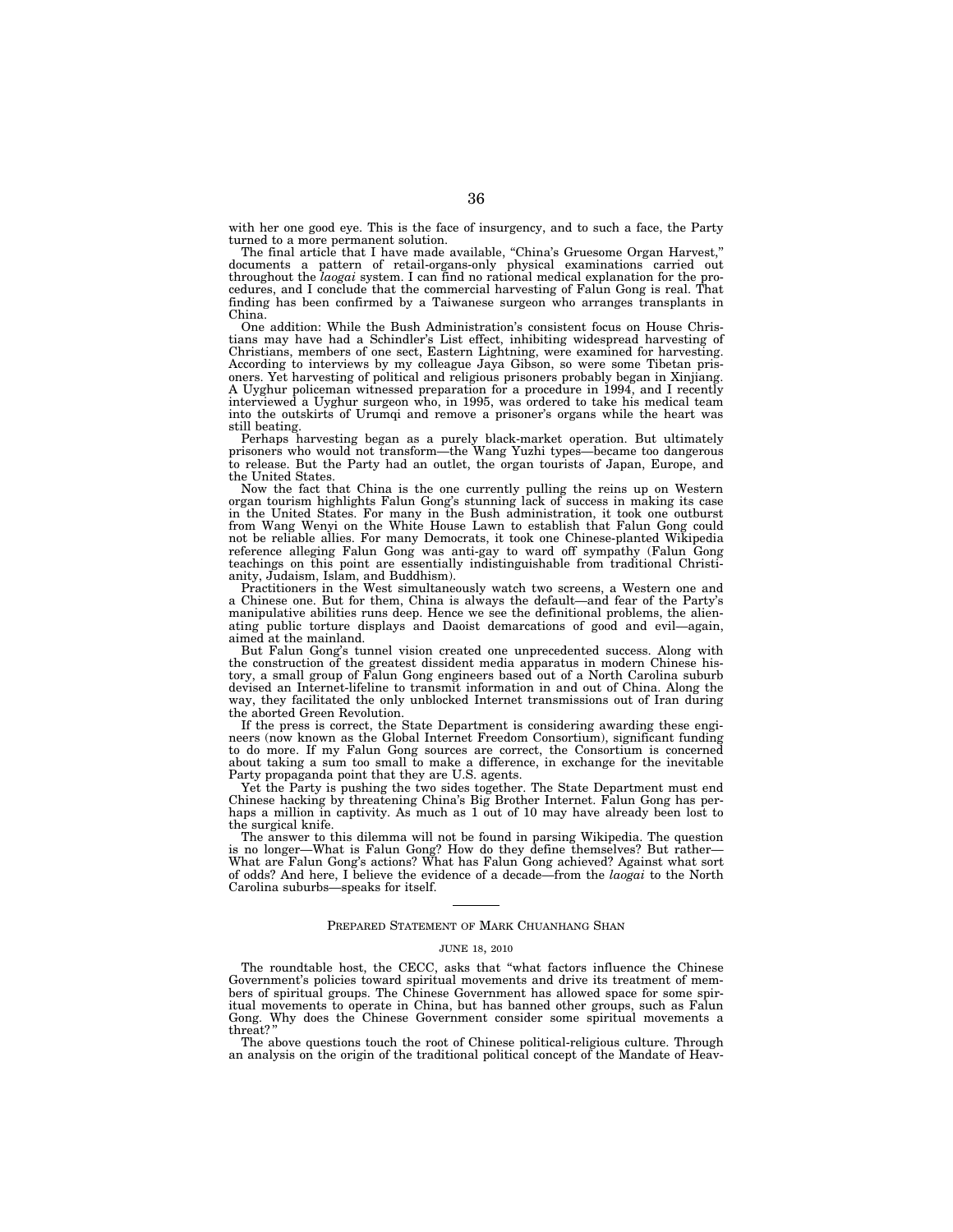en and its modern applications, and the case of severe persecution of the Christian lawyer Gao Zhisheng because of his defending the religious freedom of Falun Gong movement, we may gain more understanding of the rational of the current Chinese political-religious culture.

#### I. ''THE MANDATE OF HEAVEN'' IN TRADITIONAL CHINESE POLITICAL IDEOLOGY

When the Zhou king's advisors persuaded him to attack the Shang dynasty (1766– 1045 B.C.) he refused saying, ''you do not know the Mandate of Heaven yet,'' but he launched the invasion after he heard Shang king did horrible things to his people as a tyrant because that showed the disapproval of Heaven of the Shang king, and Heaven began to support the Zhou king to replace the former.1

After the conquest, the Zhou dynasty (1045–256 B.C.) issued a number of procla-mations, preserved in the Classic of Documents, persuading the Shang people to submit to their conquerors in the name of Mandate of Heaven. Zhou rulers argued that:

Heaven, charged certain good men with rulership over the lineages of the world, and the heirs of these men might continue to exercise the Heaven-sanctioned power for as long as they carried out their religious and administrative duties with piety, rightness, and wisdom. But if the worth of the ruling family declined, if the rulers turned their backs upon the spirits and abandoned the virtuous ways that had originally marked them as worthy of the mandate to rule, then Heaven might discard them to elect a new family or lineage to be the destined rulers of the world.2

The later historians such as Sima Qian and thinkers such as Confucius and Mozi interpreted the Mandate of Heaven as a justification to overthrow evil rulers and start a new dynasty.3 Therefore, the concept proved to have lasting influence and fit neatly into the later scheme of the Chinese dynastic cycles, ''because it justified all successful overthrows just as it justified all dynasties that clung to power.'' 4 In this theoretical frame, many historical events are judged as the outcome of Divine favor or disfavor including natural signs and disasters.<sup>5</sup>

In Chinese history, the emperors may hold different religious faiths personally, such as Buddhism, Daoism or even Nestorian/Catholic Christianity, but the Mandate of Heaven stayed as an unchangeable law in political ideology to justify their governance.

In modern Chinese history, the great revolt against Qing Dynasty by the Christian sect "The Kingdom of Heavenly Peace Movement" (1850–1864) was led by Hong Xiuquan who viewed himself as ''the second son of God'' and ''the younger brother of Jesus Christ" sent by God to eradicate demons and demon worship and "the overthrow of the Manchu would help bring in the Kingdom of Heaven on earth."<sup>6</sup> Sun Zhongshan (Sun Yat-sen 1866–1925) was a Christian and the first president of the Republic of China (1912–1949). He was a founder of the Guoming Party and in his process of overthrowing the Qiang dynasty referenced the book of Exodus in the<br>Bible and spoke of Jesus as a liberator who motivated him as he said "Moses did<br>that, I can too," and "Jesus is a revolutionary, so am I," etc. "God sent him to struggle with evil for the Chinese . . . and liberating Chinese from bondage."<sup>8</sup> He also said "I am a Christian having fought demons more than forty years . . ."<sup>9</sup> The concept the Mandate of Heaven has e munist China. For example, during the 1989 student movement which led to the Tian-an-men Square massacre, ''many commentators remarked that the Communist Party has lost the Mandate of Heaven.'' 10

Because of this spiritual feature of the political concept, spiritual or religious movements in Chinese history make it easy to challenge ruling of dynasties through spiritual moral approaches, thus Chinese Governments are sensitive to the politicalspiritual touch and are not tolerant of any spiritual movements shaking their ruling authority before the Chinese people. In addition, Chinese Governments have tended to keep state and religion separated through promoting non-religious Confucianism throughout much of their history, and that is an efficient way to keep religious or spiritual movements out of politics.

II. AN ANALYSIS OF DIFFERENT DEGREES OF FREEDOM AND SUPPRESSION OF CURRENT SPIRITUAL-RELIGIOUS MOVEMENTS IN CHINA, AND THE PERSECUTION CASE OF CHRIS- TIAN LAWYER GAO ZHISHENG $^{11}$  (REFER TO CECC SUBMISSION 1, 2: STORY OF GAO ZHISHENG)

''The legal existence of the religious complexities totally relies on the co-operation and the acceptance of the leadership with the government, and the government grasps the very final right to choose the partnership.'' (Ding, August 1995. Volume  $15, \dot{N}$ o. 88)<sup>12</sup>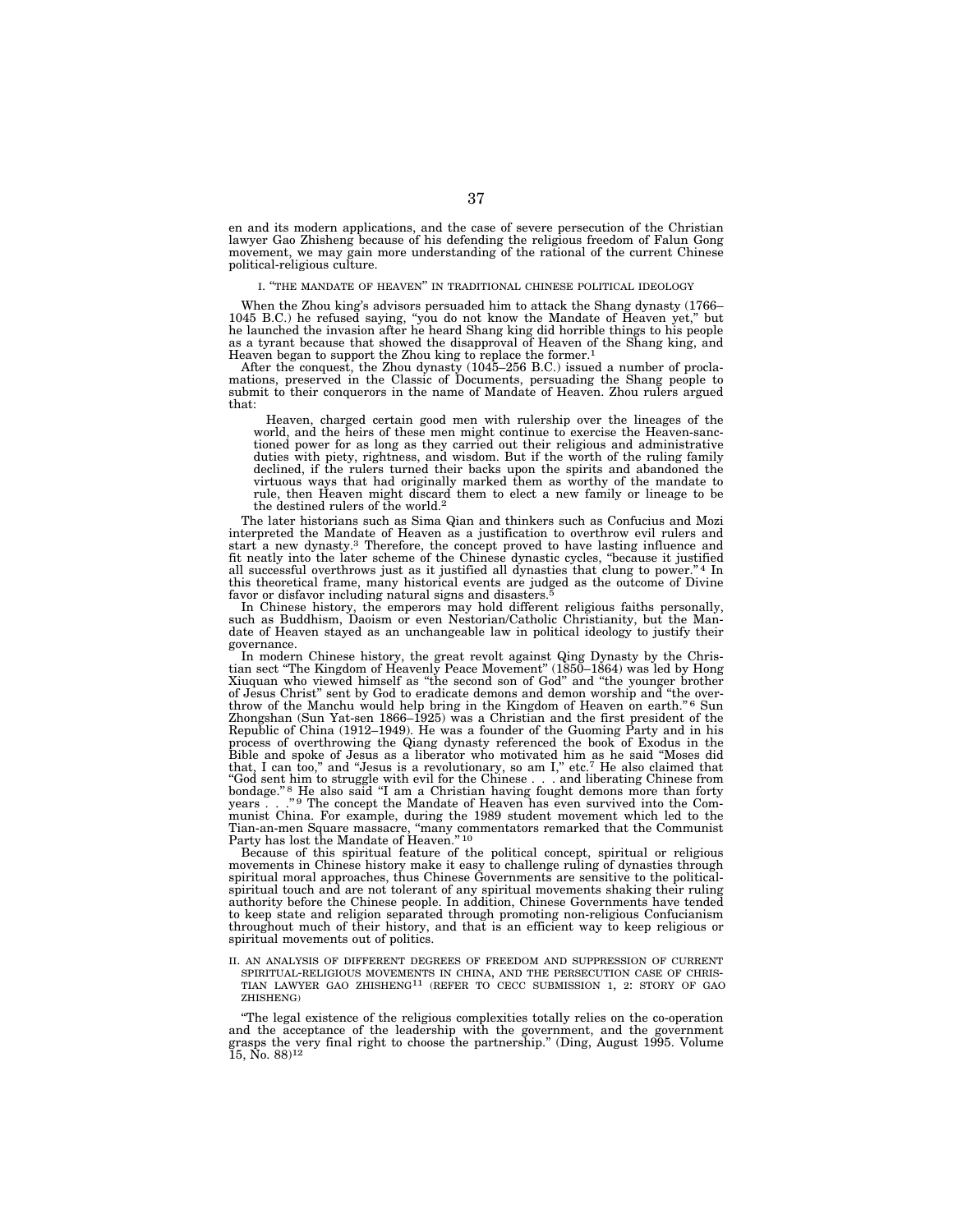Though the Chinese Communist government is strongly atheist without believing in any spiritual things they are still sensitive to any spiritual movements that touch on politics being seen as a way of challenging their authority. On the other hand, the government tries hard to leave more room for those spiritual religions that respect their authority and abide by the religious policies, mostly in a way of promoting patriotic nationalism today. For instance, the Protestant Christian House Churches and Catholic Christian Underground Churches are persecuted, but the Protestant and Catholic Churches in the official Three-self Patriotic System (or TSPM) enjoy more freedom. Tibetan Buddhism is under suppression because of its feature of religion-politics combination, but Buddhism and Daoism in other parts of China enjoy comparatively much more freedom because they touch no politics. Islam among Uyghurs is under suppression because of the Xinjiang political problem, but Islam among Hui enjoys more freedom. This is true, not only inside same spiritual traditions, but also if we compare government treatments among different spiritual movements or religions in China.

Similarly, the Qi-gong Movement has many branches. Some were suppressed but others are allowed more freedom. A Qi-gong branch, the Zhong-gong, was also suppressed and its leader Zhang Hongbao before his death in 2006 established a shadow government of China in the United States. Falun Gong, another branch of Qi-gong Movement, in its siege of the Party headquarters in Beijing on April 25, 1999, by more than 20,000 Falun Gong practitioners, was the main factor for the Chinese Government to crackdown against the Falun Gong.13 The large number of public protest challenges to the government touched on politics seriously. One of Falun Gong's protest slogans after they went abroad is ''Heaven Eliminates Chinese Community Party'' which is an interpretation of the concept of the Mandate of Heaven.

Among human rights Christian lawyers in China Gao Zhisheng received the most serious inhuman persecution because he was an attorney defending the religious freedom and human rights of some Falun Gong practitioners. The Falun Gong movement was suppressed more than other spiritual movements in China as CECC has pointed out. Therefore, when Gao Zhisheng did not gave up representing the Falun Gong members in China, the government attack of revenge on him has become severe.

At this roundtable, CECC also asks: ''what does the Chinese Government's treatment of spiritual movements mean for the future of religious freedom in China?'

The sociologist Yang Fenggang proposes a Triple-color Market Model to analyze the religious situation in contemporary China: ''a red market (officially permitted religions), a black market (officially banned religions), and a gray market (religions with an ambiguous legal/illegal status). The gray market concept accentuates noninstitutionalized religiosity (2006, Purdue University).'' His three propositions are: ''to the extent that religious organizations are restricted in number and in operation, a black market will emerge in spite of high costs to individuals; to the extent that a red market is restricted and a black market is suppressed, a gray market will emerge; the more restrictive and suppressive the regulation, the larger the gray market."<sup>14</sup>

This model can be applied to conditions in China today by stating that a red market means that religions or spiritual movements which do not touch on politics have the most freedom (e.g. non-Tibetan Buddhism and Daoism); a black market means that banned ones (such as Falun Gong) which do touch on politics in a way of challenging the Communist government authority suffer the most suppression. A gray market ambiguous in their political interest, such as non-institutionalized Protestant House Church Christianity (Catholic Underground Church is closer to the black market because of its political feature extended from the Vatican), will continue to grow larger as others are encouraged or suppressed.

#### III. CONCLUSION WITH A SPECULATIVE ANALYSIS ON THE ROLE OF CHRISTIANITY FOR FUTURE OF RELIGIOUS FREEDOM IN CHINA

Chinese Governments through the history have not tolerated spiritual or religious movements which "touch on politics" because the moral claims they hold make it easy to powerfully challenge the authority of the government through the concept of the Mandate of Heaven when a government does not benefit all the people or is seen as corrupt.

Interesting to note, Christians in China see in the Bible the mandate to pray for the government to prosper so that they may prosper also.<sup>15</sup> While the Protestant Christian House Churches maintain spiritual and moral standards of behavior and its church setting teachings emphasize "we do not touch politics,"<sup>16</sup> "blessed are those who are persecuted for righteousness'' or even ''love your enemies and pray for those who persecute you (Matthew 5:10,44)'' as the followers of Jesus Christ,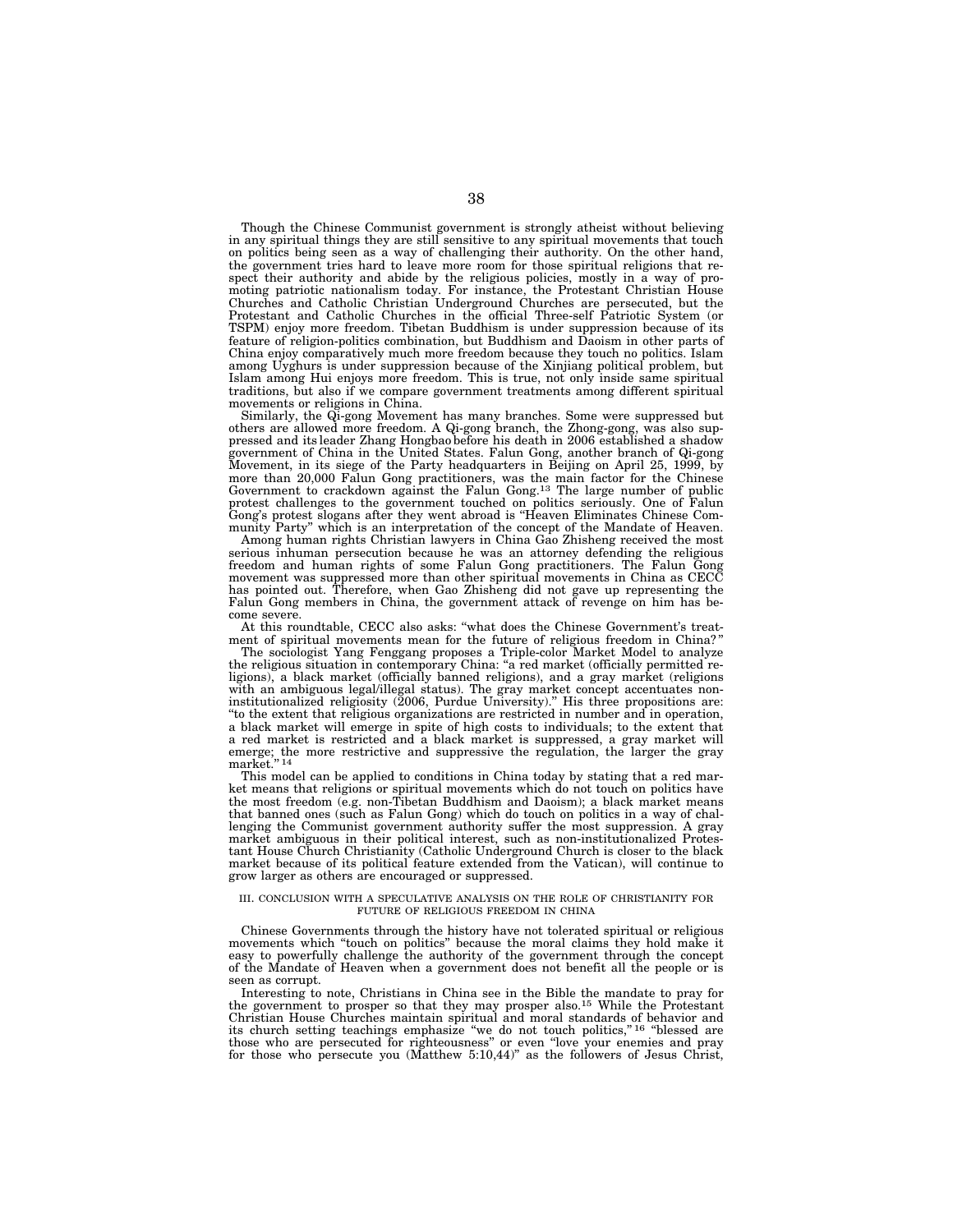they are not a direct political threat to government and seem to have a bright future in China even under attempts of the government to restrict or suppress them. One important reason for the tighter restriction and suppression is the lesson learned by Chinese Government from Eastern Europe's Communist regimes which collapsed with Christianity playing an indirect role.

The founder and president of ChinaAid Association with the mission of help the persecuted churches and promote religious freedom in China, Bob Fu, a pastor and theologian, pointed out that "House churches which are committed to the sole headship of Christ in the church and to evangelism must operate as illegal groups conducting so-called 'illegal religious activities,' and consequently must suffer the administrative penalties inflicted by the state."<sup>17</sup>

Together Christianity in the gray market House Church and the red market TSPM Church is transforming the condition of religious freedom in China through the ''new non-institutionalized religious citizen community'' 18 established in the whole nation.

(Refer to CECC Submission 3: 2009 Annual Report of ChinaAid Association.)

—————————————

Blessings Foundation, Inc. CA, USA), 15. <sup>8</sup> Ibid.

<sup>10</sup>Valerie Hansen., 41.<br><sup>11</sup> More information on www.freealim.com<br><sup>12</sup> ef. Bob Fu, God and Caesar: Church and State Relations in Communist China, Professor<br><sup>12</sup> ef. Bob Fu, God and Caesar: Church and State Relations in C

years. 13 James W. Tong, Revenge of the Forbidden City: The Suppression of the Falungong in China,

1999–2005. 14Fenggang Yang, The Red, Black, and Gray Markets of Religion In China, The Sociological

Quarterly 47 (2006) 93–122 © 2006 Μιδςεστ Σοψιολογιψαλ Σοψιετυ.<br><sup>15</sup> Jeremiah 29:7 "Also seek the peace and prosperity of the city to which I have carried you<br>into exile. Pray to the Lord for it, because if it proper, yo

ishment but also because of conscience . . . for the authorities are God's servants . . ."<br><sup>16</sup> When Bob Fu was arrested and interrogated in Beijing 1996 because his leadership of a<br>house church, he answered the police aft about politics in our church, because I believe the separation of the church and state." The police<br>answered: "I want you to know that you must talk politics everywhere." That meant the govern-

ment wants the house church to support the communist politics everywhere.<br><sup>17</sup>Bob Fu, God and Caesar: Church and State Relations in Communist China.<br><sup>18</sup>ChinaAid Association, 2009 Annual Report of Persecution by the Govern Society.

#### SUBMISSION FOR THE RECORD #1

#### *Excerpt from www.FreeGao.com*

''Christian human rights Attorney Gao Zhisheng was seized by a dozen police officers and last seen in public on February 4, 2009. Gao has been repeatedly kidnapped, arrested, imprisoned and tortured by Chinese authorities for defending the persecuted. He has been an unyielding and iconic advocate for justice in the Chinese courts and was even nominated for the Nobel Peace Prize in 2008.

On January 21, 2010, the Chinese Government publicly acknowledged Gao Zhisheng to be in their custody, for the first time since his abduction more than 365 days ago. In response to a reporter's inquiry, Chinese Foreign Ministry Spokesperson Ma Zhaoxu said: ''The relevant judicial authorities have decided this case, and we should say this person, according to Chinese law, is where he should be. Mr. Ma then added, "As far as what exactly he's doing, I don't know. You can ask the relevant authorities.''

<sup>1</sup> Valerie Hansen, The Open Empire, a history of China to 1600, (New York-London: W. W. Norton & Company, 2000), 40–41.<br><sup>2</sup> Compiled by WM. Theodore de Bary and Irene Bloom, Source of Chinese Tradition, Volume

I, from earliest times to 1600, (New York: Columbia University Press, 1999), 27. 3 Valerie Hansen., 41.

 $3$ Valerie Hansen., 41.<br> $4$  Ibid.

<sup>5</sup> Ibid.

<sup>6</sup> Richard Hooker, Ch'ing China: The Taiping Rebellion, http://www.wsu.edu/dee/CHING/ TAIPING.HTM 7Wang Zhongxin, Sun Zhongshan and Christianity, Christianity and China, Volume IV, (The

<sup>&</sup>lt;sup>9</sup> Ibid., 15–16.<br><sup>10</sup> Valerie Hansen., 41.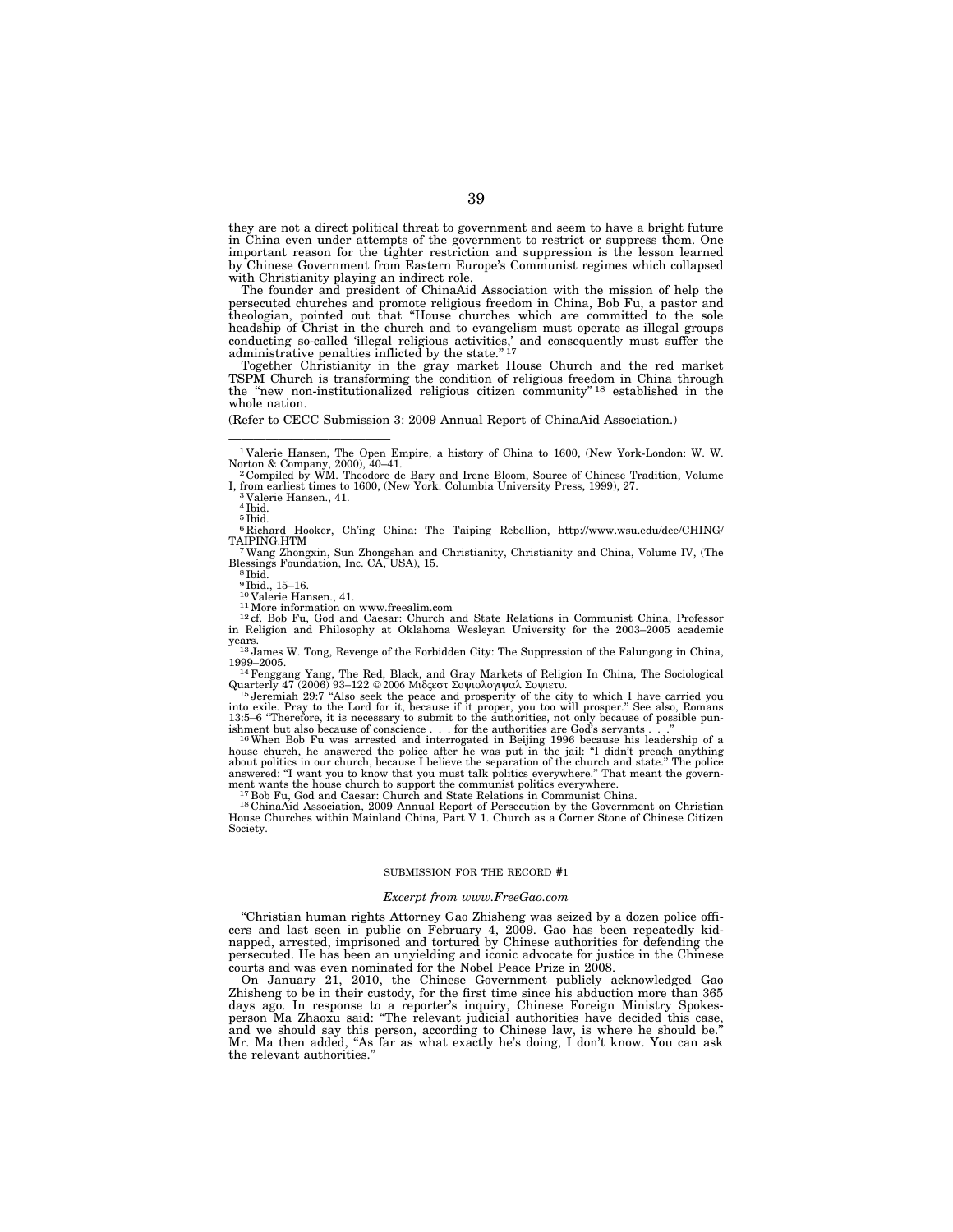The Ministry's comments brought a glimmer of hope to Gao supporters around the world. Since December 2009, rumors of Gao's death from torture in prison have spread uncertainty. Just one week before Mr. Ma spoke to the media, Gao's older brother, Gao Zhiyi, was informed by a police officer that Gao Zhisheng had gotten "lost and went missing while out on a walk" in September, 2009. The news of his death, then alleged disappearance, devastated Gao's wife and children.

Finally, on January 20, 2010, an Australian newspaper reported from an inside source that "Gao is still alive at present . . . he's not missing.

#### SUBMISSION FOR THE RECORD #2

#### *Excerpt from ChinaAid's newsletter, distributed by ChinaAid on May 10, 2010, via email*

''ChinaAid thanks you for your continued support of Gao Zhisheng. We have learned that Gao was last seen on April 15–16 visiting his in-laws in Xinjiang. He did not return to his Beijing apartment the following week, as he was scheduled to according to the family. He has not been seen or heard from him since.

''ChinaAid is actively searching for Gao and news of his condition and whereabouts. With no news in over three weeks, we fear Gao Zhisheng has been forced to disappear again. We will continue to press for information, and keep all Gao supporters updated with the latest confirmed news. We thank you for your continued prayers and support for Gao Zhisheng, and will not relent until Gao has been released, and is able to reunite with his family in the United States.

''As we continue to press for Gao Zhisheng, ChinaAid remains committed to defending other persecuted faithfuls in China. Hundreds of thousands suffer persecution for their faith, and in extreme cases, like that of Uyghur Christian Alimujiang Yimiti, it takes a global effort to call for justice.''

#### SUBMISSION FOR THE RECORD #3

#### *Excerpt from the 2009 ChinaAid ''Annual Report of Persecution by the Government on Christian House Churches within Mainland China,'' Part V, Section 1. Church as a Corner Stone of Chinese Citizen Society*

"In his classical book "Citizenship and Social Class" (1964), T. H. Marshall defined modern citizenship as "a personal status consisting of a body of universal rights, i.e., legal claims on the state, and the duties held equally by all legal members of a nation-state (Marshall; Brubaker 1992).'' He also defined three basic rights of modern citizenship: civil rights, political rights and social rights.

Many scholars agree that the legal requirements for an emergent capitalist society were chiefly responsible for the birth of modern citizenship rights and that ''the struggle to extend citizenship in the nineteenth and twentieth centuries was carried on primarily by English working class through such important democratic movements as Chartism, the Factory Movement, and trade unionism,'' yet Margaret R. Somers argues that the ''social and political movements of those tumultuous industrializing epochs were built primarily on the efforts, political identities, and social activities of rural industrial working peoples in the pastoral regions (Somers 1993, Michigan University).'' For Somers, ''varying patterns of institutional relationships among law, communities and political culture were central factors in shaping modern citizenship rights,'' and she argues that citizenship as an instituted process rather than a status.

To apply the above theories to China, we should admit that Chinese society is just starting to evolve into a citizenship society. Based on the 2009 report of persecution on House Church Movement in China, we also need to add religious rights, which were not such a concern for 19th and 20th century Christian Europe, to the three citizenship rights listed above. Then, to apply these four central rights theory we can see three major elements in the institutional process contributing to the construction of a Chinese citizenship society based on the emerging national capitalism since 1979. In the last 20 years these have been: the Western Law infrastructure borrowed by China, a Church Movement Community, as well as traditional symbolic political culture originating in Communist ideology, Confucianism and other ideas,<br>which have stimulated needs for citizenship (Shan Chuanhang, 2008, Boston Uni-<br>versity, with an acknowledgment to Dr. Nancy Ammerman). The to be in the three major elements formula was an intellectual one but it faded away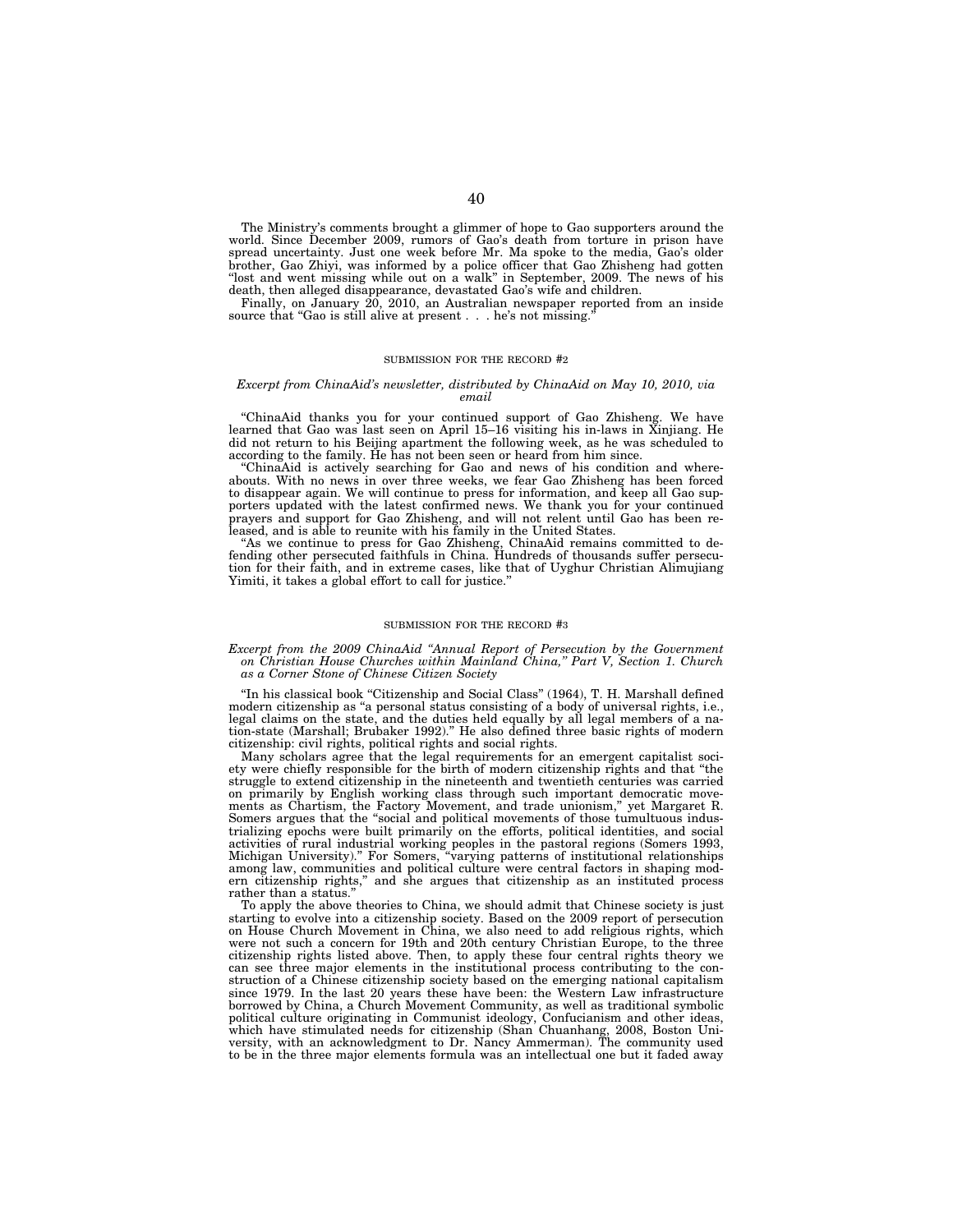from the instituted process after 1989's brutal suppression and replaced by church movement community.

The Christian communities (mostly House Church Movement and Three-Self Church) in China grew fast in an invisible model because of persecution, yet it emerges as a new social and spiritual block in society, through not giving up meet-ing together. Beijing Shouwang, Shanghai Wanbang, Chengdu Qiuyu zhifu and Guangdong Liangren house churches were all typical examples in 2009 of churches that did not give up meeting together under severe pressure from the government.<br>Christian communities, similarly to the pastoral regions of Europe in 19th and 20th<br>centuries, can also shape powerfully a Chinese citizenshi

#### PREPARED STATEMENT OF SARAH COOK

#### JUNE 18, 2010

Good afternoon.

One of the topics I've been asked to speak about is the story of Gao Zhisheng, a leading Chinese human rights lawyer and vocal advocate for religious freedom, particularly for Falun Gong practitioners. Several years ago I had the honor of coediting the English translation of Gao Zhisheng's memoir A China More Just. So, as I was considering how to begin today, I tried to think of what Gao would say if he were here today himself. There are two points that he would probably emphasize.

First, he would give a heartfelt thank you. Thank you to the Commission for organizing this panel. Thank you to the United States government for taking an active interest in the human rights abuses taking place in China. T the audience who care for the Chinese people.

Second, he would likely seek to convey the urgency of the current situation and the brutality of the treatment suffered by large numbers of Chinese people generally, but also of Falun Gong practitioners in particular. It is clear from his writings that the account after account of severe torture he heard from the Falun Gong victims he had interviewed left a profound impression on him and served as a key catalyst in his advocacy on their behalf.

With a trembling heart and a trembling pen, I record the tragic experiences of those [Falun Gong practitioners] who have been persecuted in the last six years. Of all the true accounts of incredible violence that I have heard, of all the records of the government's inhuman torture of its own people, what has shaken me most is the routine practice of assaulting women's genitals. Almost all who have been persecuted, be they male or female, were stripped naked before being tortured. No words can describe our government's vulgarity and immorality.

While not spoken in quite such colorful language, Freedom House's findings generally reflect what Gao had discovered.

But before moving onto some specific details, I'd like to take a step back to address the question of why this is happening and to point out that the repression of Falun Gong and spiritual movements in China cannot be viewed in a vacuum. Rather, it is part of an elaborate machinery of suppression that arbitrarily and systemically denies independent thought and expression in a range of areas in Chinese society. Moreover, Freedom House's findings indicate that this repression is, in some respects, getting worse.

In the past few decades, the Communist Party's tactics for suppressing free thought have become more sophisticated. But the underlying principle and institutional dynamic remains the same: the decision of what is approved or forbidden is made arbitrarily by Party leaders and that decision is generally based on their perception of threats to their monopoly on political power or legitimacy, whether these threats are real or imagined. This dynamic is reflected in every set of media censorship directives issued by the Communist Party's Propaganda Department that gets leaked and posted online, but it applies equally to spiritual movements.

Thus, whatever the specific timeline of events in the mid to late 1990s, one angle for explaining the banning of Falun Gong and other smaller spiritual groups is that Party leaders did so: a. because they could and there was no institutional mechanism like an independent judiciary to stop them; and b. because the Communist Party generally has a low tolerance for groups or individuals who place any author-

ity, spiritual or otherwise, above their allegiance to the Party. For persecuted Tibetans, this authority is the Dalai Lama; for persecuted human rights lawyers—whom I'll get to in a moment—it is the law; for persecuted Falun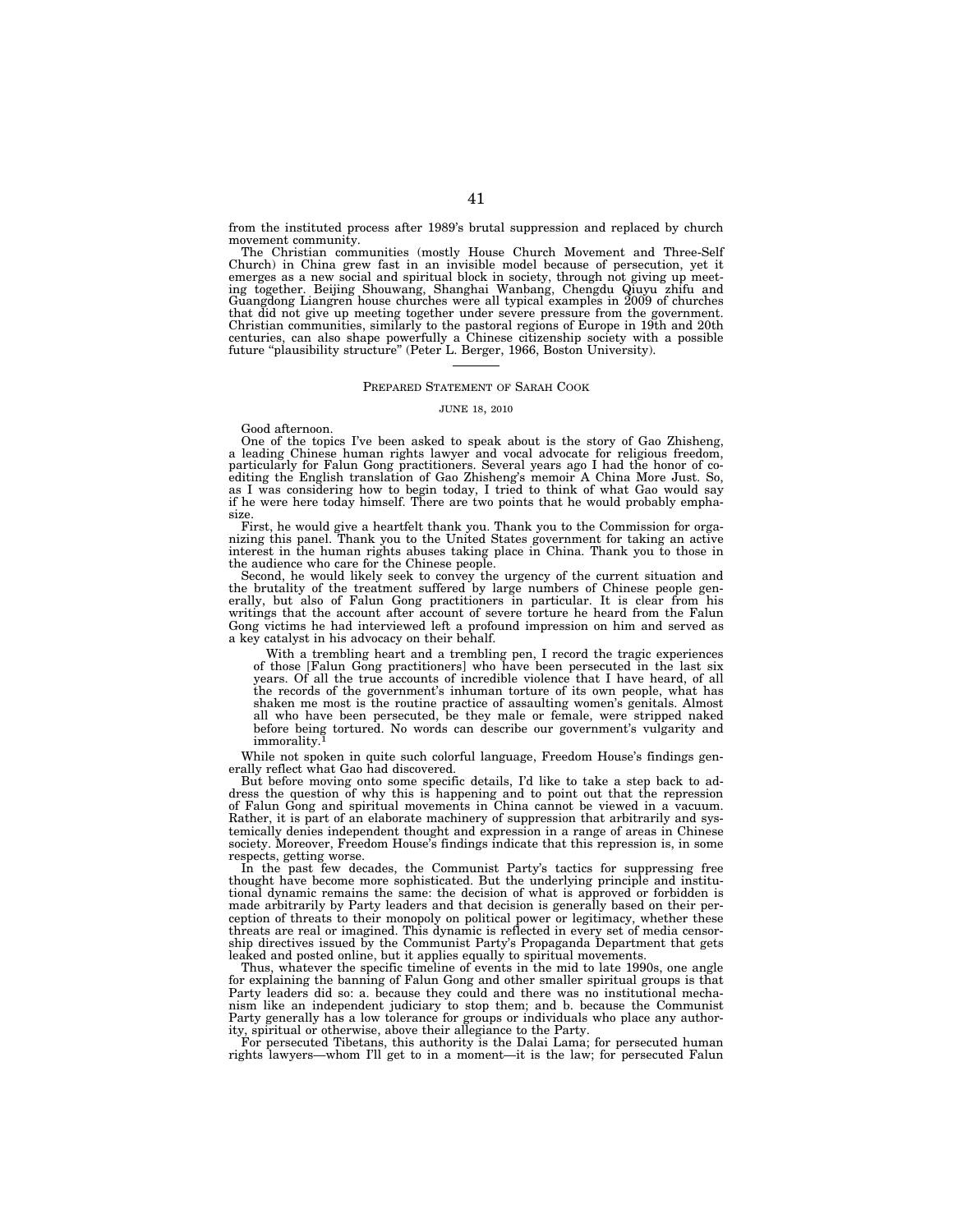Gong adherents, it is the dedication to spiritual teachings centered on the values of truthfulness, compassion, and tolerance. The Party's emphasis on ''transforming'' Falun Gong practitioners—similar to its "patriotic education" campaigns in Tibet is one indication of this pursuit of suppressing independent thought.

Since 1999, Freedom House's annual and other publications have recorded the ongoing rights abuses suffered by those who practice Falun Gong in China. Several aspects of the persecution stand out from a review of those findings. I'll mention them briefly here and am happy to followup on in more detail during the Q and A.

• *First, large scale detentions and widespread surveillance.* These appeared to intensify in 2008 and 2009 even from the already high levels experienced over the past decade. Falun Gong practitioners were a key target in what amounted to a broader crackdown surrounding the Olympics and a series of politically sensitive anniversaries. In addition to detention and monitoring, this phenomenon included regular citation in official statements on ''strike hard'' campaigns and in offers of monetary rewards to members of the public for turning in individuals distributing information related to Falun Gong

• *Second, ongoing torture and deaths in custody.* While Freedom House does not have the resources to maintain a comprehensive record of such deaths, well-documented individual cases come to light each year, while overseas Falun Gong groups have gathered detailed accounts of over 3,000 people killed in the last decade. In one high-profile case from 2008, Beijing musician Yu Zhou died in custody 11 days after being detained for possessing Falun Gong literature in late January; his wife, Xu Na, was sentenced in November to three years in prison.2 In January 2009, Chongqing resident Jiang Xiqing died while held at a ''reeducation through labor'' camp for practicing Falun Gong; lawyers seeking to investigate his death were detained and beaten.<sup>3</sup>

• *Third, the sentencing of practitioners to long prison terms following unfair trials or to ''reeducation through labor'' camps by bureaucratic fiat.* Based on interviews with recently released detainees, a February 2009 study by the Chinese Human Rights Defenders group reported that in addition to petty thieves and drug addicts, Falun Gong practitioners constituted a significant percentage of those incarcerated in the camps, as did Christians in some facilities.4 Given a nationwide labor camp population numbering in the hundreds of thousands, if not more, and former prisoners' accounts of hundreds of religious prisoners in individual camps, this translates into potentially tens of thousands of detainees.

• *Fourth, Falun Gong is a permanent taboo for Chinese media outlets and one of the most systematically censored topics on the Internet.* In addition to the wellknown use of technical filtering to block access to Falun Gong-related websites, tests conducted as part of a recent Freedom House study of Internet freedom in China found that entries containing the keyword "Falun Gong" (as well as "June 4" or the "Dalai Lama") could not be displayed on Chinese blog hosting services, including the simplified Chinese version of Microsoft's MSN Space Live service and Skype's Chinese version, Tom.<sup>5</sup>

Those who seek to spread information despite these restrictions risk detention and imprisonment. Several well-documented cases have emerged in recent years of Chinese citizens imprisoned simply for downloading, printing, or possessing Falun Gong-related materials, either for their personal use or for sharing with others. These included victims who were not Falun Gong practitioners. For example:

Æ In November 2008, Liu Jin, a former university librarian, was sentenced to three years in prison in Shanghai after she downloaded information about Falun Gong from the Internet and passed it to others, which her lawyer argued was a common occurrence.<sup>6</sup><br>© In March 2009. Zhang Xingwu, a re

 In March 2009, Zhang Xingwu, a retired professor and Falun Gong practitioner from Shandong province, was sentenced to seven years in prison after security forces broke into his home and confiscated VCDs and religious texts related to Falun Gong.7 Æ

 Last month, grassroots democracy activist Ren Ming from Shenzhen was reportedly sentenced to three years in prison for distributing CDs bearing a Falun Gong symbol.8

It is in this context of a persecuted religious minority facing large scale, brutal treatment from the authorities on the one hand, and silence, if not cooperation, from most of society on the other, that Gao Zhisheng and other lawyers' efforts to represent Falun Gong practitioners become relevant.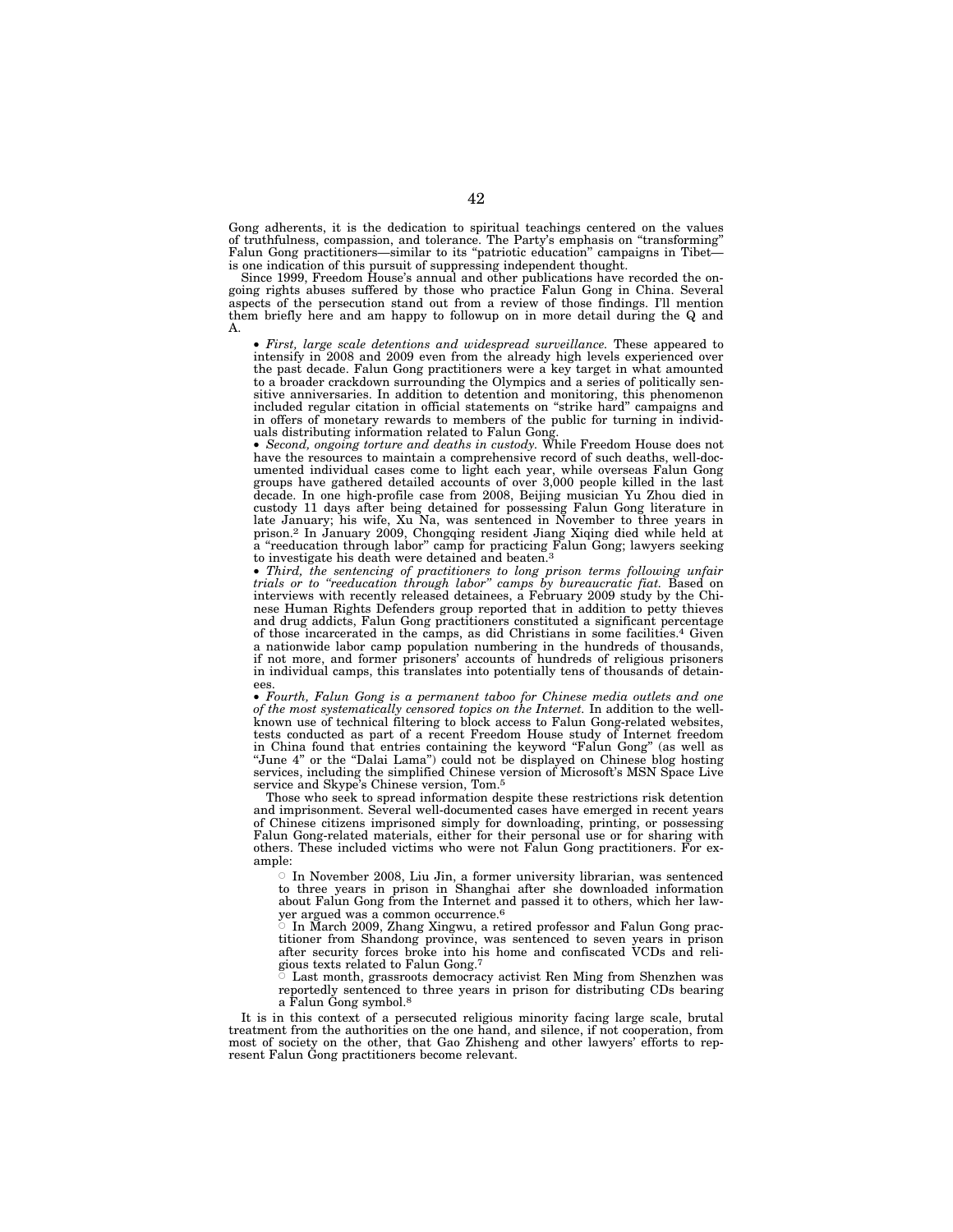As brief background on Gao, he was born in rural Shaanxi province and grew up in his mother's cave dwelling. In the late 1980s, he was selling vegetables on the streets of Xinjiang province when he came across and advertisement that the government was seeking to train lawyers. So, with just a middle school education, he decided to teach himself and in 1995, he passed the bar exam. In addition to his regular cases, he immediately started taking pro bono ones for the gamut of China's vulnerable groups. He soon became known nationwide and in 2001, was named one of China's top 10 lawyers after a legal debate competition sponsored by the Ministry of Justice.

It was in this context that in 2004, Gao was one of the first lawyers to break the Falun Gong taboo. He was hired by an adherent who had been sent to a labor camp and was stunned that judges repeatedly rejected his efforts to file for judicial review. He writes about visiting multiple courts in one day and being told by three judges: "Don't you know we don't take Falun Gong cases?" With legal avenues closed, Gao decided to write an open letter to the National People's Congress and a few months later, he conducted the first of two in depth investigations into the persecution of Falun Gong. In October and December 2005, he wrote two open letters to Hu Jintao and Wen Jiabao, detailing the torture he had uncovered and urging them to end the atrocities.

In response, as many here probably know, he and his family were put under escalating pressure and abuse themselves: from 24-hour surveillance to having his law firm shut down and license revoked, to an attempt on his life and repeated incommunicado detentions. In December 2006, Gao was sentenced in a one day trial to three years in prison. But this was suspended and the Chinese authorities have instead used "disappearance" rather than imprisonment as their preferred tactic against him.

It was only in February 2009, that, in an incredible feat of courage, we learned the full details of the torture he had suffered during his previous detention. In a letter he managed to send abroad, Gao chronicled being stripped naked and shocked with electric batons on his genitals, among other acts torture. Guards reportedly told him that the conclusions of his investigations were accurate and that these were indeed the torture methods "perfected" on Falun Gong practitioners, all the while pressuring him that if he simply said a few negative comments about Falun Gong and/or praise to the Party, the torture would cease.<sup>9</sup> Almost immediately with the release of the letter, Gao was abducted again. His family managed to flee China to Thailand, but Gao remained ''disappeared'' throughout much of 2009. As the months went on, his family, friends, and fellow lawyers grew increasingly fearful that he had been killed in custody. In March 2010, the authorities allowed him to resurface following an intense international campaign on his behalf. But after the international limelight faded, he disappeared again in April. He hasn't been heard from since.

Ironically perhaps, Gao never actually had the opportunity to argue in defense of a Falun Gong client in court. But, at least 20 lawyers have followed in his footsteps and done so. In response, they too have been temporarily or permanently disbarred, beaten, abducted, shocked with electric batons, held in a cage at a police station, and in at least one case, imprisoned for seven years under the same arbitrary and vague legal provision used to justify imprisonment of his Falun Gong clients.

The authorities' mistreatment of these lawyers reflects two broader implications of the campaign against certain spiritual groups for the future development of religious freedom and rule of law in China.

*First, the tactics and strategies developed to suppress one group can be quickly and easily applied to others.* From vague legal provisions, to ''black jails,'' to certain torture and ''transformation'' methods, the lawyers and others have remarked on how elements first used against Falun Gong practitioners are then applied to other victim groups, including the lawyers themselves. It is evident from the writings and comments of Gao and other lawyers that the reason they take such a risk defending Falun Gong and other persecuted religious believers is because they feel very strongly that if the current system is not able to protect these innocent people from such severe abuses, others are at risk at well.

*Second, the Communist Party's intransigent and harsh response to these lawyers highlights its general reluctance to institute genuine rule of law.* Indeed, as Jerome Cohen has repeatedly noted in his writings, in the past two years there appears to have been a backsliding on even previous, limited reforms, while Party control over the judicial system has tightened.

This reality raises complex questions of what actions the United States government and other members of the international community might be able to take to improve the situation for individuals like Gao or Falun Gong practitioners. While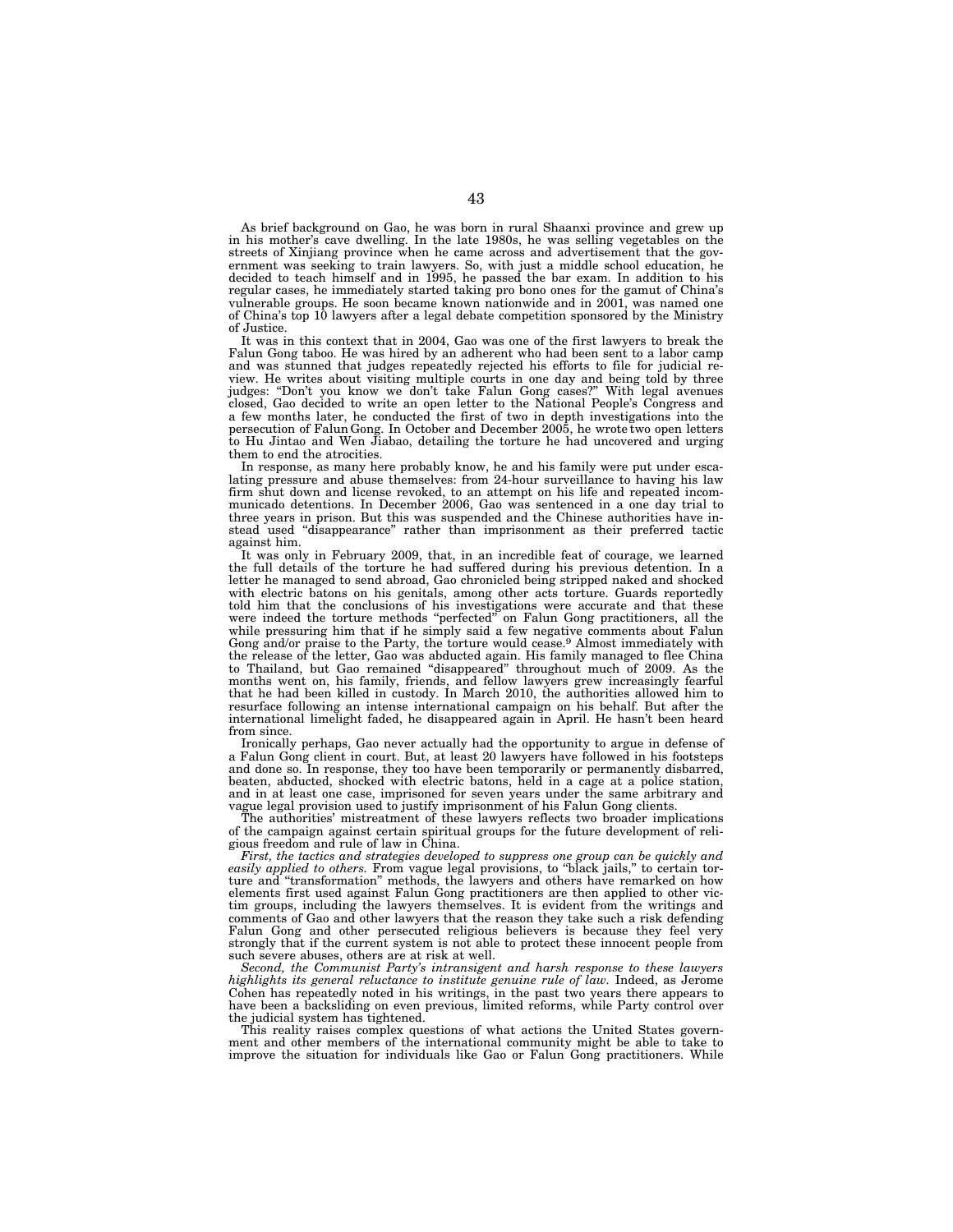not comprehensive, I hope that the following three recommendations may prove helpful as a starting point for such a discussion:

1. Continue to lobby for the release of individual prisoners of conscience: As harshly as Gao Zhisheng has been treated by Chinese security forces, there is little doubt that his situation would be even more dire without the intense international pressure that has been applied to the Chinese regime on his behalf. Other former prisoners whom I have interviewed and who were the subject of international appeal campaigns—including Falun Gong practitioners—have repeatedly testified to the noticeably less harsh treatment they received compared to their fellow, more internationally anonymous, detainees.

2. Support initiatives to independently research and verify more individual cases: Central to the ability to advocate on behalf of individuals and to gauge the full scale of abuses targeting spiritual movements is the capacity to verify individual cases of religious prisoners. Despite the sensitivity of the issue and difficulty in obtaining information about Falun Gong or Christian prisoners, there are avenues for doing so. Increased support, including funding, for groups taking the initiative to compile credible prisoner lists could translate into real protection for members of these persecuted minorities.

3. Remain vigilant in the face of Chinese official pressure to self-censor outside of China: Although this is not the focus of today's discussion, pressure to self-censor beyond China's borders is a daily reality for Falun Gong practitioners—similar to Tibetans, Uighurs, and others—who seek to organize events that might expose abuses in China or challenge the Communist Party's dominant narrative about the country's current reality. It is critical that outside China, hosts of cultural, academic, or other events be vigilant in protecting the right to free expression for all, including those whose voices are systematically silenced within China.

There is one last point I'd like to make before I conclude—on a more optimistic note. Parallel to the increased repression we've seen in China in the past few years has been a growing rights consciousness on the part of ordinary citizens. Indeed, one might argue, the insecurity of the regime in the face of a more assertive citizenry is one reason for the expanded repressive apparatus. As with workers, bloggers, and journalists, Falun Gong practitioners have also been among those using incredible ingenuity, creativity, and courage to challenge the repression against them, primarily by trying to convince fellow citizens of the justice of their cause.

Having begun with quoting Gao, I'd like to conclude with a few his words on the potential affect of their efforts.

More and more people around me, including professionals, scholars, government staff members, and ordinary Chinese citizens have begun to question the rationale behind the campaign against these believers. This has been a palpable change. . . . These people have come to realize how unjust, inhumane, and lawless the government's violent persecution of the Falun Gong people is. This rapid, widespread change in attitude stands in stark contrast to the government's static, outdated practice. It is really quite thought-provoking."<sup>10</sup>

I hope that at some point in the future, Gao will be able to be here himself to speak these words. Thank you.

————————

<sup>&</sup>lt;sup>1</sup> Gao Zhisheng, A China More Just, Broad Press USA (2007); pg. 137<br><sup>2</sup> Freedom House, "China," Freedom in the World 2009: http://www.freedomhouse.org/template.cfm?page=363&year=2009&country=7586 3Freedom House, ''China,'' Freedom in the World 2010: http://www.freedomhouse.org/tem-

plate.cfm?page=22&year=2010&country=7801 4 Chinese Human Rights Defenders, ''Re-education through Labor Abuses Continue Unabated: <sup>4</sup>Chinese Human Rights Defenders, "Re-education through Labor Abuses Continue Unabated:<br>Overhaul Long Overdue," February 2009: http://docs.law.gwu.edu/facweb/dclarke/public/CHRD—

RTL—Report.pdf<br>
<sup>5</sup>Freedom House, "China" Freedom on the Net 2009: http://www.freedomhouse.org/template.cfm?page=384&key=197&parent=19&report=79

<sup>7</sup>Freedom House, ''China,'' Freedom of the Press 2010 (forthcoming) 8 Chinese Human Rights Defenders, ''China Human Rights Briefing Weekly: May 18–24,

<sup>2010,&</sup>quot; May 26, 2010; available at http://blogs.amnesty.org.uk/blogs—entry.asp?eid=6592<br><sup>9</sup>Gao Zhisheng, "A Letter from the Twenty-first Century Dungeon—Over Fifty Days of End-<br>less Inhumane Tortures in the Hands of the Chi

February 9, 2009; http://chinaaid.org/pdf/ Human%20Rights%20Lawyer%20Recounts%20Torture.pdf 10Gao Zhisheng, A China More Just, Broad Press USA (2007); pg. 86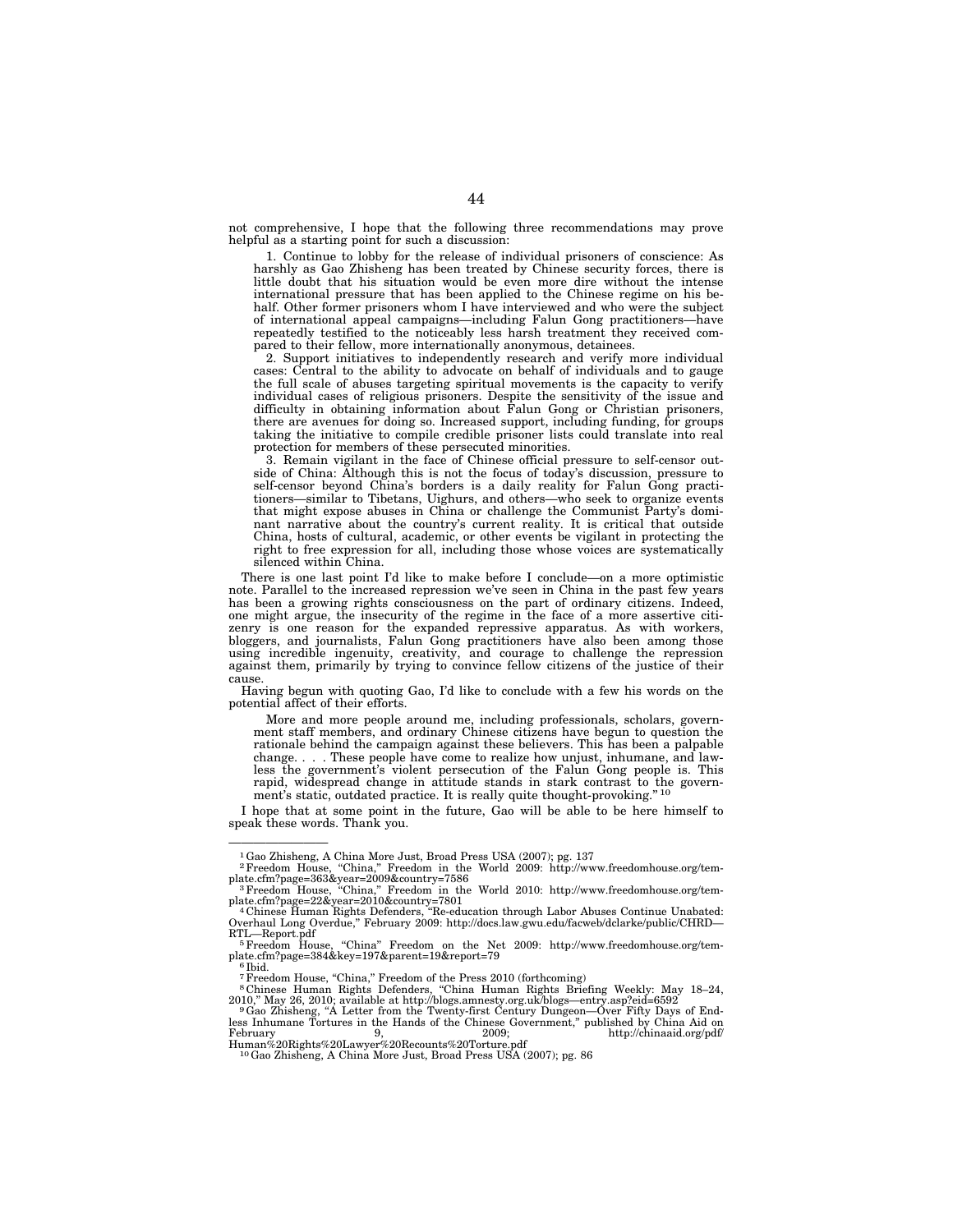#### SUBMISSION FOR THE RECORD

#### PREPARED STATEMENT OF CAYLAN FORD, FALUN GONG PRACTITIONER AND VOLUNTEER ANALYST AND EDITOR, FALUN DAFA INFORMATION CENTER

#### JUNE 18, 2010

I would first like to thank you for the opportunity to submit this statement, and more importantly, for your efforts to shed light on this topic. My name is Caylan Ford, I am a practitioner of Falun Gong, and also a volunteer analyst and editor with the Falun Dafa Information Center. Today I would like to speak to the question of how Falun Gong perceives the persecution in China today, both in terms of its origins and its meanings, as well as the forces that will contribute to its eventual end. I should add the caveat that all Falun Gong practitioners have their own interpretations and understandings of these questions, but I will do my best to illuminate broad collective understandings.

I'll first address the causes of the suppression in China. This is an issue that defies easy comprehension. Journalists, scholars, and other observers have offered a number of compelling explanations to help account for why the Chinese Communist Party viewed the peaceful and apolitical Falun Gong as such a threat. The size of the practice is the first thing that comes to mind. By 1999, widely cited government estimated put the number of Falun Gong practitioners in China in excess of 70 million people. That's larger than the membership of the Communist Party at the time, and it's likely the largest independent civil society group in the history of the PRC.

Second, Falun Gong existed outside of official sanction; in March of 1996, because Falun Gong refused to charge money for the practice and wished to exercise autonomy over its activities, it withdrew from the state-run Qigong Research Association. Subsequent attempts to register with the government in another form were rebuffed, and so Falun Gong was, for three years, a vast popular religion with no oversight by the state. Third, some of the personalities involved—namely Luo Gan and then-Party chief Jiang Zemin—were uniquely suspicious or jealous of Falun Gong's popularity, and as Willy Lam suggested in 2001, Jiang may have intended the suppression to be a means of consolidating personal power.

There are other explanations as well that place the crackdown against Falun Gong in the context of broader cycles of ''fang and shou'' (relaxation and tightening) in Chinese politics. That is, after a remarkable period of tolerance toward qigong practices in the 1990s, the Communist Party again sought to reign in the influence and autonomy of these groups.

All of these explanations likely contain some truth. Yet even taken together, they cannot account for the ferocity with which the suppression of Falun Gong has been pursued. For that, one must look to the very foundations of the Communist Party's rule, and understand how Falun Gong's spiritual message, however benign, undermined the sources of the Communist Party's legitimacy.

The PRC, in a sense, a kind of theocracy, only its religion is a secular one. The Party's mandate to rule derives from its claim to possess exclusive knowledge of certain Truths. The Marxist/Leninist ideology, including its vision of history and definitions of progress, serve as the ideological basis for Communist Party rule. That no one really believes in Marxism in contemporary China does not make this less so; it only means that the Party's ideological standing is more tenuous than in past decades, and its eagerness to suppress others may be more acute.

Falun Gong, and other independent religious groups, challenges the Party's ability to command faith and allegiance. The Communist Party believes in the primacy of human agency. Falun Gong believes that human agency is subordinate to divine authority. Where Mao Zedong spoke of struggling against the heavens, Falun Gong reconnects with a traditional Chinese aspiration to live in harmony with the Dao. Where Communism explains human behavior as a function of material determinism, Falun Gong's beliefs hold that human beings are innately good, that they are driven by conscience and compassion. And where the Party has sought to enhance its legitimacy over the last two decades by fostering economic growth, Falun Gong stresses that virtue is the source of true value.

For approximately one week immediately following the ban on Falun Gong, carefully crafted editorials in Xinhua and the People's Daily which explained the ban focused on Falun Gong's moral philosophy. An editorial appearing in Xinhua on July 27, 1999, proclaimed that '' 'truth, kindness and tolerance' principle preached by Li Hongzhi has nothing in common with the socialist ethical and cultural progress we are striving to achieve.''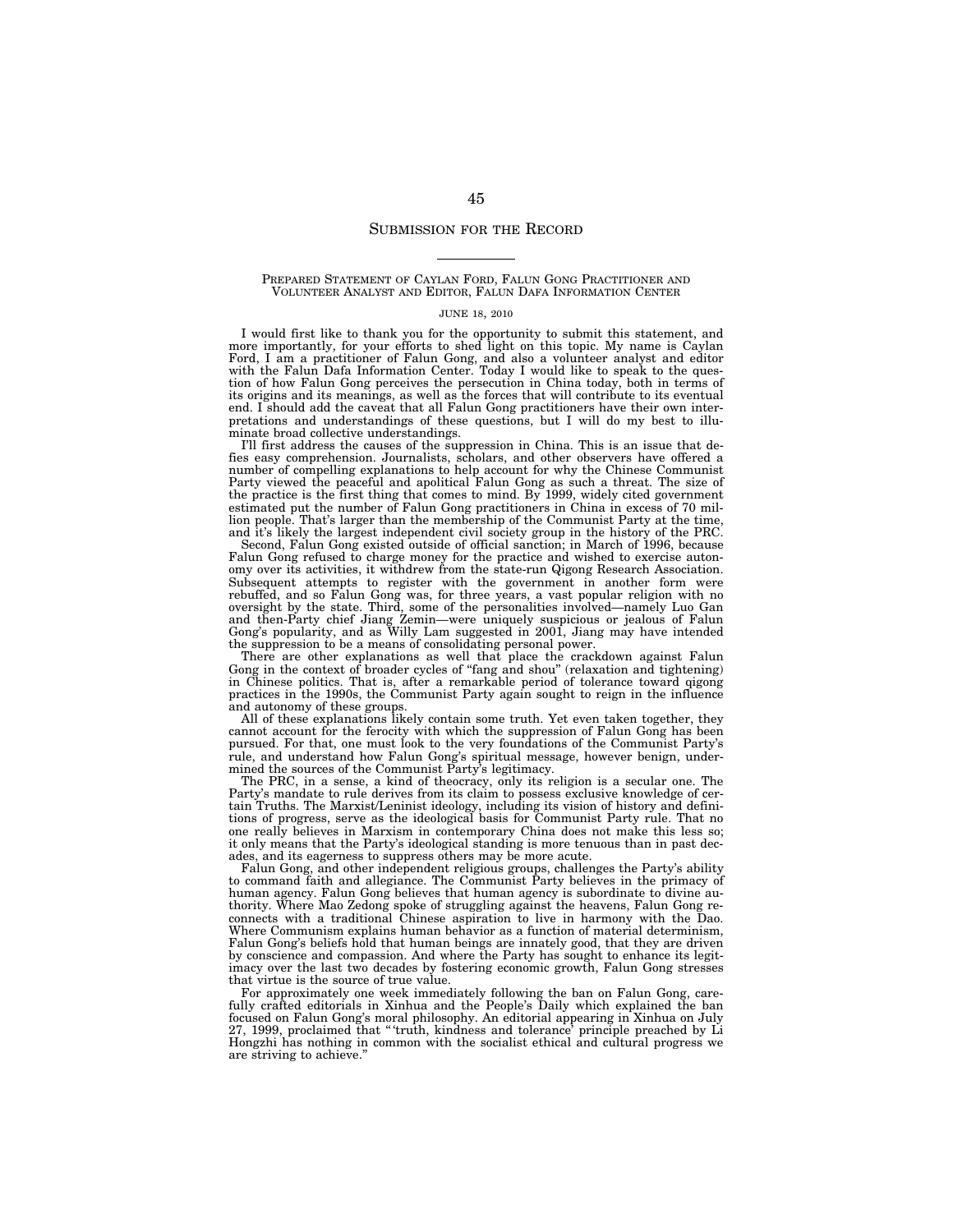Another wrote that ''Marxist dialectic materialism and historical materialism represent the world outlook and methodology of the proletariat, and . . . the scientific theories of Marxism established on the basis of this world view should serve as the spiritual pillar of communists. Falun Dafa as created by Li Hongzhi preaches idealis and thus is absolutely contradictory to the fundamental theoism and theism . . . and thus is absolutel<br>ries and principles of Marxism." And so on.

These editorials lasted little more than a week before eventually giving way to more incendiary attacks. But while they lasted, they provided a candid glimpse at why the Party viewed why Falun Gong with such trepidation. It is not because<br>Falun Gong practitioners sought political power (they didn't), nor was it merely be-<br>cause of their size or independence from the state. Rather, compelling moral philosophy, rooted in China's spiritual traditions, that was seen by Jiang Zemin as undermining the already faltering appeal of the party's ideology, and that cast the Party's moral deficiencies in stark relief.

And so, because China's rulers believed themselves to be at odds with the principles of truth, compassion, and tolerance and with the theistic spiritual orientation of Falun Gong, they have pursued its adherents with incredible resolve.

Understanding this dynamic can help answer another important question: why have so many Chinese Falun Gong adherents—tens of millions, by some estimates persisted in exercising their faith when confronted with the full force of China's per-secutory apparatus bearing down on them? Why don't they simply denounce Falun Gong? The objective of the imprisonment and the violence, after all, is forced reli-gious conversion; if adherents recant, they are freed from detention. If they don't, they are held extrajudicially and subjected to painful punishment. And yet the choice for millions of Falun Gong adherents has been to persist in spite of the threats; to continue practicing Falun Gong, and in many cases to risk their lives in order to tell their compatriots about the persecution and the practice.

To be clear, Falun Gong practitioners don't invite martyrdom. They seek not to be tortured; they want out of labor camps. But given the choice between recanting

their faith or being tortured, most still choose the latter. What motivates them?<br>The answer has already been alluded to. Falun Gong is suppressed because the<br>Party fears that if people believe in divine authority, if they Communist Party dictates that a person's life belongs to the cause of Communism; a person possessed of a spiritual faith, by contrast, believes that life originates with a person persense of a spiritual rain, by contract, some test diat the originates when thus far more impervious to control or coercion with threats, violence, with material incentives; they are their own people, their hearts and minds not the property or subject of the state.

Falun Gong's capacity to resist elimination in China lies precisely in its belief, one shared by all religions, that life goes on in the hereafter, and that the state in which you exist in the next life is connected to how you choose to live in this one. Falun Gong's faith holds that the virtues of Truth, Compassion, and Tolerance describe the intrinsic nature of the universe itself; that they are eternal and undying. And if a person seeks to live in line with these principles, they are connecting to something far greater than themselves. If a person lives a life of honesty, of courage, of compassion and justice, then in that act alone they forge something that is everlasting; they achieve a kind of immortality.

To observers who do not believe in an afterlife, who are pure pragmatists, Falun Gong's response to persecution as folly. But even if you don't believe in a life hereafter, there is still something to be said for living a life devoted to principles, or to believing that maybe virtue is its own reward. Posterity seldom remembers pragmatists. The great figures of history are men possessed of principles who made immense personal sacrifices in defense of justice. Were they pragmatists, people who put their own immediate interests ahead of principles, we would not know their names, nor would we be able to enjoy their legacy.

This explains why Falun Gong adherents have resisted suppression in China, and why they have not folded in labor camps and under threat of violence. The same rationale also explains how Falun Gong has responded to the persecution.

At some point in the last decade, you have likely encountered some manifestation of Falun Gong's response to persecution: the silent vigils of meditation kept outside Chinese embassies or consulates, the appeals of a young woman whose sister is held in a labor camp in China, or the rallies and marches meant to raise awareness of persecution in China. You have likely heard about the media outlets that some Falun Gong adherents started to provide an alternative to Chinese state-run television and newspaper, or about how software developed by American Falun Gong practitioners is now used to circumvent government censorship of the Internet from China to Iran, Syria to Burma.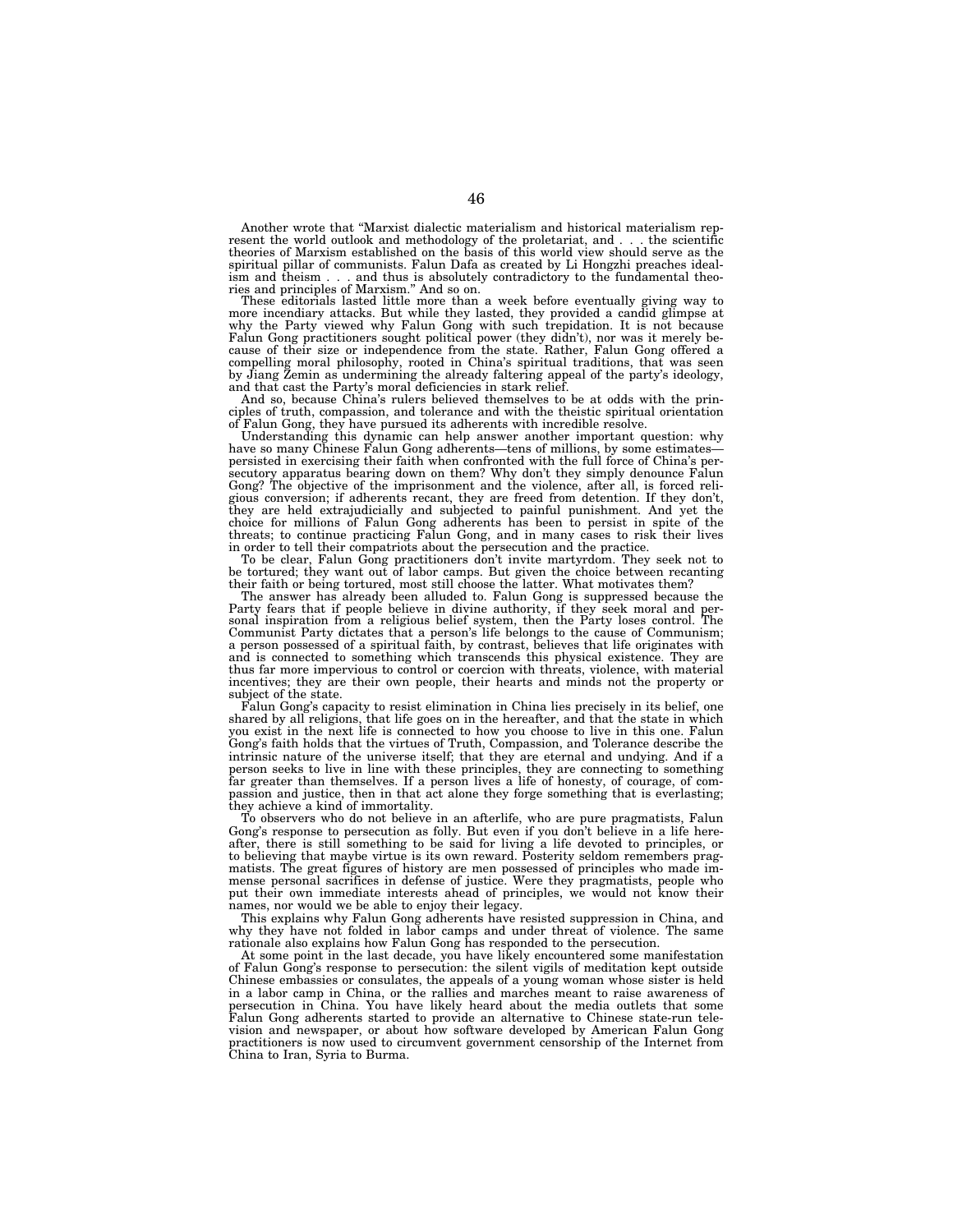Some of these activities—and especially Falun Gong practitioners' efforts to en-courage people to denounce their affiliations to the Communist Party—bear distinctly political overtones. This has given rise to the belief in some circles that the Falun Gong community has become a political force in China, or even that it seeks power for itself.

But look more closely at Falun Gong's resistance and you find that it lacks the qualities of a true political movement. While most Falun Gong adherents believe that good government should be one that respects freedom of sp of law and that institutionalizes a separation of church and state, few of us would be likely to describe the solution to our suppression in China as lying in institutional or political change. Falun Gong has never sought to prescribe what China's government (or any other government) should look like. Its adherents do not covet political power or influence, and they do not participate in debates on other social or political issues. To put it plainly, Falun Gong adherents ascribe relatively little importance to political institutions in general.

When the persecution began, Falun Gong initially responded somewhat incredulously, believing that the authorities had simply made a mistake. These were people who based their self-identity on being law-abiding, peaceful people, and they believed that if they simply explained themselves, the suppression on Falun Gong would be lifted.

Adherents' response was characteristic of what political scientist Kevin O'Brien describes as China's ''rightful resisters'': people who did not want to challenge the government, but instead wanted it to uphold its own laws and protect existing social contracts. These are people who, rather than going underground to engage in sub-version, sought the government's attention and made appeals to its institutions and leaders in good faith. To that end, Falun Gong practitioners from across the country traveled to local petitioning offices where they hoped to explain why Falun Gong<br>was no threat to the government and request that their rights be restored. It did<br>not turn out well. The local appeal offices became gateways

ons. Practitioners soon began looking beyond their local government offices and toward Beijing, calling for dialogue, reconciliation, and understanding. Yet the results were no better. On any given day from late 1999 to early 2001, hundreds of Falun Gong adherents from around the country would turn up on Tiananmen Square to stage silent protests, to meditate, or to unfurl banners proclaiming Falun Dafa's goodness and innocence. They referred to these demonstrations never as protests, but as ''appeals,'' implying that they still held out hope that the leadership would change its mind. Nonetheless, they were met with brutal reprisals, and the violence and the scale of the suppression only escalated.

In late 2001, and continuing to this day, Falun Gong adherents shifted focus. The Communist Party was committed to its course, but perhaps the people of China could be persuaded. If the people refused to be complicit, there would be no police willing to arrest practitioners, no teachers willing to turn in their students (or vice versa), no judges willing to be compromised. Denied any voice in the official media, the daily protests on Tiananmen Square gave way to autonomous underground printing houses in nearly every county and district in the country—China's equivalent of the Soviet Samizdat, one could say. From their living rooms, adherents would establish secure Internet connections, access websites outside China using proxy servers, download usually censored literature on the persecution of Falun Gong, and use it to produce homemade leaflets which they would distribute by nightfall. Falun Gong adherents living outside China worked to give scale to these efforts, creating censorship-circumvention software, launching Chinese-language radio and satellite television, and so on. The belief guiding these efforts is that all people are inherently good; that if they can merely know the truth, their consciences will steer them toward justice.

But persuading Chinese citizens to not be complicit in the persecution is a difficult task. Decades of political campaigns have the Chinese citizenry that the best course of action is to lay low, to keep one's head down, to follow orders, lest they also be targeted. Falun Gong's challenge is to convince people to put justice, and for the possibility of a better future ahead of their short-term interests. The best way we know to do that, from our own experiences in labor camps and detention centers, is to appeal to people's connection to eternal truths and virtues; to things which are lasting, and greater than any one of us.

And so, while the efforts to encourage renunciation from the Communist Party may appear politically driven, look closer and you will find that the message is not that Falun Gong should be in power, or that democratic revolution should be fomented. The message is that virtue and integrity—the cornerstones of China's Confucian and Buddhist traditions—must return to China. The message is that China's